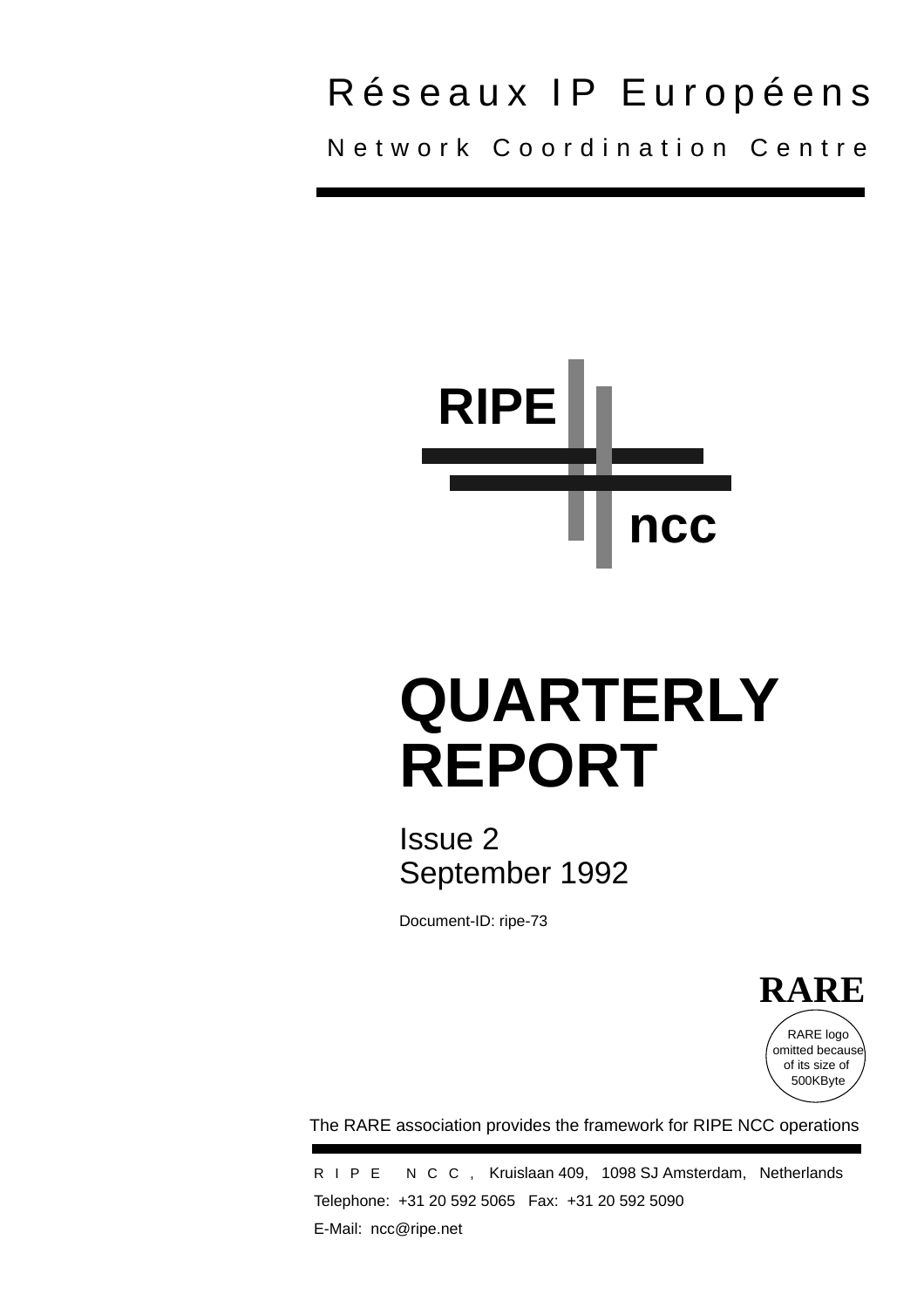Quarterly Report

Issue 2, September 1992

## Table of Contents

**ncc**

**RIPE**

| <b>Introduction</b>                     | $\mathbf{2}$ |
|-----------------------------------------|--------------|
| <b>Management Summary</b>               | 3            |
| <b>Activities</b>                       | 4            |
| <b>DNS Coordination</b>                 | 4            |
| Internet Registry                       | 6            |
| <b>RIPE Network Management Database</b> | 9            |
| <b>Document Store</b>                   | 13           |
| <b>Information Leaflets</b>             | 21           |
| <b>Presentations</b>                    | 21           |
| <b>RIPE Support Activities</b>          | 21           |
| Audiocast                               | 22           |
| <b>Referrals and End-User Enquiries</b> | 23           |
| <b>General Set Up</b>                   | 23           |
| <b>Acknowledgements</b>                 | 24           |
| <b>Appendices</b>                       | 25           |
| A) Meetings Attended                    | 25           |
| B) Class B Allocations to Date          | 26           |
| C) Class C Block Allocations to Date    | 27           |
| D) Domain Table                         | 31           |
| E) Standard Information Package for     |              |
| <b>Registry Requests</b>                | 33           |
| F) Working Group Mailing Lists          | 36           |
| G) README of RIPE Document Store        | 37           |
| H) Graphs                               | 40           |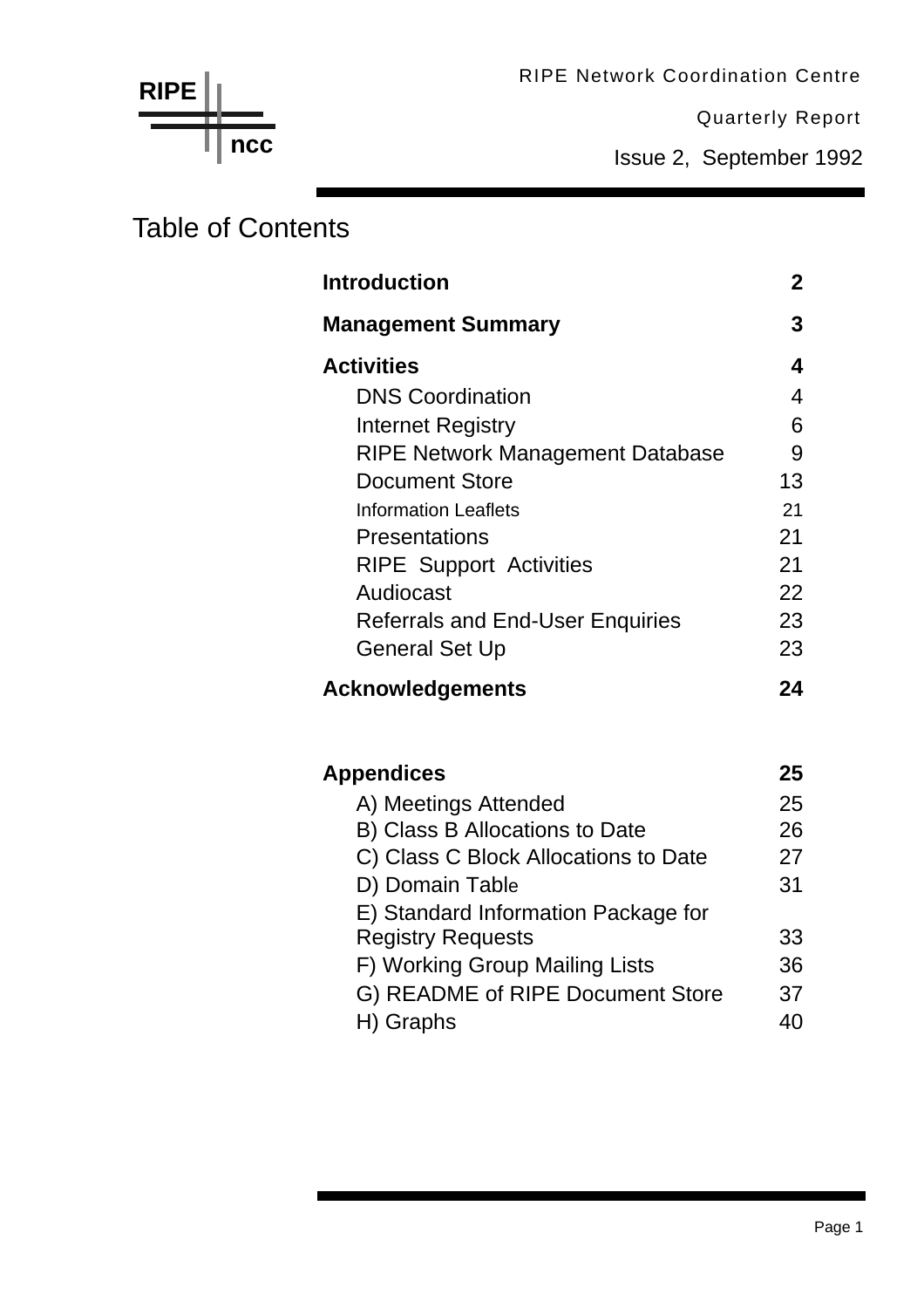**RIPE ncc**

Quarterly Report

Issue 2, September 1992

## Introduction

RIPE (Réseaux IP Européens) is a collaborative organisation open to all European Internet service providers. The objective of RIPE is to ensure the necessary administrative and technical coordination to allow the operation of a pan-European IP network. RIPE does *not* operate a network of its own.

RIPE has been functioning since 1989. Currently more than 60 organisations participate in the work. The result of the RIPE coordination effort is that the individual end-user is presented on their desktop with a uniform IP service irrespective of the particular network his or her workstation is attached to. In September 1992 more than 230,000 hosts throughout Europe are reachable via networks coordinated by RIPE. The total number of systems reachable worldwide is estimated at more than one million.

The RIPE Network Coordination Centre (RIPE NCC) is a European organisation chartered to support all those RIPE activities which cannot be effectively performed by volunteers from the participating organisations. As such, it provides a wide range of technical and administrative support to network operators in the Internet community across Europe. The charter of the NCC is formally described in the NCC Activity Plan (document ripe-35 in the RIPE document store). The RIPE NCC currently has 3 permanent staff members. The RARE association provides the formal framework for the NCC. Funding for the first year of operation of the NCC is provided by EARN, the national members of RARE, Israel and EUnet.

This is the second quarterly report produced by the RIPE NCC. As before, comments and suggestions are very welcome.

#### Important Note on Statistics

This report has been finalised one week before the end of the reporting period so it can be presented at the 13th RIPE meeting on September 30th. Please note that the statistics in this report are exclusive of the final week of the reporting period.

The arrangement of categories including country codes in some statistical tables and figures have been standardised to make the data more easily comparable between different tables and editions of these reports. As a consequence some categories appear with no data and/or seemingly nonsensical combinations.

 In the PostScript version of this document much information is presented both in graphical and in table form. This apparent duplication is necessary because the graphics cannot be represented in the ASCII version of the document which has to contain the same information as the PostScript version.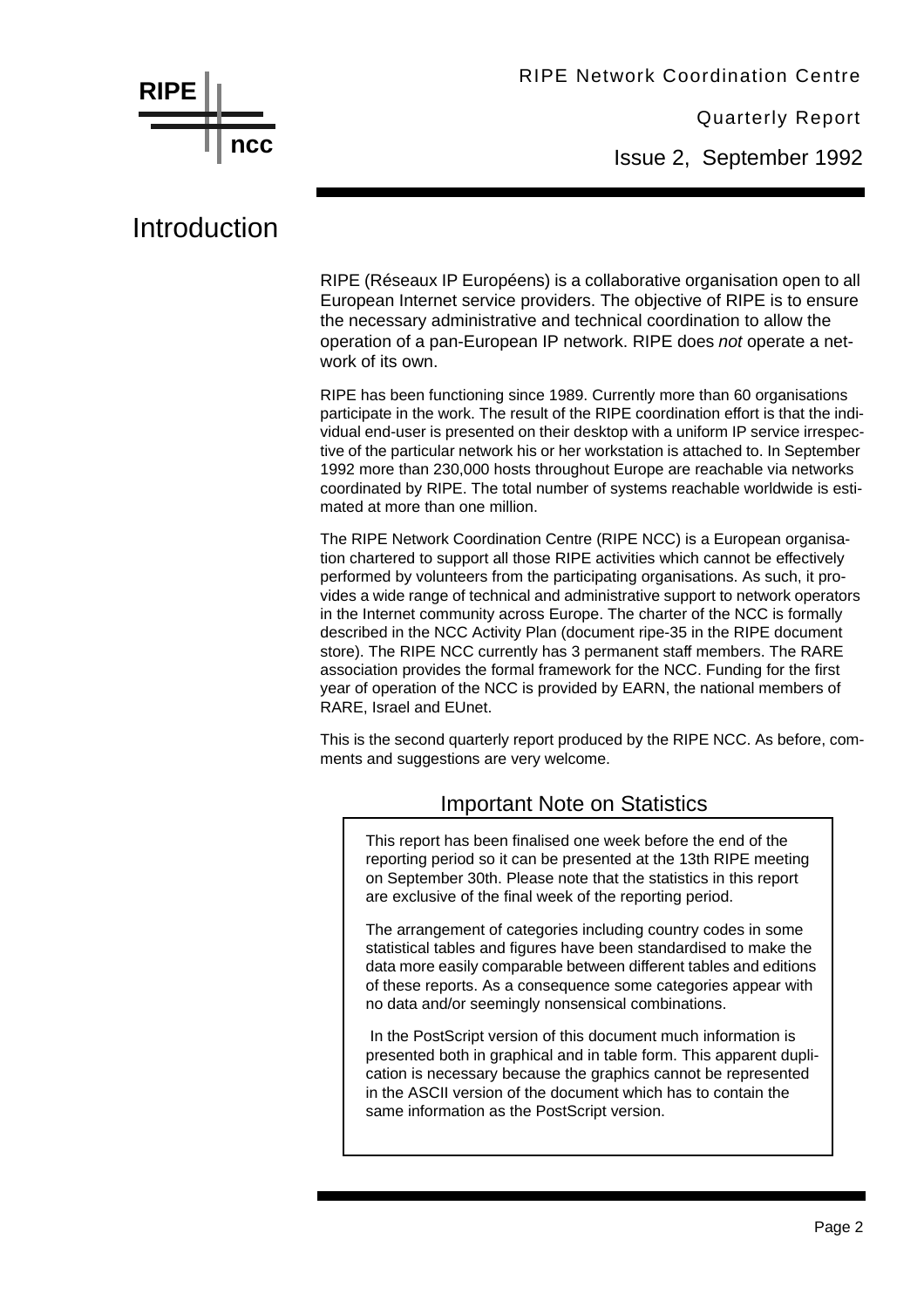Issue 2, September 1992

## Management Summary

#### Delegated Internet Registry

By far the most important development during the reporting period has been the full scale introduction of the delegated internet registry function of the NCC. From scratch 36 local registries were identified throughout Europe and successfully started operations in the midst of the holiday season. Because of the quick start-up needed not all procedures have been fully optimised yet but nonetheless almost 1000 class C and 50 class B network numbers have been assigned using quickly developed procedures. The typical response times achieved so far are quite encouraging. The procedures will be refined further in cooperation with the local registries during the next quarter. The start-up of this whole activity has taken slightly more NCC resources than anticipated, thus delaying other activities temporarily.

In conjunction with this, the latest Internet draft concerning IP address space management and address assignment procedures should be carefully evaluated by RIPE; and RIPE should provide input to the appropriate Internet bodies on these issues.

#### RIPE Database

Major revision work on the database software has been carried out, all of which is being used in production as of this writing. Usage of the database has increased considerably. The envisaged thorough consistency checking and measures to increase database coverage in some low coverage regions have not been started yet because of time constraints. This is expected to start during next quarter.

#### **Priorities**

Besides the Internet Registry start-up the NCC has concentrated on continuity of the core services during the reporting period. There have not been sufficient resources to start any activities which had not been tackled previously. As this will hopefully change in the next quarter, RIPE should provide the NCC with explicit guidance as to the relative priority of hitherto untackled activities in the activity plan.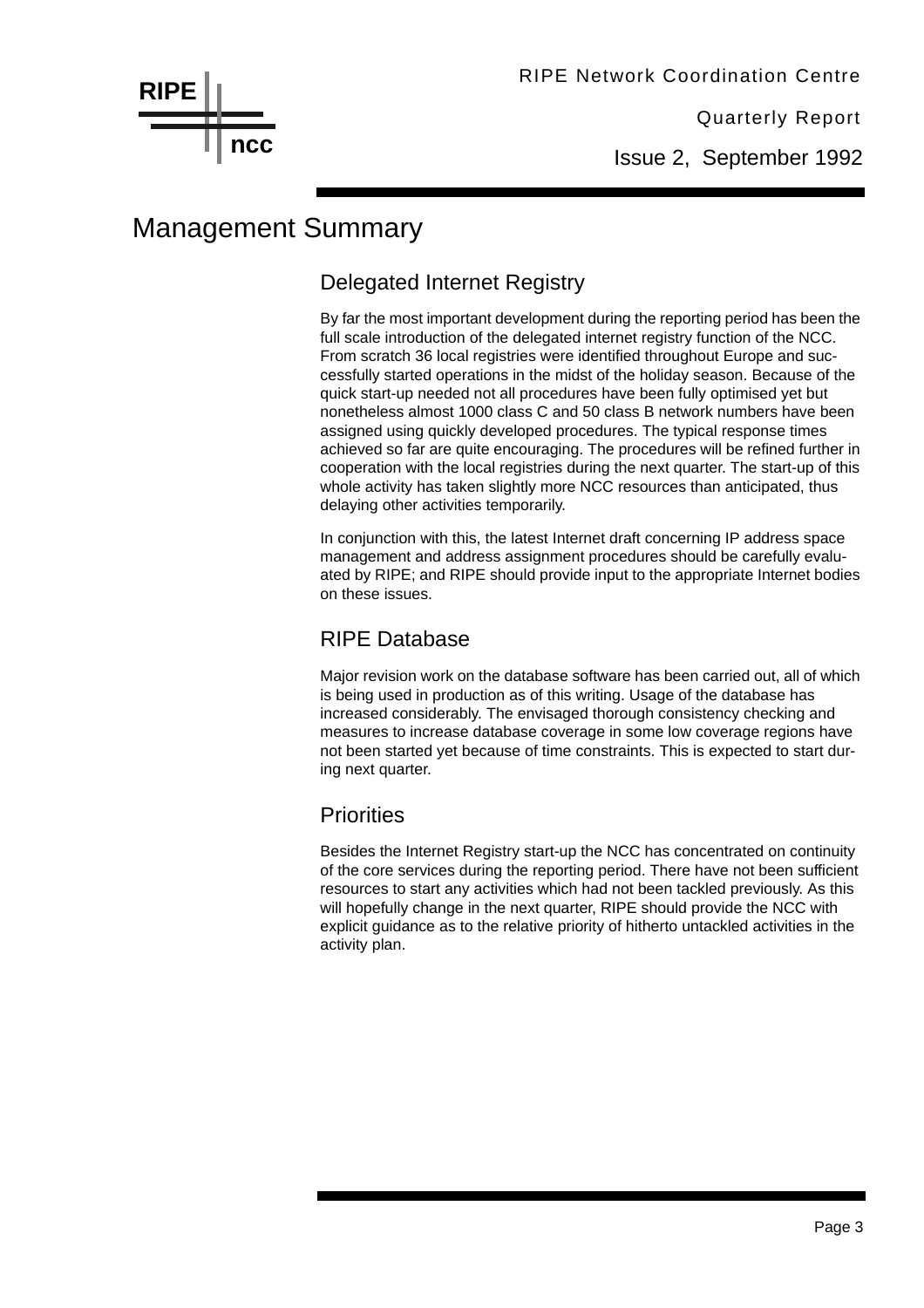

Issue 2, September 1992

## **Activities**

The NCC aims to provide a service which is both responsive and efficient, whilst providing a known, accessible focus for the gathering and dissemination of information across the European Internet community. To this end, the NCC has in its second quarter of operation, the following activities to report.

#### **DNS Coordination**

As reported in the first quarterly report, the NCC is now responsible for the RIPE DNS hostcount. All hosts listed in the RIPE part of the DNS (the Internet Directory) are counted. The hostcount is currently gathered once per month and distributed via the RIPE mailing list.In addition the DNS output which is used to produce the hostcount, is archived in the RIPE document store. Also archived in the document store is the graph below showing the growth of the IP network in Europe, in terms of DNS registered hosts.



## RIPE DNS Hostcount History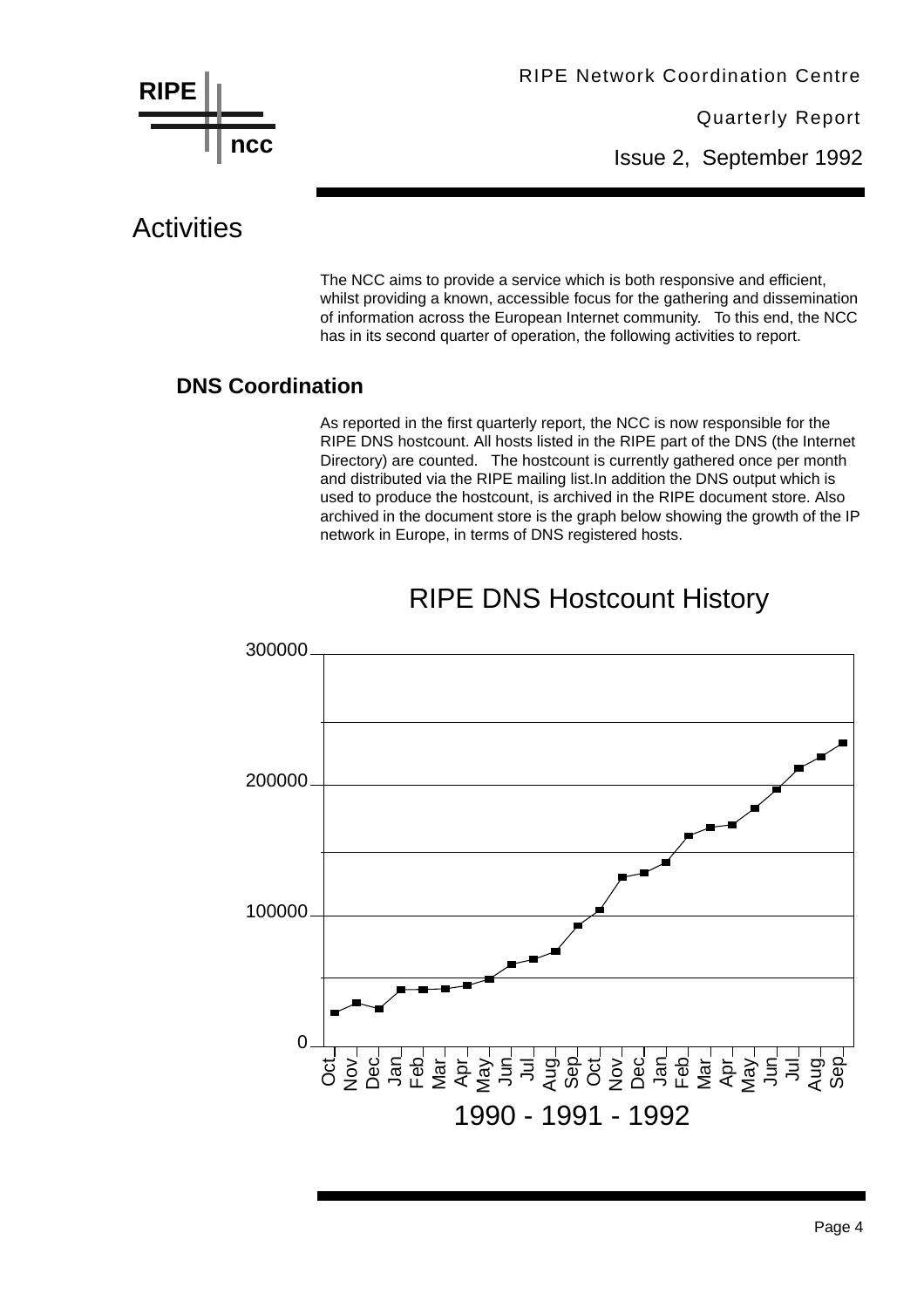Quarterly Report

Issue 2, September 1992

| 1990 | Oct | 26141  |
|------|-----|--------|
|      | Nov | 33665  |
|      | Dec | 29226  |
| 1991 | Jan | 43799  |
|      | Feb | 44000  |
|      | Mar | 44506  |
|      | Apr | 46948  |
|      | May | 52000  |
|      | Jun | 63267  |
|      | Jul | 67000  |
|      | Aug | 73069  |
|      | Sep | 92834  |
|      | Oct | 104828 |
|      | Nov | 129652 |
|      | Dec | 133000 |
| 1992 | Jan | 141308 |
|      | Feb | 161431 |
|      | Mar | 167931 |
|      | Apr | 170000 |
|      | May | 182528 |
|      | Jun | 196758 |
|      | Jul | 213017 |
|      | Aug | 221951 |
|      | Sep | 232522 |

**RIPE**

**ncc**

The following table gives a historical view of the number of hosts counted: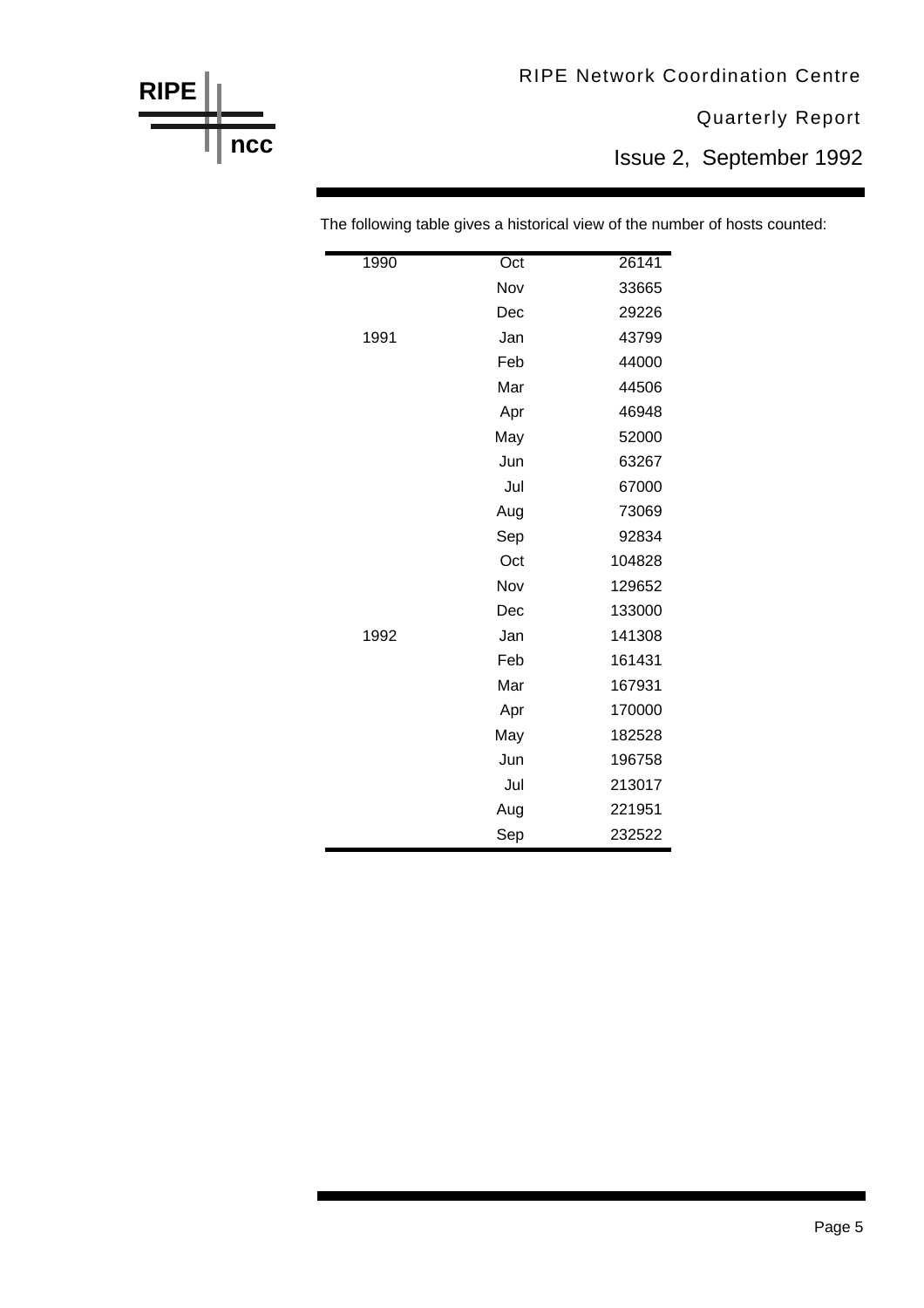Issue 2, September 1992

#### **Internet Registry**

**ncc**

**RIPE**

#### Delegated Registry

The administrative arrangements for the allocation of Internet (IP) numbers has been revised further. At the end of July the Internet Registry (IR, a.k.a hostmaster@nic.ddn.mil) requested that the RIPE NCC handle all IP network number applications from European organisations. We complied with the request even though there had been no time to get all the necessary procedures fully established. The main rationale for this step was to off-load the IR and improve response times for European organisations as early as possible. From August 1st 1992, all requests received by the Internet Registry from European organisations were forwarded to the RIPE NCC. This included both e-mail and letter applications.

#### Initial Procedure

Initially, in response to each query, the NCC sent a letter to applicants which advised them of all recent changes with regard to Internet number assignments (see "Appendix E" on page 33 for a copy of the letter) Specifically, the letter advised organisations that it is beneficial to them if they obtain their IP numbers from their current or prospective IP service provider. The letter also contains a template to fill in and send back to the NCC in case a service provider has not yet been identified.

In order to make this work the NCC made an effort to locate as many service providers as possible and to delegate blocks of class C network numbers to them for reassignment. At the same time, country NICs were asked to identify themselves as organisations to whom the NCC could further delegate the allocation of class C IP numbers to organisations without an IP service provider. Considering that this happened in the middle of the European holiday season the response was very good both from the providers and from organisations willing to act as country NICs. To date 30 different service provider registries and 6 country NICs for organisations without service provider have been identified and allocated class C network numbers to redistribute.

The allocation of class B networks is done from the NCC. No new class B blocks will be allocated to local registries. Some local registries still have (sometimes quite large) blocks of class B numbers. The total extent of this is presently unknown as we do not know which European organisations hold such blocks.

#### Current Procedure

Once the country NICs were identified, we changed the procedure slightly by forwarding all requests from that country which did not identify a service provider to the country NIC. While this takes some load off the NCC and provides local language service it turns out not to be without drawbacks: particularly the applicant will be in contact with up to 4 registries in sequence if he first applies to the IR which still happens very frequently and finally gets his number allocated from a service provider: IR -> NCC -> country NIC -> provider. In order to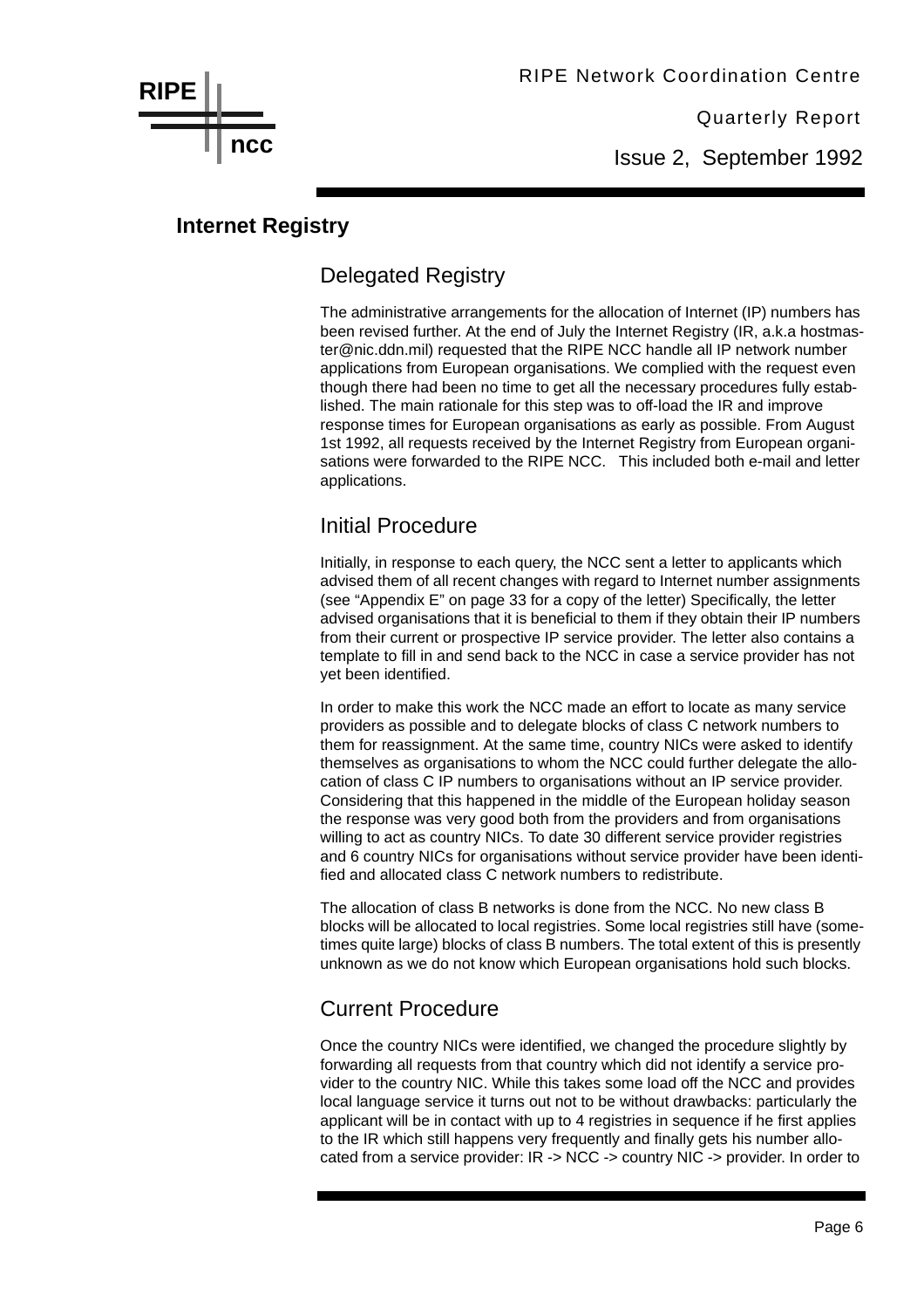Issue 2, September 1992

eliminate the first step of this chain the IR has made the NCC template available in their information server and included a pointer to it in the standard Internet number registration template. This measure will need some time to take effect, because many copies of the original template are still in circulation.

#### Future Procedure

**RIPE**

**ncc**

To further simplify this procedure we propose to use a common registration template in Europe. The applicants will then be able to fill in one form accepted by all European registries independently of which registry will ultimately assign network numbers to them. This maximises the chance that the applicants will fill out the right form to start with and simplifies forwarding of requests between registries. We urge RIPE to establish consensus about this as quickly as possible.

#### NCC Workload and Performance

In order to quantify the workload generated at the NCC and to monitor the service quality, the NCC has kept a log of actions related to the delegated registry function. Since log-keeping did not start right away at the beginning of August, the numbers below are a lower bound for the reporting period. A total of 172 requests were logged; 100 were received from the IR, 59 directly and 13 via local NICs. Generally more than 50% of the requests are received via paper mail and more than 50% of the information sent out by the NCC is via FAX because the applicants are not reachable by e-mail. E-mail accounts for only 25% of incoming and outgoing registry transactions. This generates a lot of clerical overhead as paper has to be filed, generated and posted or faxed. In order to reduce this overhead we are currently evaluating FAX software which enables NCC staff to send and file outgoing FAX messages from within their e-mail environment.

63.4% of all requests were answered (not only acknowledged) on the day they were received, 14% on the next. 89% of all requests were completed within 5 days. It took an average 1.96 days to allocate (a block of) class C networks from the NCC and on average 24 days to allocate a class B network. The latter average is so high because there were a few cases where it took the applicants several weeks to provide the necessary information to evaluate the request. The typical allocation time for a class B network, once the necessary information is complete, is around 2 working days. These allocation response times apply only to allocations made directly by the NCC and not those by local registries.

#### Address space usage

During the reporting period the NCC assigned 50 class B network numbers, delegated 55 blocks of class C network numbers and reserved 97 blocks of class C network numbers. The assignment and reservation of class C blocks was done in accordance with the CIDR scheme to allow route aggregation in the future. It should be noted that blocks are reserved based on usage estimates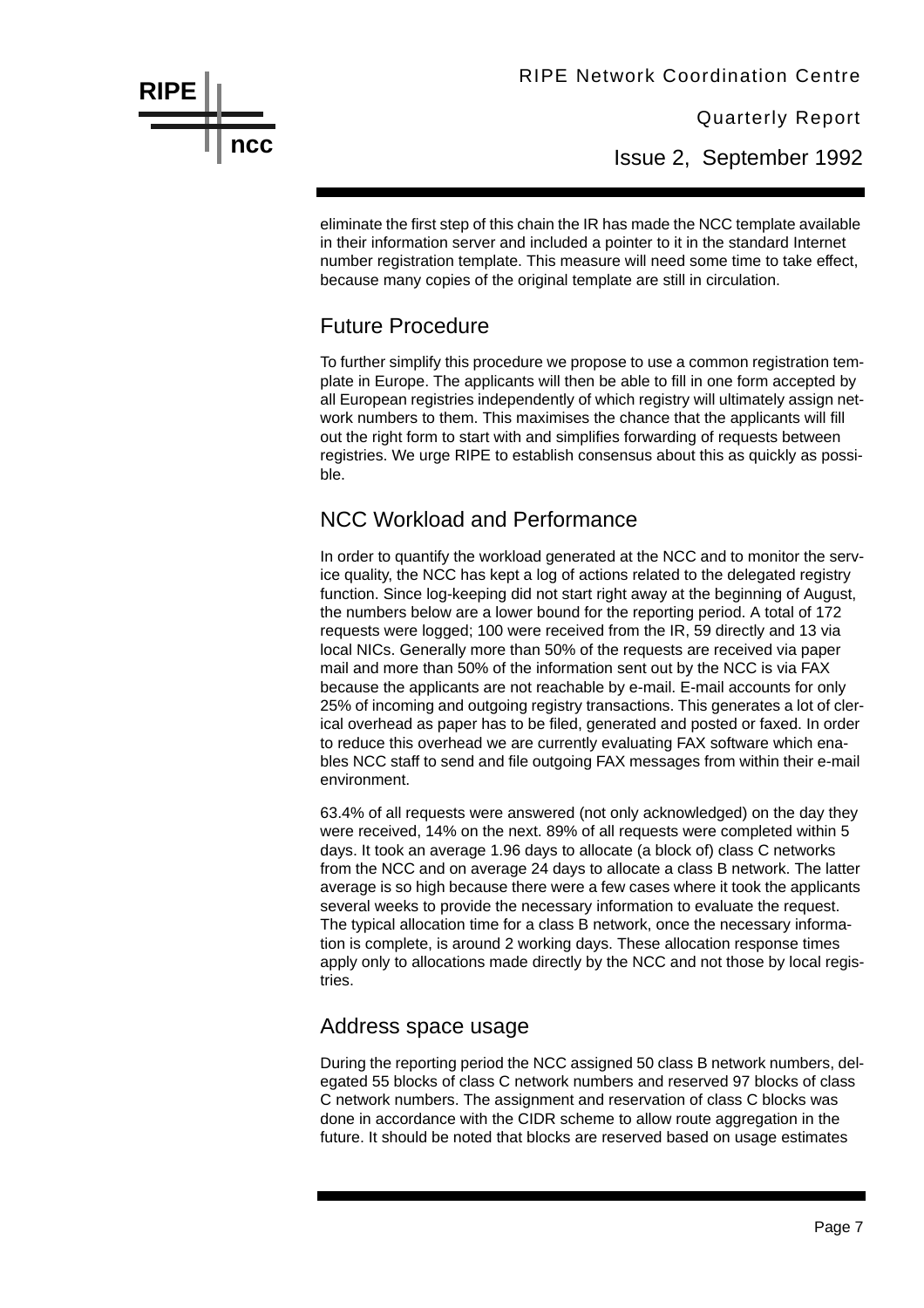Quarterly Report

Issue 2, September 1992

given by the local registries for a period of about 24 months. Should the assignment rate differ from the estimated one, reserved blocks can and will be used for other purposes if necessary.

**RIPE**

**ncc**

During the reporting period the European registries have assigned a total of 940 class C networks to bring the total of networks assigned from blocks delegated by the NCC to 1098. About two thirds of the allocations has been made from blocks allocated to registries of service providers.

The detailed status of the address space delegated to the RIPE NCC can be found in "Appendix B" on page 26 and "Appendix C" on page 27 for class B and class C network numbers respectively.

#### Page 8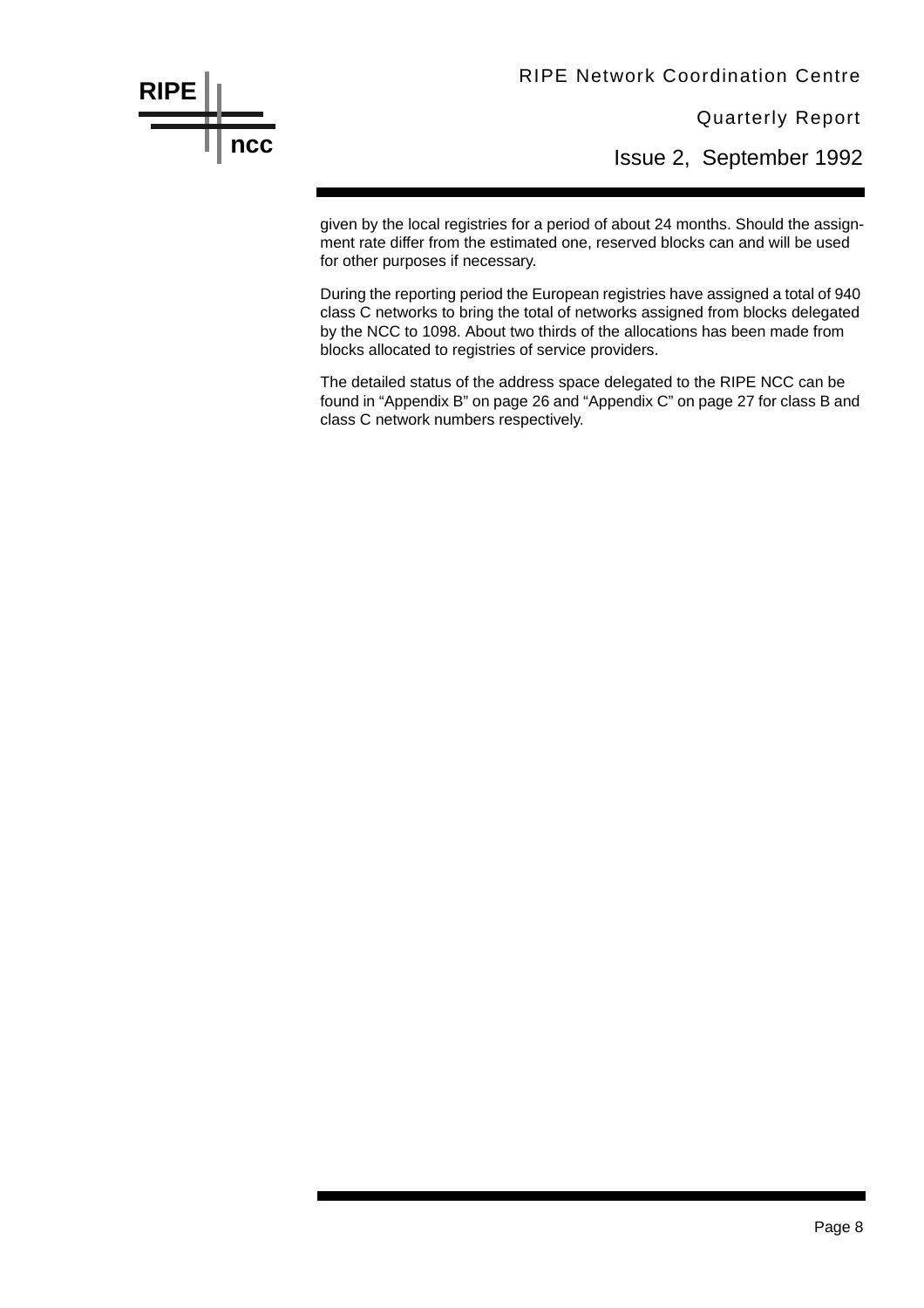Issue 2, September 1992

#### **RIPE Network Management Database**

#### Revision of the Database Support Software

A major revision of the database indexing and whois server software has been completed. The software now fully supports the new database objects routing privilege and boundary gateway.The whois server was extended with additional heuristics to speed up searches and extensive logging features. Also blocks of networks are now fully supported. The indexing software was extended to enhance generality with respect to the NIC and NSFnet databases. We have recently received contributions from the DE-NIC in this area which will be incorporated during the next reporting period. There is also now a very general distribution feature which makes it possible to send out database files to multiple subscribers automatically when they have changed. This enables local registries and future database secondary server sites to have the files sent to them rather than having to poll the NCC server for possible changes.

A total revision of the software to support database updates has been completed. This new software is much more easily configurable than the previous ad-hoc version. The extensive configuration file allows for easy addition of new database objects and their attributes. This enables local registries to quickly adapt the software to local database extensions. All error messages and mail messages generated by the consistency checking scripts are now configurable without changing the software itself. This allows for easy modifications to make messages more clear or even to create local language versions if desired. The update function now sends individual acknowledgements messages to each person who sent in an update rather than just one message to everyone. These messages contain all objects which caused error or warning messages.We plan to adapt all parts of the database support software package to use the configuration file at the time they undergo extensive revision. The update software package is currently under beta test at four sites. It is expected to be released in October.

#### New WHOIS Client Software

A RIPE version of the Unix whois client has been completed and is available from the NCC now (ftp.ripe.net:tools/ripe-whois.tar.Z). This client will query the RIPE database by default rather than the US NIC database. Of course the US database can still be selected using the  $-h$  flag All options provided by the RIPE WHOIS server can be accessed from this client without unnecessary quoting of arguments. The client is also prepared to find a local WHOIS server once secondary servers for the RIPE database have been established.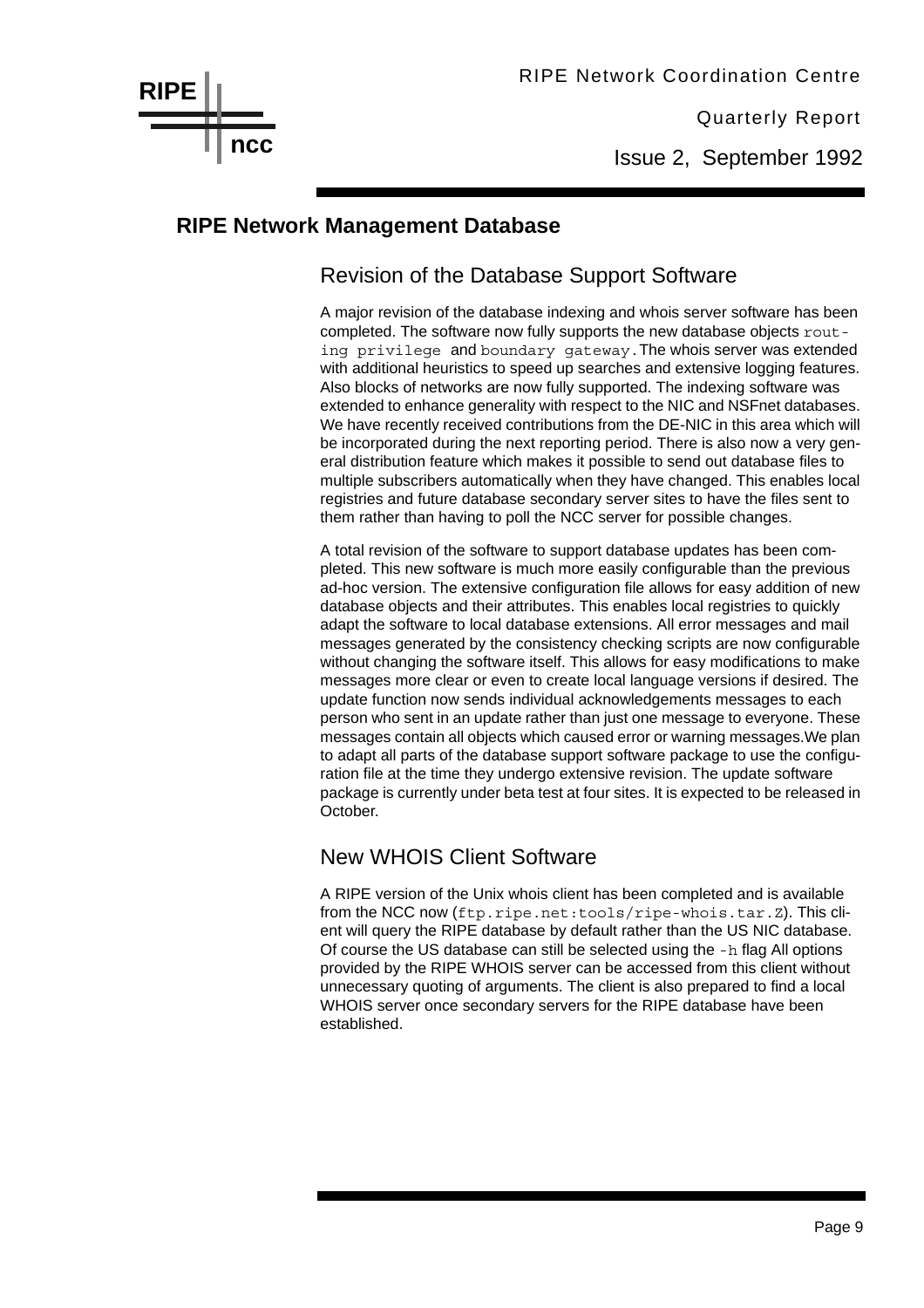

Issue 2, September 1992

#### Database Statistics

The development of the number of database objects since November 1990 is shown in the graph and table below:





This shows that the increase in the number of domain objects is relatively low. The main reason for this is that there is no direct incentive to register in the RIPE database in addition to the DNS. The rationale for the domain object in the RIPE database was that certain information like an organisation's full name and contact person's phone number could not be included in the DNS. Since RFC1183 specifies how to code contact information for domains in the DNS, the RIPE DNS working group should review the usefulness of this object.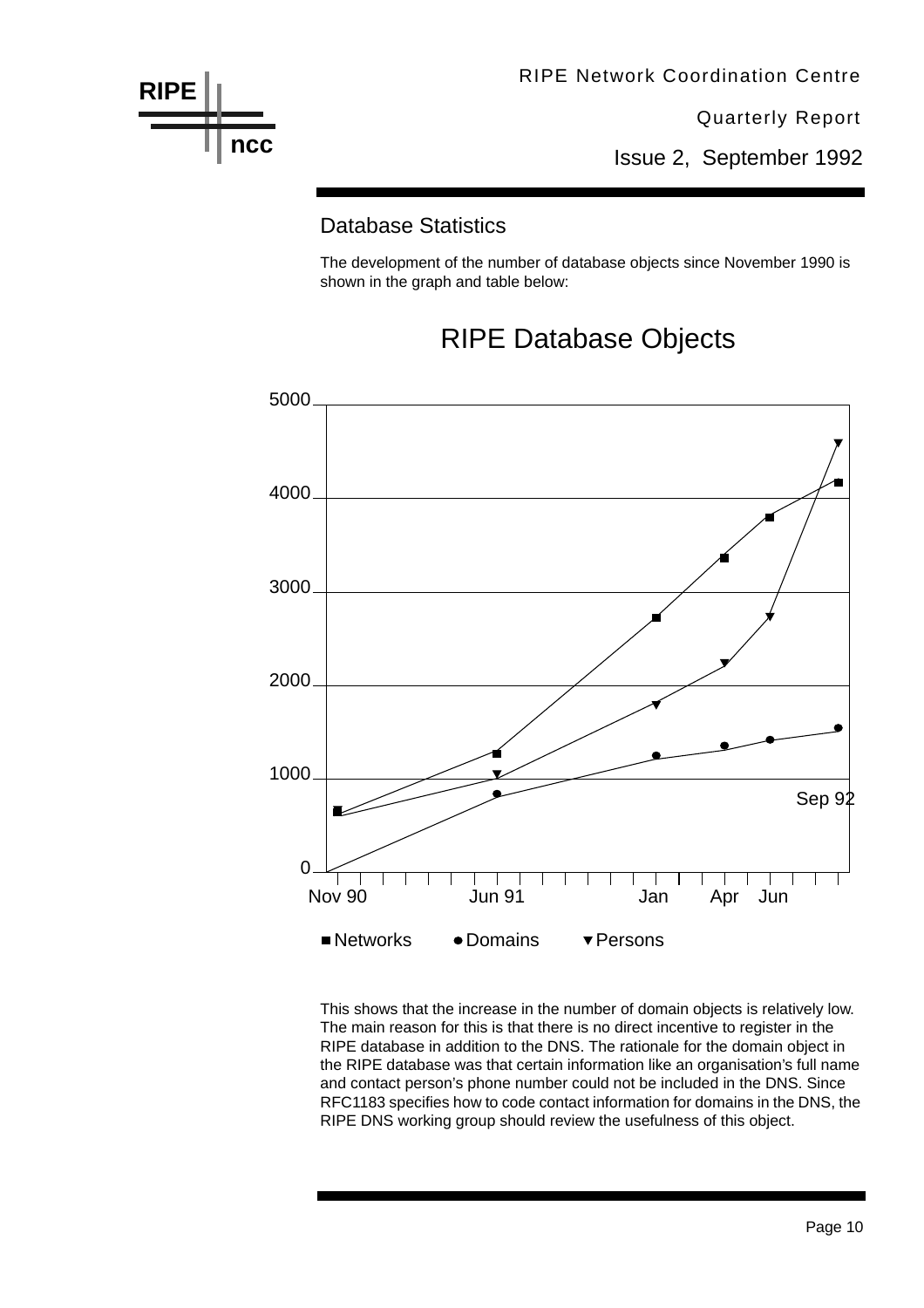Issue 2, September 1992

| Month         | <b>Nets</b> | Persons | Domains |
|---------------|-------------|---------|---------|
| <b>Nov 90</b> | 643         | 670     | 0       |
| <b>Jun 91</b> | 1270        | 1053    | 845     |
| Jan 92        | 2728        | 1792    | 1254    |
| Apr 92        | 3365        | 2242    | 1360    |
| <b>Jun 92</b> | 3797        | 2736    | 1422    |
| Sep 92        | 4172        | 4594    | 1549    |

We are not able to fully explain the relatively steep increase in the number of persons. Due to improved consistency checking some missing person entries have been added but it is not clear whether this is sufficient explanation.

The increase in the number of networks continues to slow down. This is partly due to the fact that measures to increase coverage of the database have not produced results everywhere yet as can be seen from the comparison with the number of networks seen by the hostcount:

| Country                | Nets in DNS             | Nets in DB              | Percentage<br>Q <sub>3</sub> | Percentage<br>Q2 |
|------------------------|-------------------------|-------------------------|------------------------------|------------------|
| BE                     | $\overline{\mathbf{8}}$ | $\overline{\mathbf{8}}$ | 100.0                        | 100.0            |
| CS                     | 11                      | 11                      | 100.0                        | 100.0            |
| HU                     | 4                       | 4                       | 100.0                        | 100.0            |
| <b>TN</b>              | 1                       | 1                       | 100.0                        | 100.0            |
| YU                     | 3                       | 3                       | 100.0                        | 100.0            |
| <b>FR</b>              | 337                     | 317                     | 94.1                         | 95.5             |
| ES                     | 24                      | 22                      | 91.7                         | 88.9             |
| <b>CH</b>              | 97                      | 85                      | 87.6                         | 93.1             |
| IE                     | 16                      | 14                      | 87.5                         | 90.9             |
| PL                     | 15                      | 13                      | 86.7                         | 90.0             |
| PT                     | 40                      | 34                      | 85.0                         | 80.0             |
| $\mathsf{I}\mathsf{T}$ | 84                      | 71                      | 84.5                         | 82.4             |
| <b>NL</b>              | 105                     | 87                      | 82.9                         | 80.9             |
| DE                     | 342                     | 282                     | 82.5                         | 80.5             |
| GR                     | 14                      | 11                      | 78.6                         | 66.7             |
| IS                     | 4                       | 3                       | 75.0                         | 50.0             |
| IL                     | 23                      | 17                      | 73.9                         | 71.4             |
| UK                     | 208                     | 140                     | 67.3                         | 67.8             |
| AT                     | 58                      | 39                      | 67.2                         | 63.8             |
| <b>SE</b>              | 166                     | 96                      | 57.8                         | 49.3             |

![](_page_11_Figure_7.jpeg)

.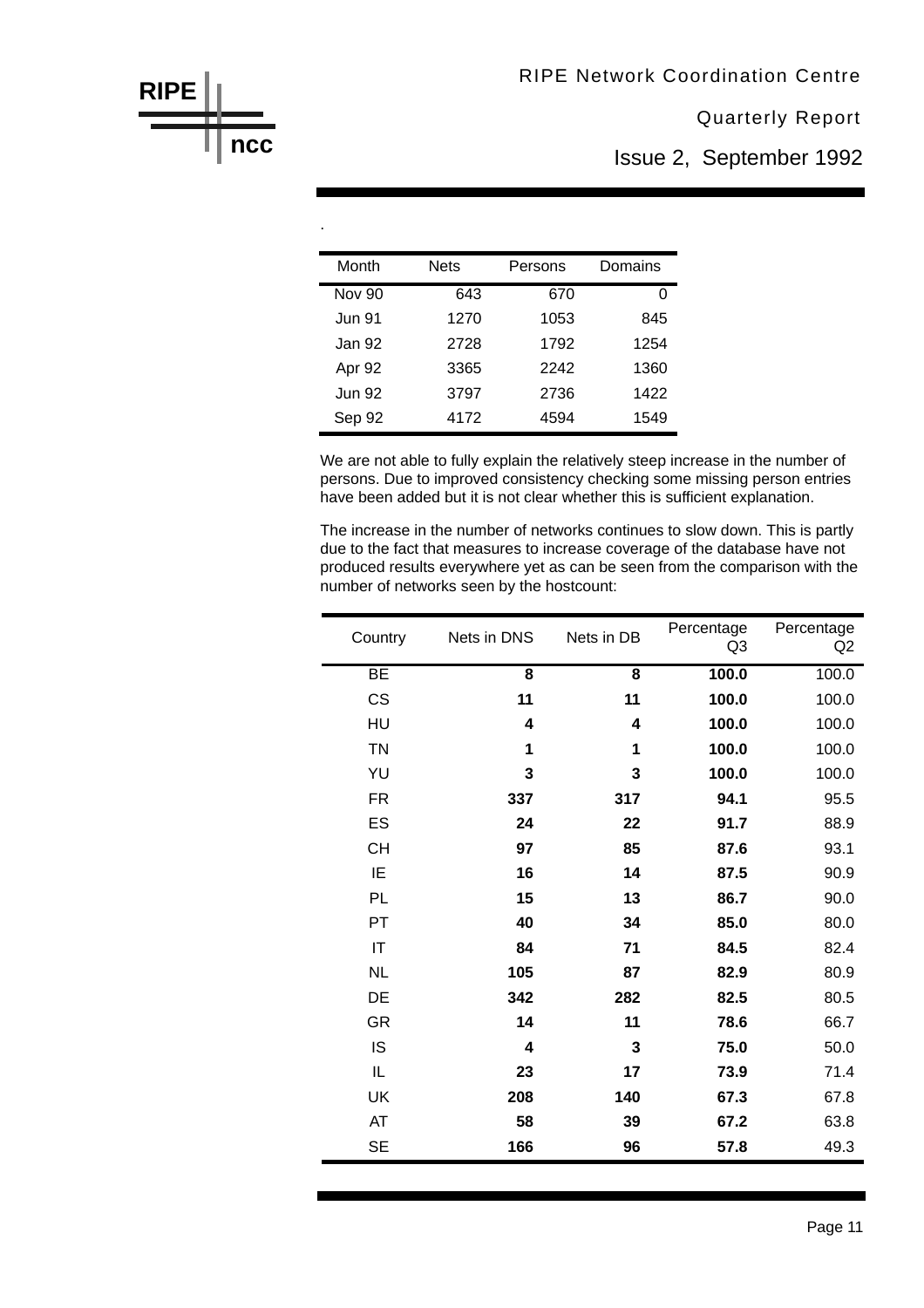Issue 2, September 1992

| Country | Nets in DNS | Nets in DB | Percentage<br>Q <sub>3</sub> | Percentage<br>Q <sub>2</sub> |
|---------|-------------|------------|------------------------------|------------------------------|
| NO.     | 51          | 29         | 56.9                         | 58.5                         |
| DK.     | 20          | 9          | 45.0                         | 40.0                         |
| LU      | 3           |            | 33.3                         | 50.0                         |
| FI      | 457         | 40         | 8.8                          | 6.9                          |

A grahical representation of this table can be found "Appendix H".

#### Database Updates

The frequency of update runs remains at once per working day with an occasional run skipped and some days with multiple runs as demanded by the volume of updates received. This ensures that users perceive the database update process as predictable. During the reporting period the NCC has processed 17455 object updates, an average of 290 per working day. The number of updates received per month varies widely with peaks usually occurring just before RIPE meetings.

The updates consist of additions and changes as well as so called "NOOPs". NOOPs are updates received which do not differ from the information already recorded in the database. The NCC accepts such requests because it makes bulk updates from secondary NICs easier: secondary NICs can just send in their whole database without having to select just the records which changed since the last bulk update was sent to the NCC.

| Database<br>Action | June 1992<br>(number) | June 1992<br>(percentage) | Q3 1992<br>(number) | Q3 1992<br>(percentage) |
|--------------------|-----------------------|---------------------------|---------------------|-------------------------|
| Updated            | 286                   | 16%                       | 1372                | 8%                      |
| Added              | 483                   | 27%                       | 2505                | 14%                     |
| <b>NOOP</b>        | 1005                  | .57%                      | 13578               | 78%                     |

#### Worldwide Database Coordination

THe Internet Registry (at GSI), the NSFnet NIC (at MERIT) and the RIPE NCC have worked on a database exchange format during the reporting period. Mark Kosters of GSI has developed a formal syntax which is now almost agreed apart from a few cases where not all database schemas can easily support the exchange format. In this context the NCC has proposed some small schema changes to the RIPE database working group. The NCC has also developed alpha level software to convert the RIPE database to the exchange format in order to test the practical feasibility of the format and to spot gaps and problems.

![](_page_12_Figure_11.jpeg)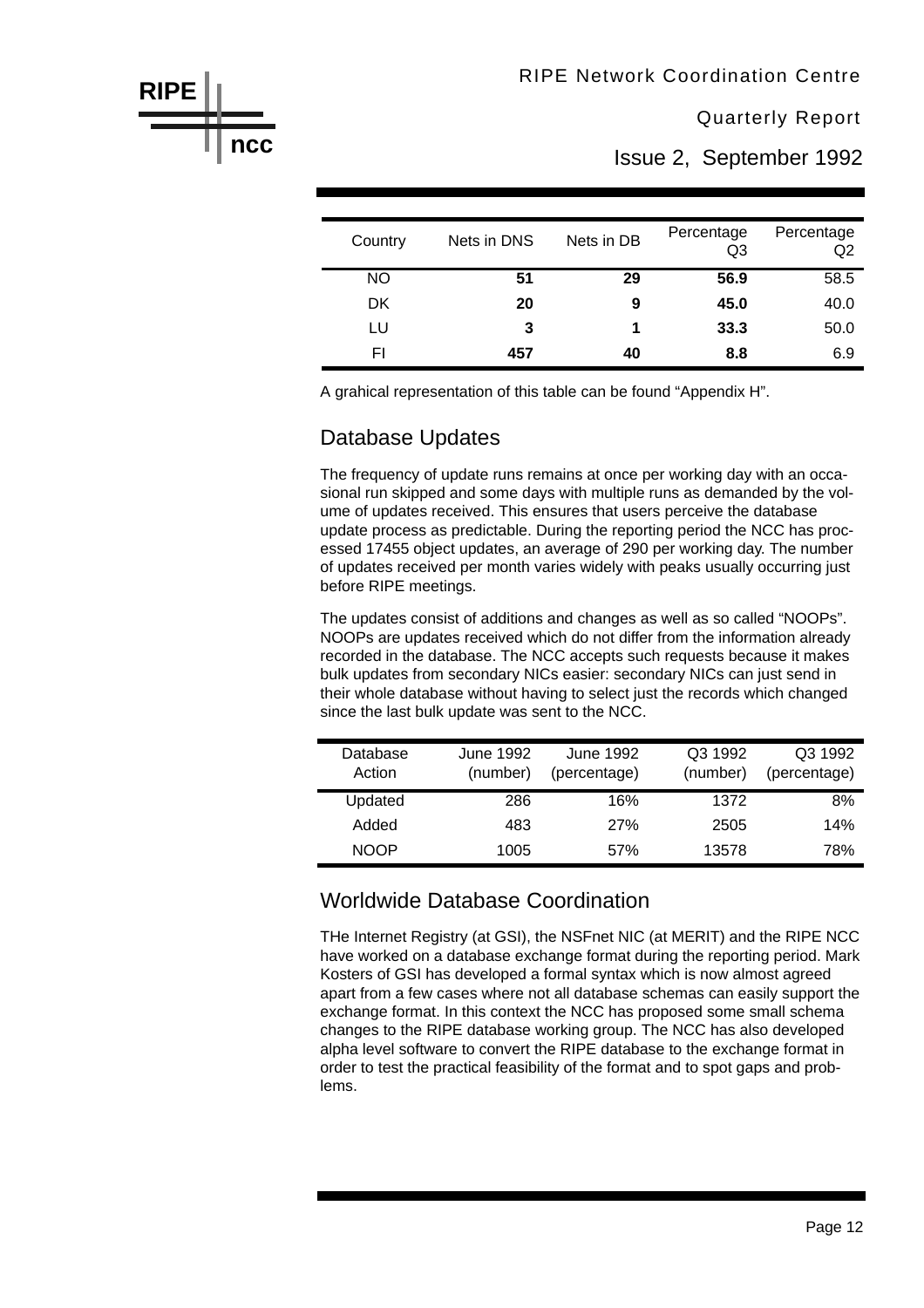![](_page_13_Figure_0.jpeg)

**Document Store**

![](_page_13_Figure_2.jpeg)

The document store is maintained as a reference point for information that will be useful to network service providers, NICs, NOCs alike. The documents stored relate to a wide variety of networking topics. For example, information can be obtained about the activities EBONE, the Internet Engineering Task Force (IETF) and the Internet Engineering Steering Group (IESG), RARE, and not least, documents relating to RIPE itself. In addition the document store contains information relating to Internet drafts and RFC's.In total the document

| Area             | Files | <b>KBytes</b> |
|------------------|-------|---------------|
| rfc              | 556   | 39255         |
| tools            | 129   | 31110         |
| internet-drafts  | 377   | 21973         |
| nsfnet           | 109   | 13683         |
| ripe             | 210   | 10118         |
| rare             | 223   | 8274          |
| ietf             | 657   | 6774          |
| iesg             | 33    | 360           |
| ebone            | 19    | 278           |
| internet-society | 13    | 86            |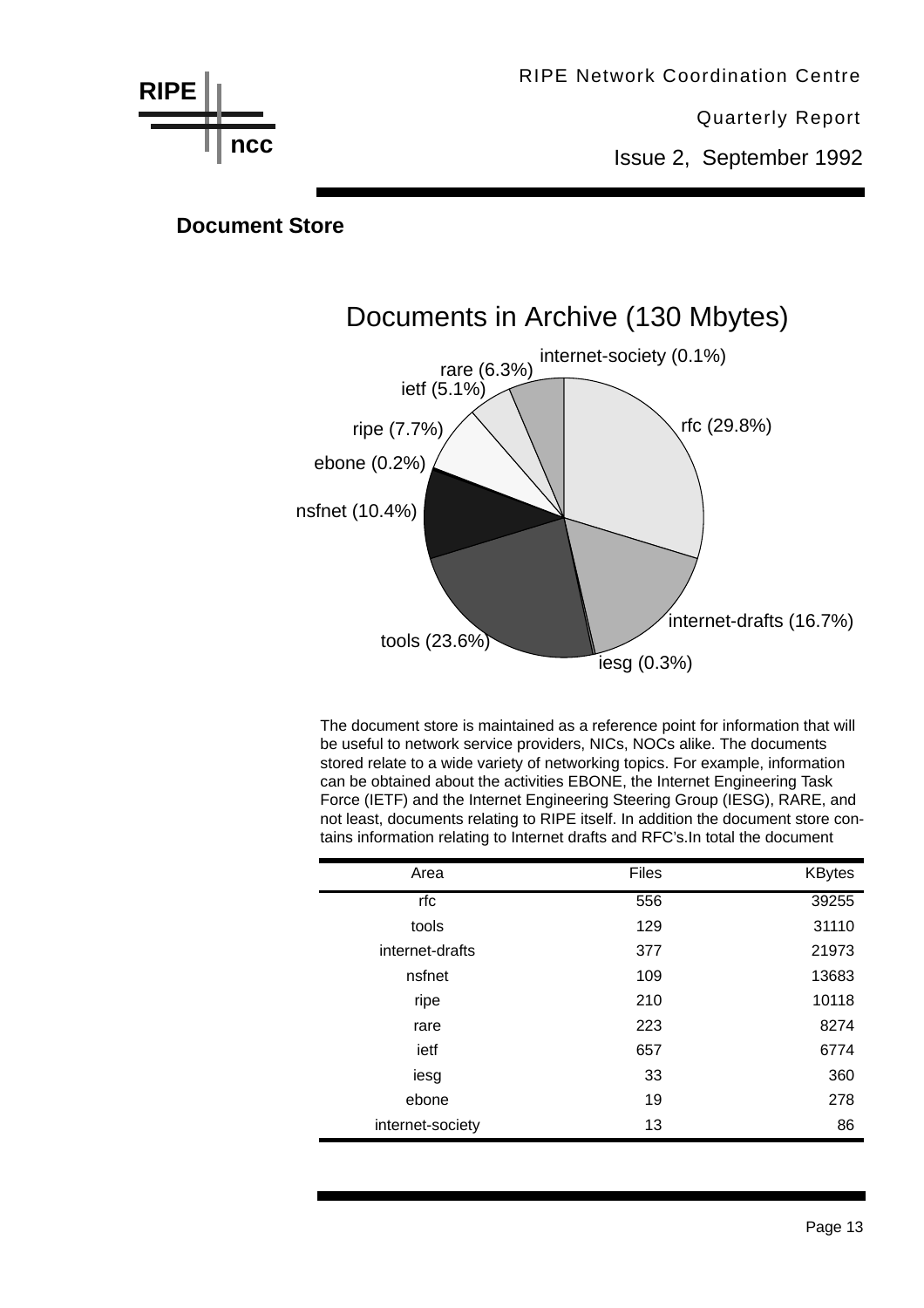Issue 2, September 1992

store contains approximately 2300 documents. By volume, it accounts for over 130 Mbytes. A breakdown of the composition of the document store is shown below

#### Revision of the RIPE archives

The RIPE archives in the document store have been substantially revised in both structure and format. In revising the document store, the following benefits are perceived:

❍ easy to follow structure

**RIPE**

**ncc**

- ❍ unique document identification
- ❍ availability of early RIPE documents

All RIPE documents are now located in a  $\pi$ ipe/docs/ directory, which is further divided into the following subdirectories:

> ripe-agenda/ ripe-current/ ripe-docs/ ripe-drafts/ ripe-minutes/

Throughout there is a new numbering scheme. In each subdirectory the numbering schemas are as follows:

In the ripe-agenda/ subdirectory documents are numbered according to the format ripe-a-n where a indicates the agenda of the nth RIPE meeting. This subdirectory contains the agendas of all the RIPE meetings to date, in both Postscript (.ps) and ASCII (.txt) formats.

The ripe-docs/ subdirectory contains RIPE approved documents. The README file gives an indication of the nature of the documents but there is also a complete index in the file ripe-index.txt in the same directory. The document numbering scheme format is  $ripe-n$  where n indicates the document number. The README file from this directory containing the list of all RIPE documents to date can be found in "Appendix G" on page 37.

The ripe-drafts/ subdirectory contains documents under discussion and not yet formally approved by RIPE. In the numbering scheme the version number is indicated. The following draft documents are labelled thus ripedraft-folder1.v2.ps and ripe-draft-position-v2.txt.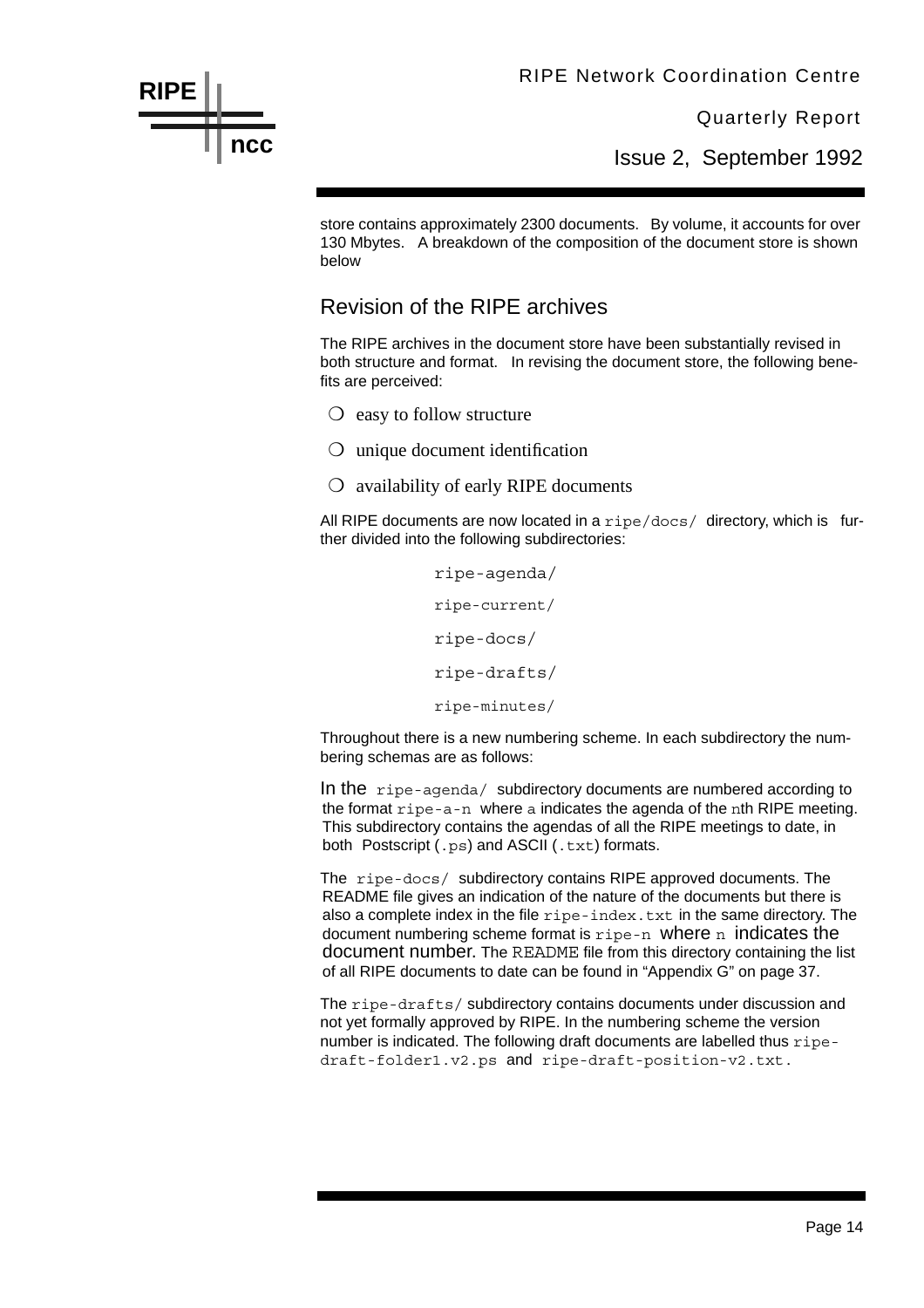Quarterly Report

Issue 2, September 1992

In the ripe-minutes/ subdirectory the minutes from all the RIPE meetings can be found in both Postscript and ASCII formats. The numbering scheme is in the format ripe-m-n where m indicates minutes of the nth RIPE meeting. A README file gives a listing of all the documents with the date of the RIPE meeting and the location.

The ripe-current/ subdirectory contains the most recent versions of frequently used documents. Documents in this subdirectory can also be found in other areas of the RIPE document store. So this subdirectory is maintained for the users convenience. For example, you can find templates for registering objects in the RIPE database in this subdirectory. You can also find the details of the next RIPE meeting and the latest hostcount statistics.

#### Accessing the Document Store

The NCC document store can be accessed through a variety of methods. It can be accessed via anonymous ftp to  $ftp$ . ripe.net and by using GOPHER and WAIS clients to gopher. ripe.net Of wais.ripe.net respectively. Additionally the NCC document store can be accessed through the NCC Interactive Information Server.

#### FTP Usage Statistics

**RIPE**

**ncc**

![](_page_15_Figure_8.jpeg)

## Most Popular Archive Sections Q3 1992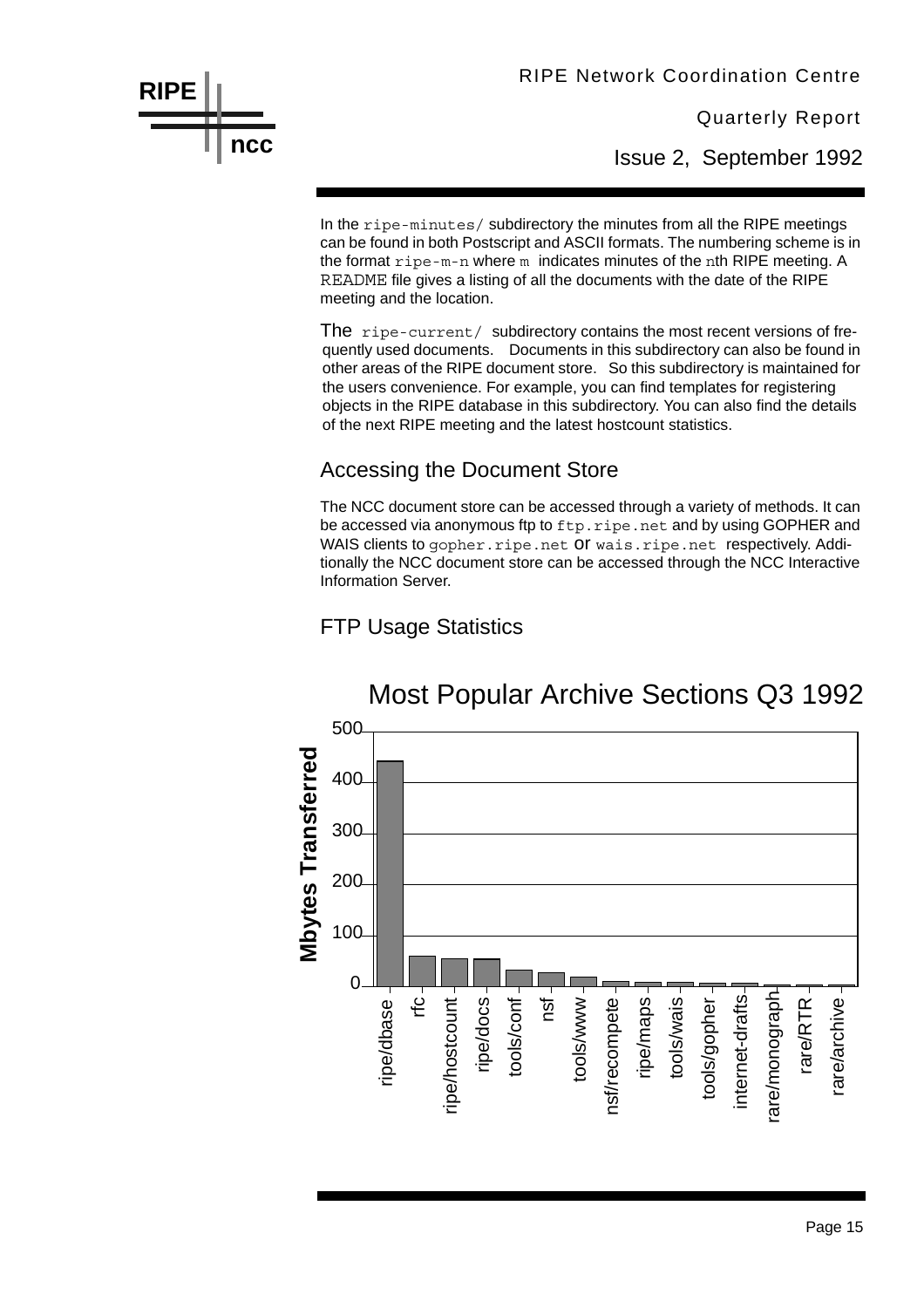Issue 2, September 1992

The most popular archive sections of the RIPE document store are tabulated below. This displays the top 15 most popular sections which were accessed using ftp. The most popular section is the ripe database, with approximately 440 Mbytes transferred:

| <b>Archive Section</b> | <b>Files Sent</b> | <b>Bytes Sent</b> | % of files<br>sent | % of bytes<br>sent |
|------------------------|-------------------|-------------------|--------------------|--------------------|
| ripe/dbase             | 716               | 442483156         | 12.90              | 57.72              |
| rfc                    | 551               | 60191792          | 9.93               | 7.85               |
| ripe/hostcount         | 677               | 55739857          | 12.20              | 7.27               |
| ripe/docs              | 1447              | 54068799          | 26.08              | 7.05               |
| tools/conf             | 111               | 32760502          | 2.00               | 4.27               |
| nsf                    | 232               | 28134842          | 4.18               | 3.67               |
| tools/www              | 97                | 19017057          | 1.75               | 2.48               |
| nsf/recompete          | 67                | 11203652          | 1.21               | 1.46               |
| ripe/maps              | 180               | 8378535           | 3.24               | 1.09               |
| tools/wais             | 66                | 8275052           | 1.19               | 1.08               |
| tools/gopher           | 73                | 7476512           | 1.32               | 0.98               |
| internet-drafts        | 123               | 7122860           | 2.22               | 0.93               |
| rare/monograph         | 14                | 3430267           | 0.25               | 0.45               |
| rare/RTR               | 16                | 3197348           | 0.29               | 0.42               |
| rare/archive           | 148               | 3011151           | 2.67               | 0.39               |

The number of Mbytes transferred using ftp per top level domain is shown below:

| Domain         | Number of  | Number of         | % of files | % of bytes |
|----------------|------------|-------------------|------------|------------|
| Name           | files sent | <b>Bytes sent</b> | sent       | sent       |
| <b>IIS</b>     | 0          | 0                 | 0          | 0          |
| IXI            | 0          | O                 | O          | O          |
| <b>LOCAL</b>   | 0          | O                 | O          | 0          |
| NCC-X25        | O          | O                 | O          | O          |
| <b>UNKNOWN</b> | 481        | 31137253          | 8.67       | 4.06       |
| at             | 102        | 11305114          | 1.84       | 1.47       |
| au             | 1          | 18672             | 0.02       | 0.00       |
| be             | 76         | 8576826           | 1.37       | 1.12       |
| ca             | 15         | 3172096           | 0.27       | 0.41       |
| ch             | 377        | 95012970          | 6.79       | 12.39      |
| cl             | 0          | ი                 | O          | O          |
| com            | 104        | 8783639           | 1.87       | 1.15       |
|                |            |                   |            |            |

**RIPE ncc** 

r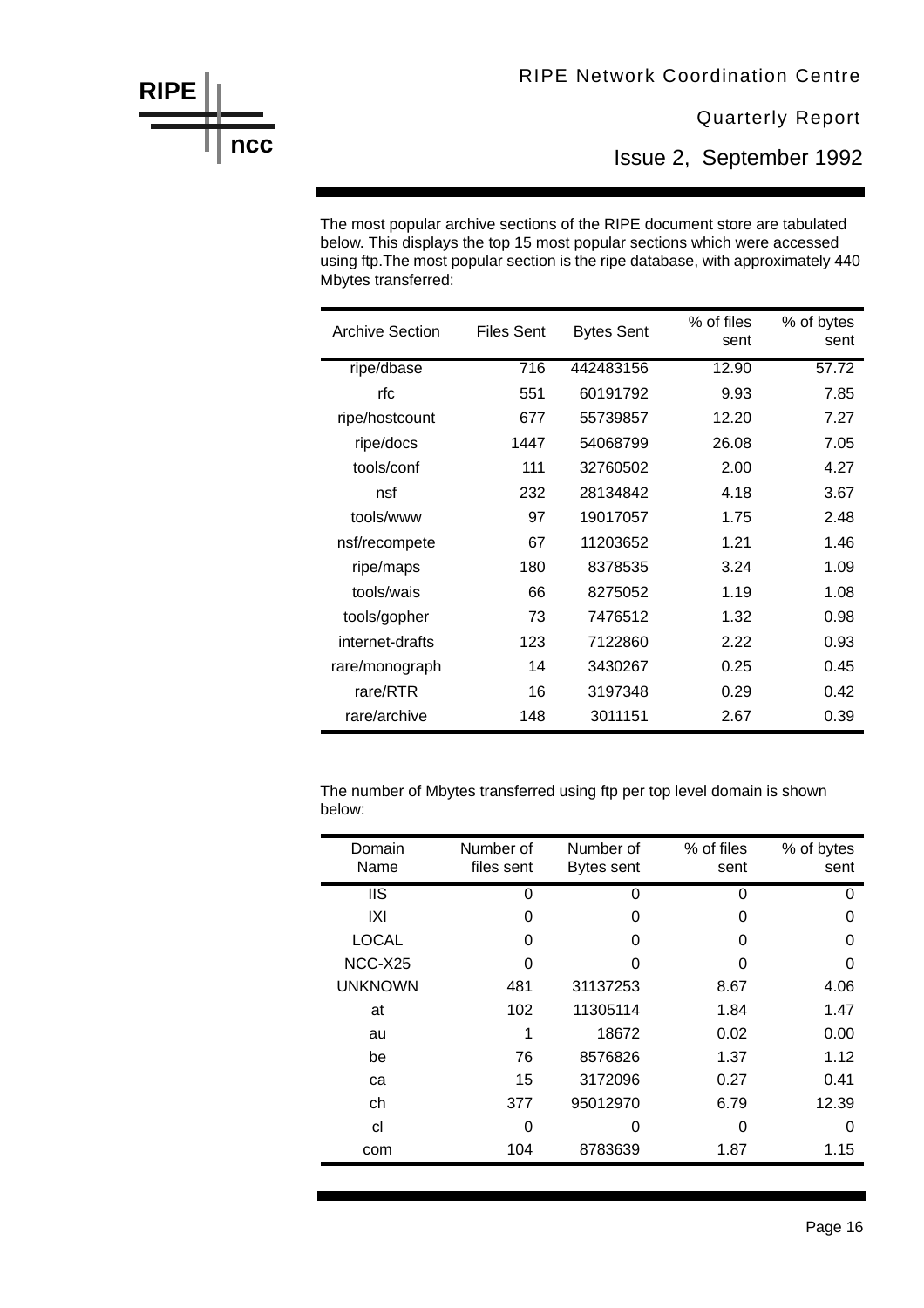**RIPE** 

**ncc** 

**Quarterly Report** 

Issue 2, September 1992

| Domain | Number of      | Number of  | % of files | % of bytes |
|--------|----------------|------------|------------|------------|
| Name   | files sent     | Bytes sent | sent       | sent       |
| CS     | 123            | 5623920    | 2.22       | 0.73       |
| de     | 279            | 24371114   | 5.03       | 3.18       |
| dk     | $\overline{7}$ | 1304257    | 0.13       | 0.17       |
| edu    | 182            | 30193420   | 3.28       | 3.94       |
| es     | 201            | 7352212    | 3.62       | 0.96       |
| fi     | 923            | 177825504  | 16.63      | 23.20      |
| $f$ r  | 149            | 27713042   | 2.69       | 3.62       |
| gov    | 13             | 1172986    | 0.23       | 0.15       |
| gr     | 16             | 3009143    | 0.29       | 0.39       |
| hk     | 1              | 59437      | 0.02       | 0.01       |
| hu     | 15             | 3745953    | 0.27       | 0.49       |
| ie     | 69             | 6143620    | 1.24       | 0.80       |
| il     | 8              | 461240     | 0.14       | 0.06       |
| is     | 0              | 0          | 0          | 0          |
| it     | 97             | 7080885    | 1.75       | 0.92       |
| jp     | 12             | 896779     | 0.22       | 0.12       |
| kr     | 33             | 961636     | 0.59       | 0.13       |
| lu     | 0              | 0          | 0          | 0          |
| mil    | 1              | 7909       | 0.02       | 0.00       |
| mx     | $\overline{2}$ | 819399     | 0.04       | 0.11       |
| net    | 1379           | 219298206  | 24.85      | 28.61      |
| nl     | 560            | 72367290   | 10.09      | 9.44       |
| no     | 87             | 3941346    | 1.57       | 0.51       |
| org    | 7              | 521496     | 0.13       | 0.07       |
| pl     | 37             | 2380214    | 0.67       | 0.31       |
| pt     | 38             | 1696189    | 0.68       | 0.22       |
| se     | 35             | 3940305    | 0.63       | 0.51       |
| sg     | 0              | 0          | 0          | U          |
| tn     | 0              | 0          | 0          | 0          |
| tw     | 0              | 0          | 0          | 0          |
| uk     | 83             | 3023006    | 1.50       | 0.39       |
| us     | 0              | 0          | 0          | 0          |
| yu     | 33             | 2639771    | 0.59       | 0.34       |
| za     | 3              | 30670      | 0.05       | 0.00       |

The unresolved category refers to where there is no match found between the IP address and the Domain Name. A grahical representation of this table can be found "Appendix H".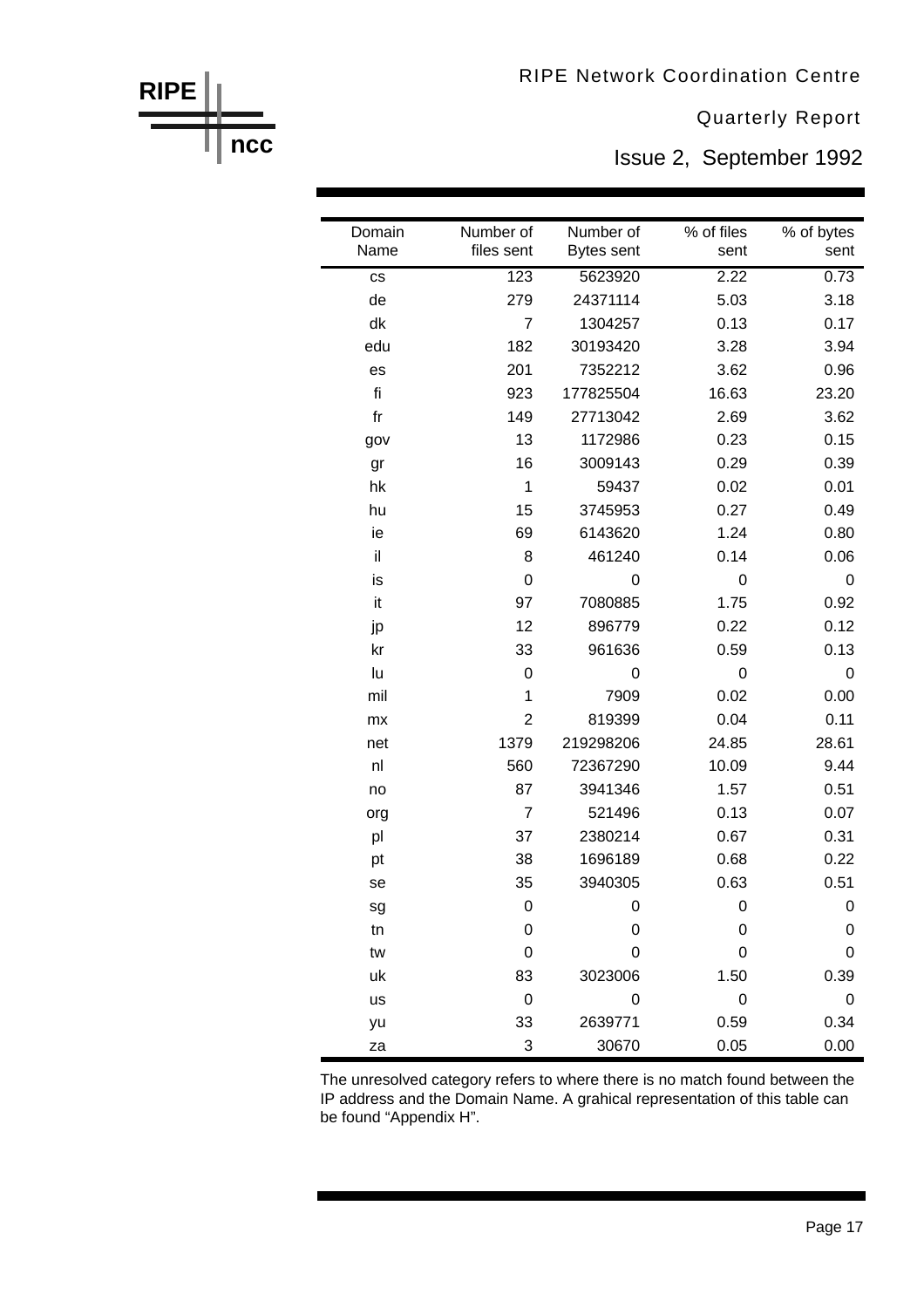**RIPE ncc** RIPE Network Coordination Centre

Quarterly Report

Issue 2, September 1992

#### Interactive Information Server

Once again the NCC would like to stress the idea behind the Interactive Information Server (IIS) and to encourage its usage. Therefore we make no apologies for repeating the information (although abbreviated) in this paragraph.

The goal of the IIS is to enable users with minimal hardware and/or software support to access information stored by the NCC. The IIS is also the most convenient method to access the RIPE document store from networks which are not IP based. At the same time it caters for those occasional users who do not choose to run or learn the local WAIS, GOPHER etc. clients. It is possible to access the information in the document store using both telnet and pad connections. In addition the server provides an interface to a number of clients enabling a wide range of information to be accessed in a number of different ways. Currently these comprise WAIS, Gopher and WHOIS. For details on how to use the IIS, please refer to our information leaflet "Interactive Information Server" or see the first edition of the NCC Quarterly Reports.

General Service Usage Statistics.

![](_page_18_Figure_8.jpeg)

## NCC Services Usage Q2/Q3 1992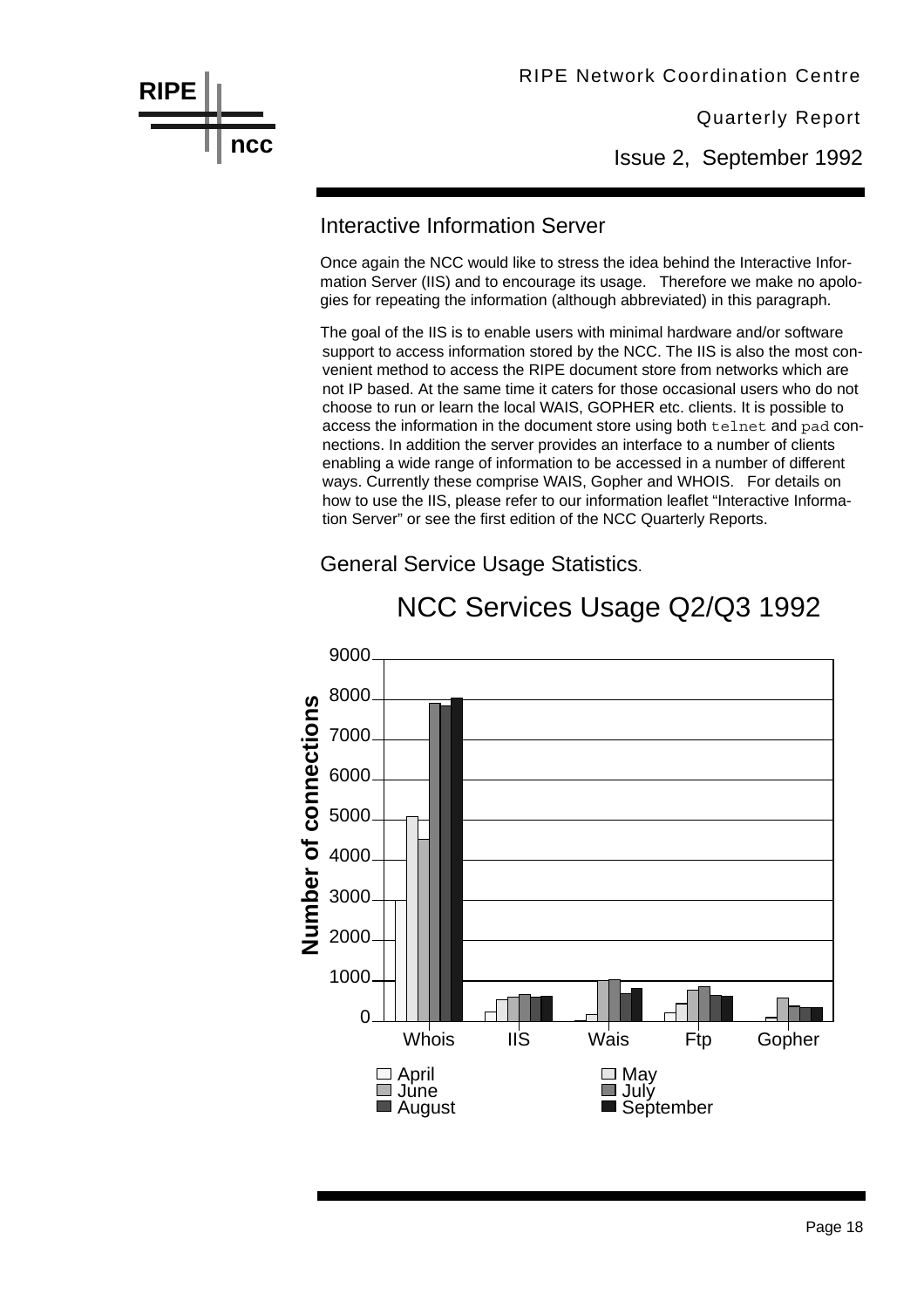**Quarterly Report** 

Issue 2, September 1992

Statistics for the use of the various NCC information services were collected for the third quarter of 1992 The table below shows the total number of connections made for each service (Whois, IIS, Wais, Ftp and Gopher) contacted either directly from a user client or from the NCC Interactive Information Service. The breakdown is given as total number of connections per month:

**RIPE** 

ncc

| Service    | Apr  | May  | Jun  | Jul  | Aug  | Sep  |
|------------|------|------|------|------|------|------|
| Whois      | 3014 | 5093 | 4520 | 7909 | 7845 | 8044 |
| IIS        | 230  | 530  | 602  | 669  | 591  | 628  |
| Wais       | 14   | 159  | 1005 | 1040 | 682  | 816  |
| <b>FTP</b> | 201  | 436  | 770  | 849  | 645  | 625  |
| Gopher     | 0    | 89   | 577  | 371  | 337  | 340  |

Due to technical problems GOPHER logging has commenced in mid May. The number of connections to the various servers at the NCC broken down by the source of the request is shown in the table below.

| Source                 | Whois | <b>IIS</b>     | Wais        | Ftp            | Total |
|------------------------|-------|----------------|-------------|----------------|-------|
| $\overline{\text{II}}$ | 2606  | $\mathbf 0$    | 1149        | 0              | 3755  |
| X                      | 16    | 217            | 0           | 0              | 233   |
| <b>LOCAL</b>           | 779   | 101            | 74          | 7              | 961   |
| NCC-X25                | 0     | 23             | 0           | 0              | 23    |
| <b>PSPDN</b>           | 0     | 1              | 0           | 0              | 1     |
| <b>UNKNOWN</b>         | 275   | 315            | 49          | 206            | 845   |
| at                     | 113   | 53             | 9           | 55             | 230   |
| au                     | 8     | 34             | 27          | $\overline{2}$ | 71    |
| be                     | 47    | 8              | 3           | 32             | 90    |
| ca                     | 6     | 6              | 0           | 14             | 26    |
| ch                     | 184   | 81             | 103         | 233            | 601   |
| cl                     | 0     | 8              | 0           | 1              | 9     |
| com                    | 86    | 31             | 751         | 81             | 949   |
| <b>CS</b>              | 118   | $\overline{2}$ | 17          | 34             | 171   |
| de                     | 4828  | 76             | 18          | 165            | 5087  |
| dk                     | 100   | 17             | 10          | 17             | 144   |
| edu                    | 7599  | 196            | 293         | 161            | 8249  |
| es                     | 109   | 17             | $\mathbf 0$ | 28             | 154   |
| fi                     | 48    | 10             | 14          | 117            | 189   |
| $f$ r                  | 487   | 53             | 21          | 109            | 670   |
| gov                    | 19    | 3              | 7           | 9              | 38    |
| gr                     | 44    | 11             | 0           | 7              | 62    |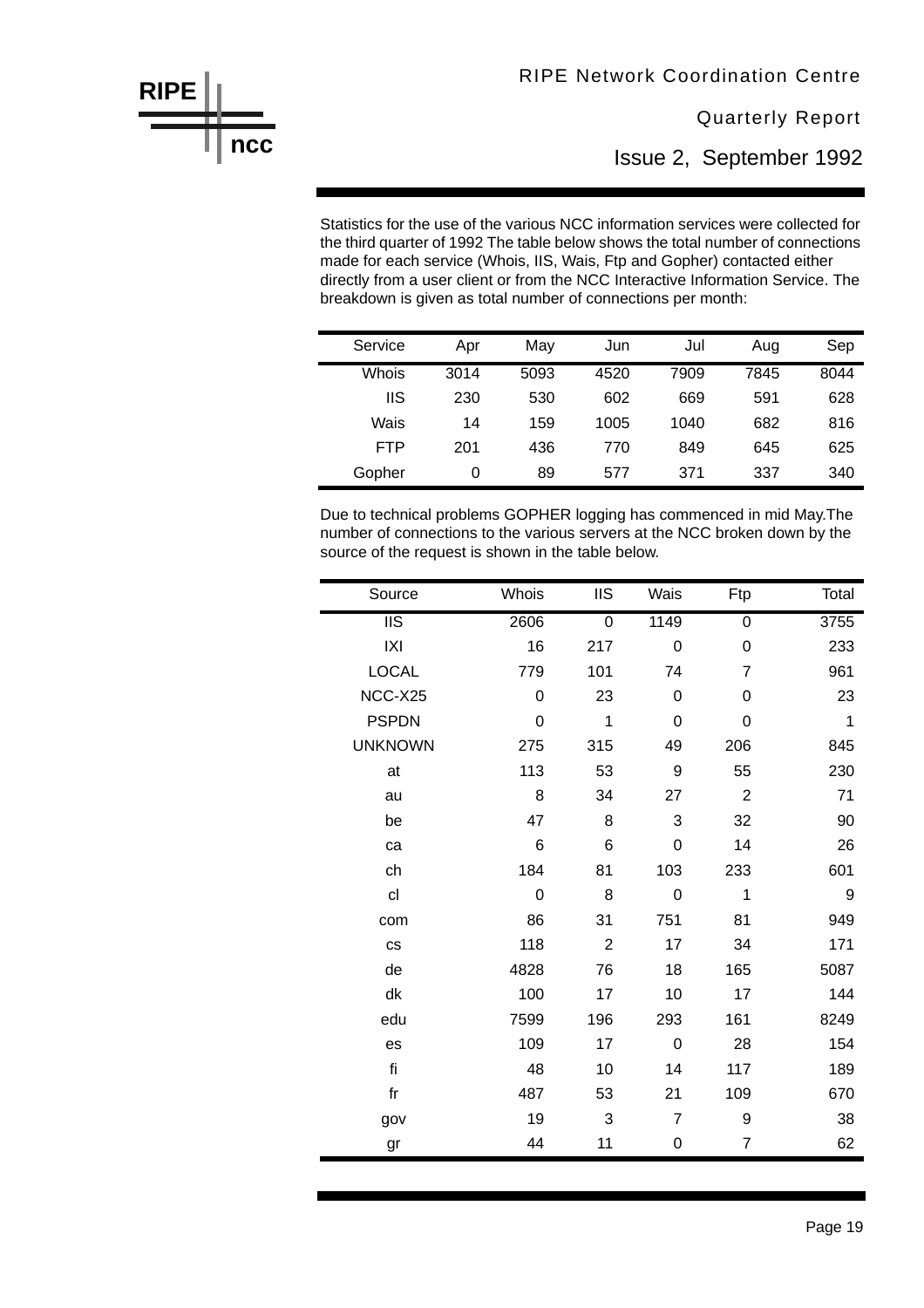**Quarterly Report** 

Issue 2, September 1992

| Source          | Whois            | <b>IIS</b>              | Wais           | Ftp            | Total          |
|-----------------|------------------|-------------------------|----------------|----------------|----------------|
| $\overline{hk}$ | $\overline{0}$   | $\overline{0}$          | $\overline{0}$ | $\overline{3}$ | $\overline{3}$ |
| hu              | 153              | 48                      | 10             | 19             | 230            |
| ie              | 230              | 23                      | $\mathbf 0$    | 55             | 308            |
| il              | 52               | 5                       | 0              | 12             | 69             |
| is              | 29               | $\mathbf 0$             | 0              | 5              | 34             |
| it              | 208              | 15                      | 1              | 46             | 270            |
| jp              | 0                | 6                       | 0              | 5              | 11             |
| kr              | $\overline{2}$   | $\overline{\mathbf{4}}$ | 1              | 3              | 10             |
| lu              | 0                | 5                       | 0              | 0              | 5              |
| mil             | $\mathbf{1}$     | 34                      | 20             | 6              | 61             |
| mx              | 0                | $\mathbf 0$             | $\mathbf 0$    | $\overline{2}$ | $\overline{2}$ |
| net             | 1890             | 36                      | 8              | 187            | 2121           |
| nl              | 2105             | 264                     | 42             | 365            | 2776           |
| no              | 128              | 16                      | $\mathbf 0$    | 42             | 186            |
| org             | 2776             | 20                      | 4              | 8              | 2808           |
| pl              | $\boldsymbol{9}$ | 22                      | 0              | 17             | 48             |
| pt              | 218              | 12                      | $\mathbf 0$    | 23             | 253            |
| se              | 588              | 65                      | 6              | 27             | 686            |
| sg              | $\mathbf 0$      | 3                       | 0              | $\mathbf 0$    | 3              |
| tn              | 0                | 3                       | 0              | $\overline{2}$ | 5              |
| tw              | 0                | $\overline{0}$          | 0              | $\mathbf 1$    | 1              |
| uk              | 259              | 112                     | 21             | 54             | 446            |
| us              | 0                | 5                       | $\mathbf 0$    | $\mathbf 0$    | 5              |
| yu              | 0                | $\overline{2}$          | $\mathbf 0$    | 11             | 13             |
| za              | 0                | 3                       | 0              | 6              | 9              |
| Total           | 26120            | 1966                    | 2658           | 2177           | 32921          |

**RIPE** 

ncc

In total there were 1966 connections to the Interactive Information Server, which is queried, on average, 32 times per working day. A grahical representation of this table can be found "Appendix H".

The provisional access from the IXI network has been used 233 times during the reporting period, slightly less than 4 times per working day on average. This service will have to be discontinued once the IXI connection at NIKHEF which it uses is disconnected unless alternative access can be found.

![](_page_20_Figure_6.jpeg)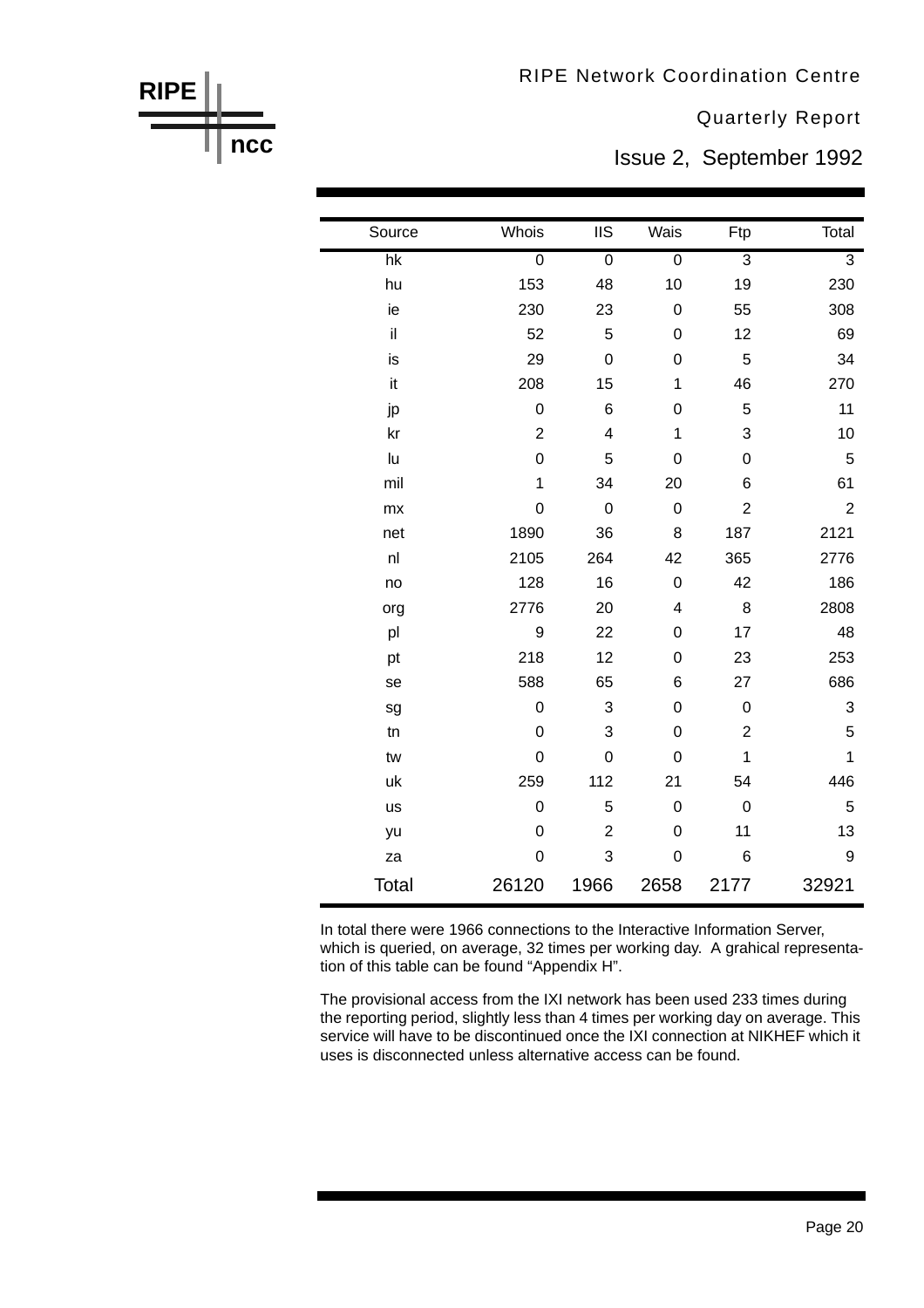![](_page_21_Picture_0.jpeg)

Issue 2, September 1992

#### **Information Leaflets**

Revised versions of the RIPE NCC promotional leaflets 'Network Management Database' and 'Interactive Information Service' respectively, have been drafted. The revised leaflets comprise new information as well as bringing the existing information up to date. Prior to printing the leaflets will be raised for approval at the 13th RIPE meeting. Copies of the draft leaflets (ASCII) were circulated to the RIPE mailing list <ripe@ripe.net> with an invitation for comments. Postscript versions of the leaflets (complete with graphics) were also posted in the RIPE document store in the subdirectory:

ripe/docs/ripe-drafts/

ripe-draft-folder2.v2.ps (database leaflet) ripe-draft-folder1.v2.ps (interactive information services leaflet).

In addition, a new leaflet "Delegated Internet Registry" has been drafted and the content will be discussed at the forthcoming 13th RIPE meeting in Paris.

A further 2,000 of each leaflet will be printed. The Joint Network Team (GB) have ordered 1,000 copies of each of the leaflets. The NCC is happy to supply hard copies of the leaflets to any organisation requesting them.

#### **Presentations**

Once again the NCC wishes to stress that it is considered a priority to inform as many users as possible, as clearly as possible, what the role of the NCC is in relation to the multitude of networking organisations. Clearly the larger the audience, the easier this task is. To this end the NCC will give presentations about its activities wherever appropriate and possible. It is stressed that all those organisations wishing to convey the work of the RIPE NCC to others are invited to contact the NCC with a request for a presentation.

SURFnet is the only organisation that has contacted the NCC over the last quarter with a request for a presentation, which is scheduled for 6th October to be given by Daniel Karrenberg.

#### **RIPE Support Activities**

#### RIPE meetings

Currently RIPE meetings take place three times a year. From its initiation on April 1st 1992, the RIPE NCC was chartered to provide support to all RIPE meetings.

The meetings are open to all Internet service providers, and enable both formal and informal information gathering, the exchange of ideas and debate. In addition it is at RIPE meetings where the members of the 8 RIPE working groups can meet face to face to discuss and progress their work.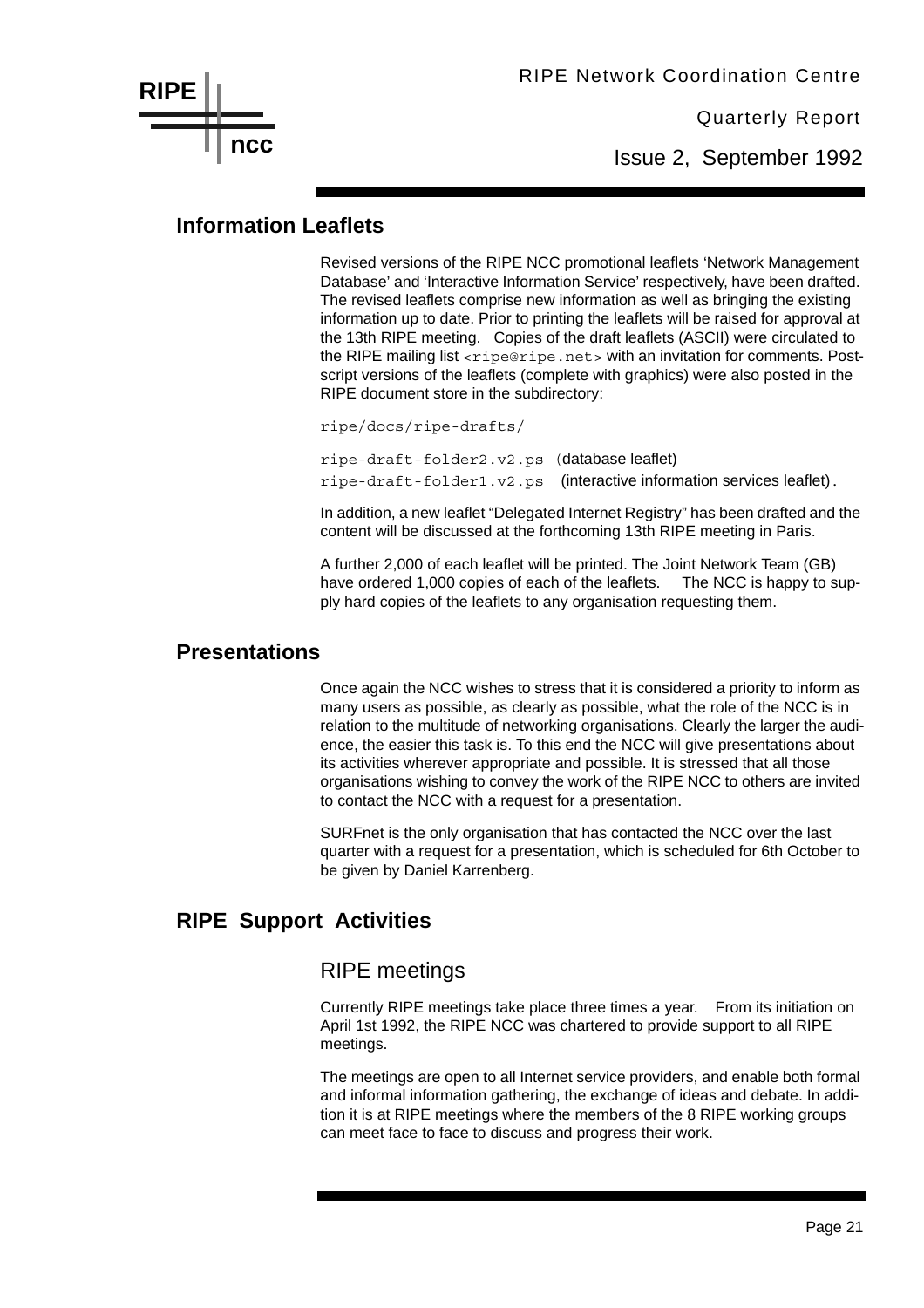Issue 2, September 1992

The NCC welcomes suggestions for support from participants for future RIPE meetings

#### WG Liaison

Once again it is necessary to highlight the importance to RIPE of the work carried out by the working groups. To this end, continuity of dialogue between the RIPE meetings is vital. In the June Quarterly it was reported that to encourage and promote this, the RIPE NCC staff members had been appointed "liaison officers" to assist the chairpersons of the working groups (see "Appendix F" on page 36for details). The working group chairpersons are encouraged to utilise the services offered by the RIPE NCC. Specifically the NCC can offer assistance with editing and formatting documents, directing enquiries to the relevant working groups and assistance with keeping track of the minuted actions.

The initiative needs more impetus. The RIPE NCC welcomes suggestions on giving support to the working groups.

#### New Mailing List for IP Providers

From time to time the RIPE NCC receives queries from organisations wishing to obtain information about service providers in a particular area. To retain an impartial role, the NCC has established a new mailing list:

ip-provs@ripe.net

All such queries are posted to this list. IP service providers who subscribe to the list will then receive at the same time, requests from potential customers. It is then the responsibility of the individual service providers to contact the potential customers. The list is not intended to be a discussion list in any sense, but a referral list to which the details of queries from potential customers will be posted to those who subscribe to the list, at the same time and without bias from the NCC. If you do not already subscribe to the list, you can do so by sending an email message to:

ip-provs-request@ripe.net

#### **Audiocast**

**RIPE**

**ncc**

The NCC has experimented with the audio transmission tools used to broadcast plenary sessions at IETF meetings. This tool looks promising for operational coordination as well as support of RIPE activities such as working groups. As a large scale trial it is planned to audiocast the plenary sessions of the 13th RIPE meeting. Since these tools are based on IP multicasting, a European Multicast Backbone is needed as part of the worldwide MBONE to replace the current ad hoc structures. To this end a BOF session at the 13th RIPE meeting has been proposed.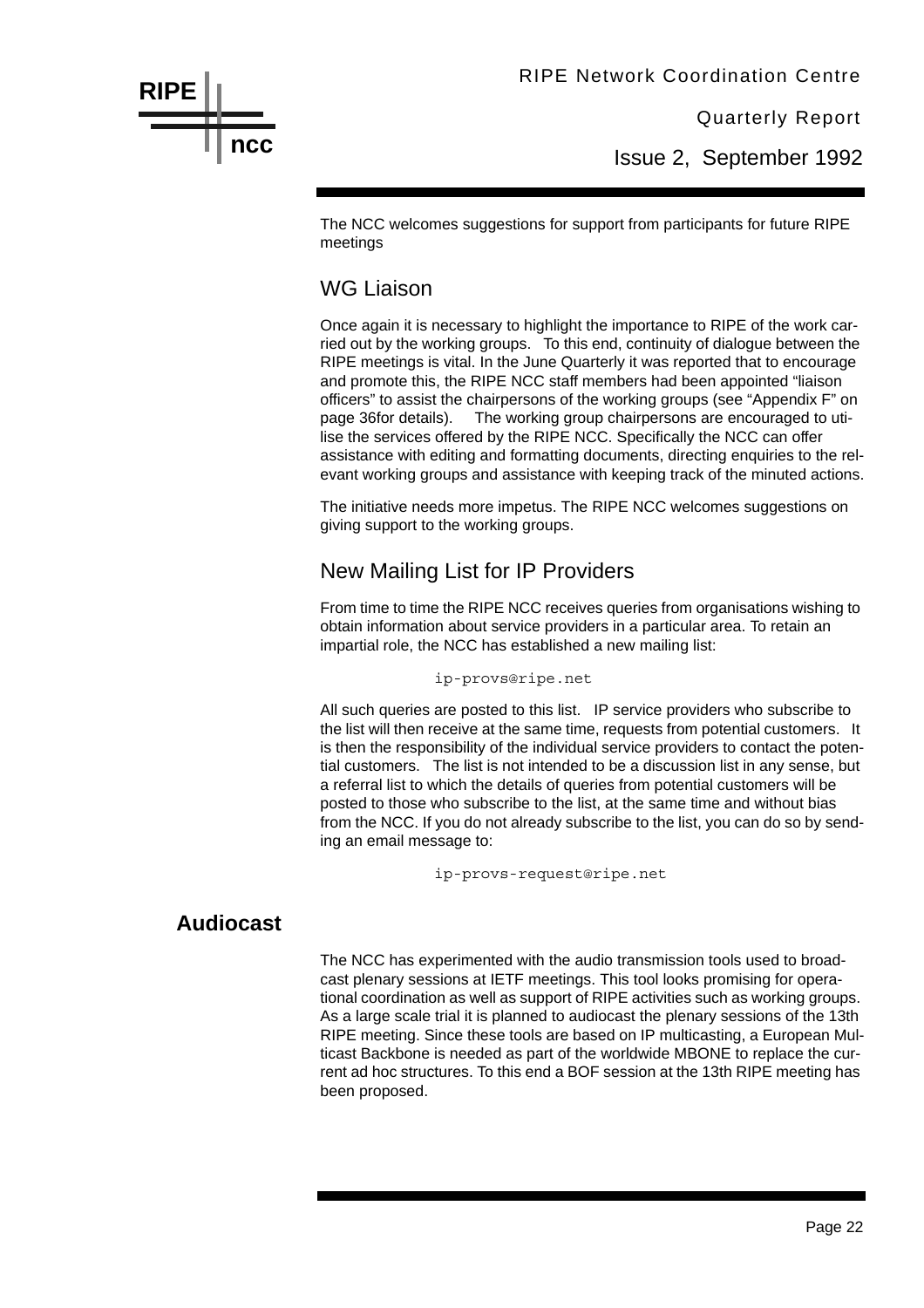Issue 2, September 1992

#### **Referrals and End-User Enquiries**

The number of referral requests and end-user enquiries has not been significant during the reporting period. Most queries have been related to either requests for IP numbers or dealt with by establishing the mailing list for IP Providers. See "New Mailing List for IP Providers" on page 22.

#### **General Set Up**

The acquisition of a new fax machine located in the NCC office, has enabled the NCC to improve its response times. Please note our new fax number:

 $\bigcirc$  +31 20 592 5090

The fax has been of benefit to organisations who do not have email connectivity (most frequently this has been in connection with requests for IP network numbers), thus enabling the NCC to respond swiftly to requests. In addition, software that allows sending fax messages directly from the workstation is undergoing testing.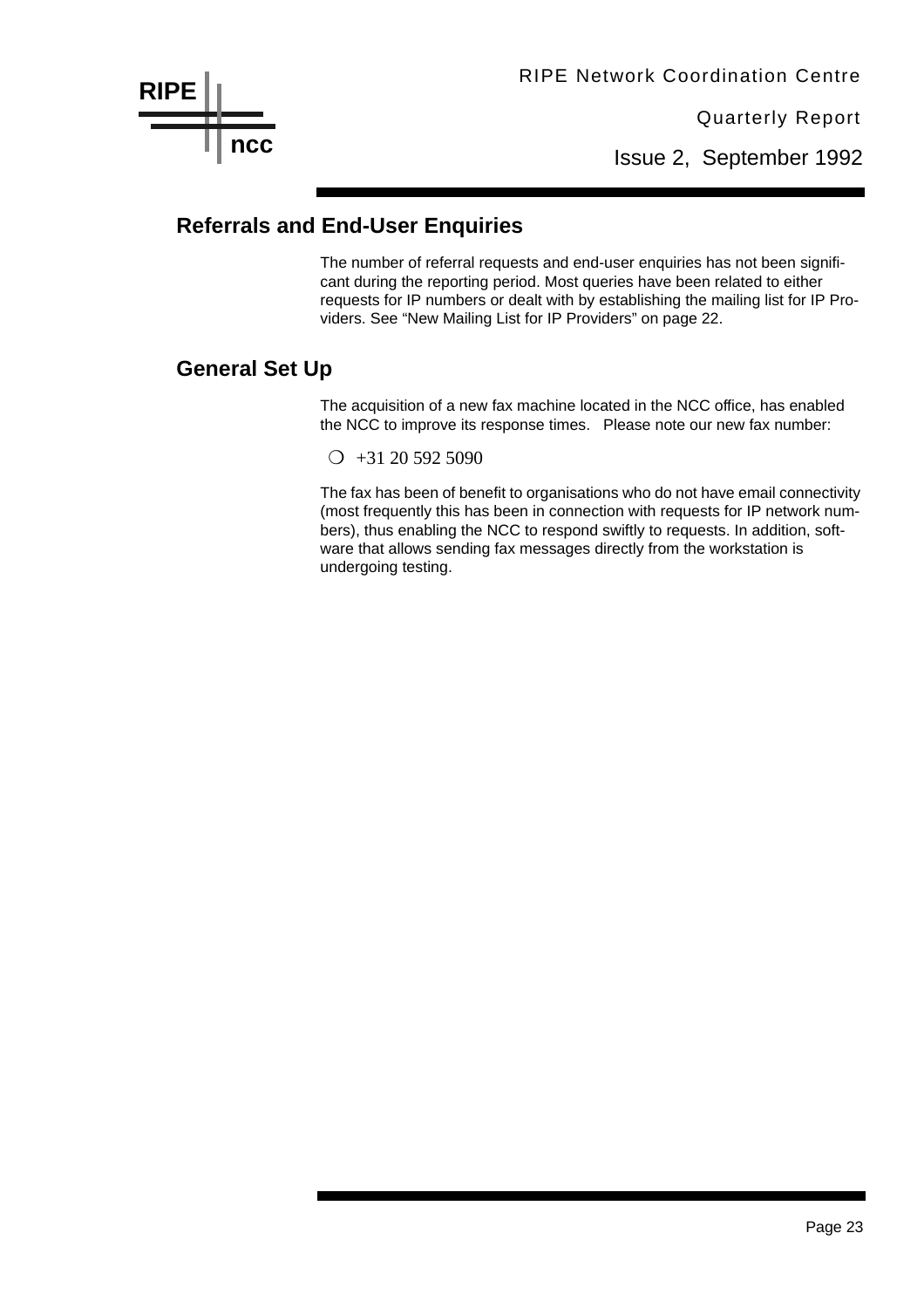**RIPE ncc**

Quarterly Report

Issue 2, September 1992

## Acknowledgements

The RIPE NCC wishes to thank the RARE Secretariat for their excellent support throughout this quarter.

We wish also to thank the local registries for their excellent work, especially with regard to the allocation of IP numbers

Thanks are due to the RIPE chairman for his considerable effort in revising and making complete, the document store.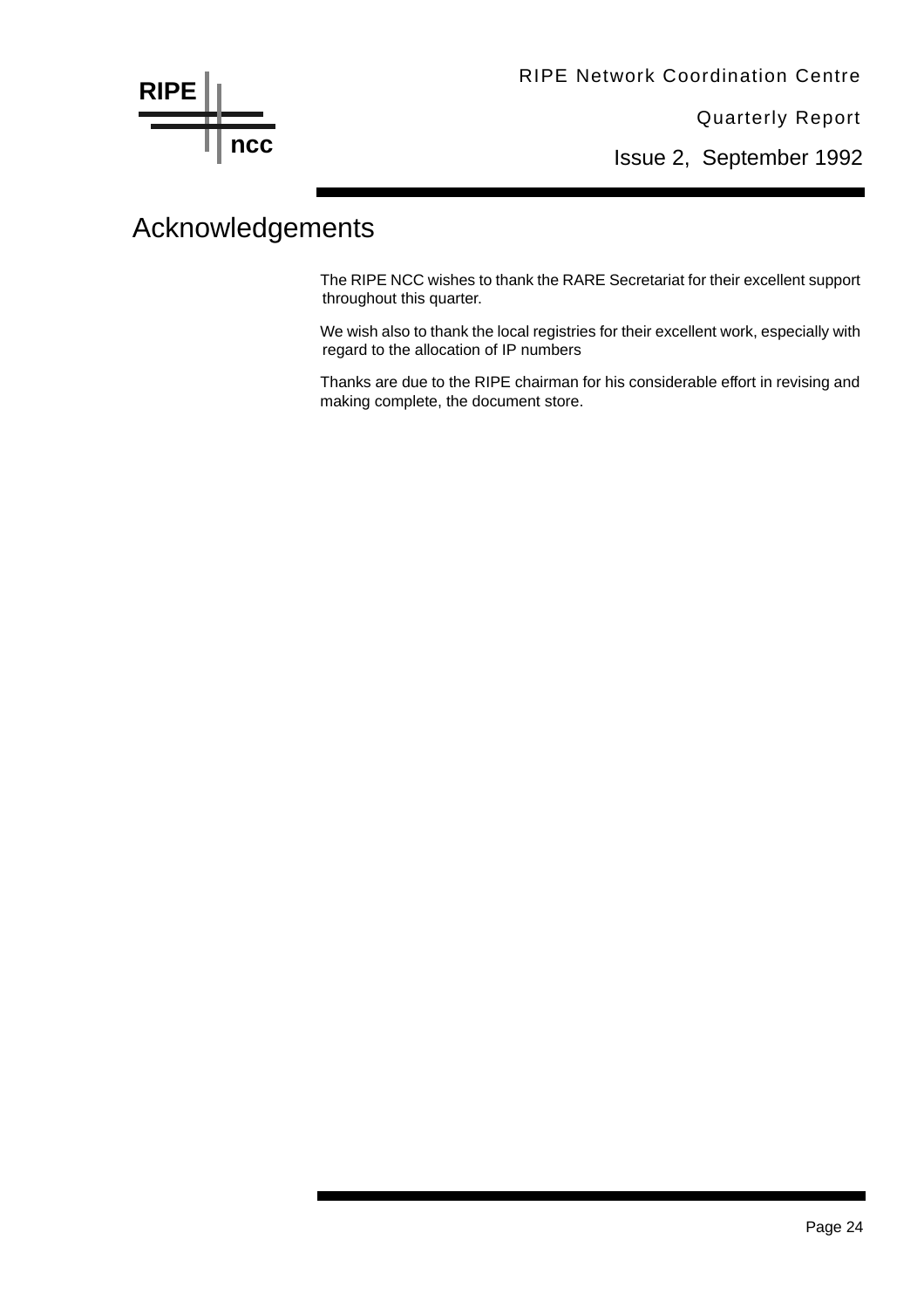![](_page_25_Figure_0.jpeg)

Issue 2, September 1992

## Appendix A

### **Meetings Attended**

The following meetings were attended by staff during the second quarter of the RIPE NCC operations.

| Date              | Name & Location                                                               | Attendee                                          |
|-------------------|-------------------------------------------------------------------------------|---------------------------------------------------|
| <b>July 13-17</b> | <b>IETF</b><br>Boston, USA                                                    | Marten Terpstra                                   |
| August 3-4        | <b>EBONE Action Team</b><br><b>EBONE Operations Team</b><br>Stockholm, Sweden | Marten Terpstra                                   |
|                   | Sept. 30- 13th RIPE meeting<br>October 2 Paris, France                        | Daniel Karrenberg<br>Marten Terpstra<br>Anne Lord |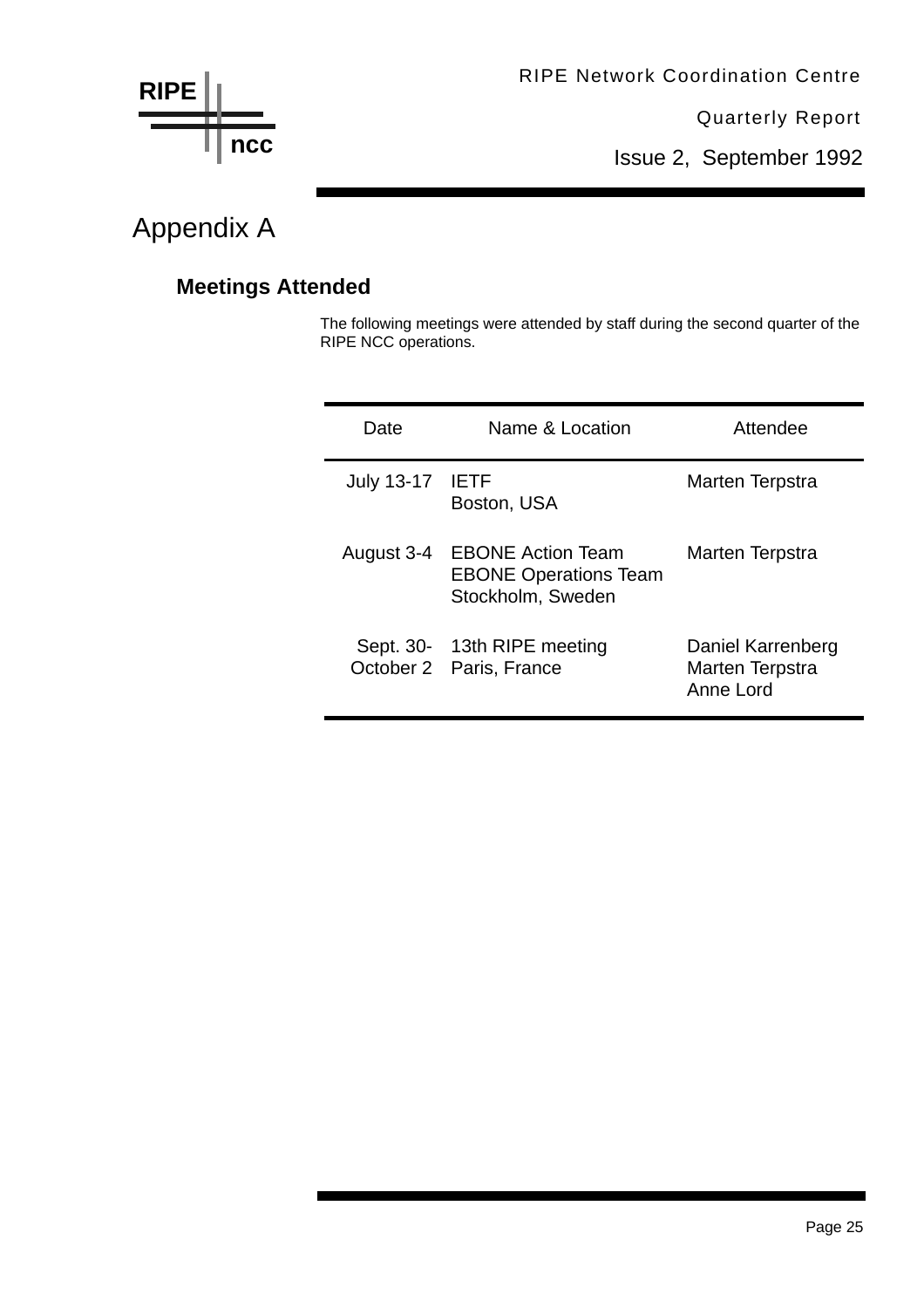![](_page_26_Figure_0.jpeg)

Issue 2, September 1992

## Appendix B

#### **Class B Network Number Allocations to Date**

The table below summarises all assignments of class B network numbers made through the RIPE NCC to date. The "Via" column indicates through which registry received the request and solicited the necessary justification.

| <b>Network Number</b> | Via             |
|-----------------------|-----------------|
| 160.44-160.52         | <b>DE-NIC</b>   |
| 160.53                | <b>SWITCH</b>   |
| 160.54-160.58         | <b>DE-NIC</b>   |
| 160.59                | <b>SWITCH</b>   |
| 160.60                | <b>DE-NIC</b>   |
| 160.61-160.62         | <b>CH NIC</b>   |
| 160.63                | <b>SWITCH</b>   |
|                       |                 |
| 163.156-163.157       | <b>RIPE NCC</b> |
| 163.158               | <b>CH NIC</b>   |
| 163.159-163.160       | <b>RIPE NCC</b> |
| 163.161               | <b>SWITCH</b>   |
| 163.162               | GARR            |
| 163.163-163.165       | <b>RIPE NCC</b> |
| 163.166               | <b>ICNET</b>    |
| 163.167               | <b>JANET</b>    |
| 163.168-163.175       | <b>RIPE NCC</b> |
|                       |                 |
| 164.1                 | <b>RIPE NCC</b> |
| 164.2                 | <b>RIPE NCC</b> |
| 164.3                 | EUnet/AT        |
| 164.4                 | <b>SE NIC</b>   |
| 164.5                 | <b>RIPE NCC</b> |
| 164.6                 | <b>PIPEX</b>    |
| 164.7-164.15          | free            |
| 164.16-164.34         | <b>DE-NIC</b>   |
| 164.35-164.40         | free            |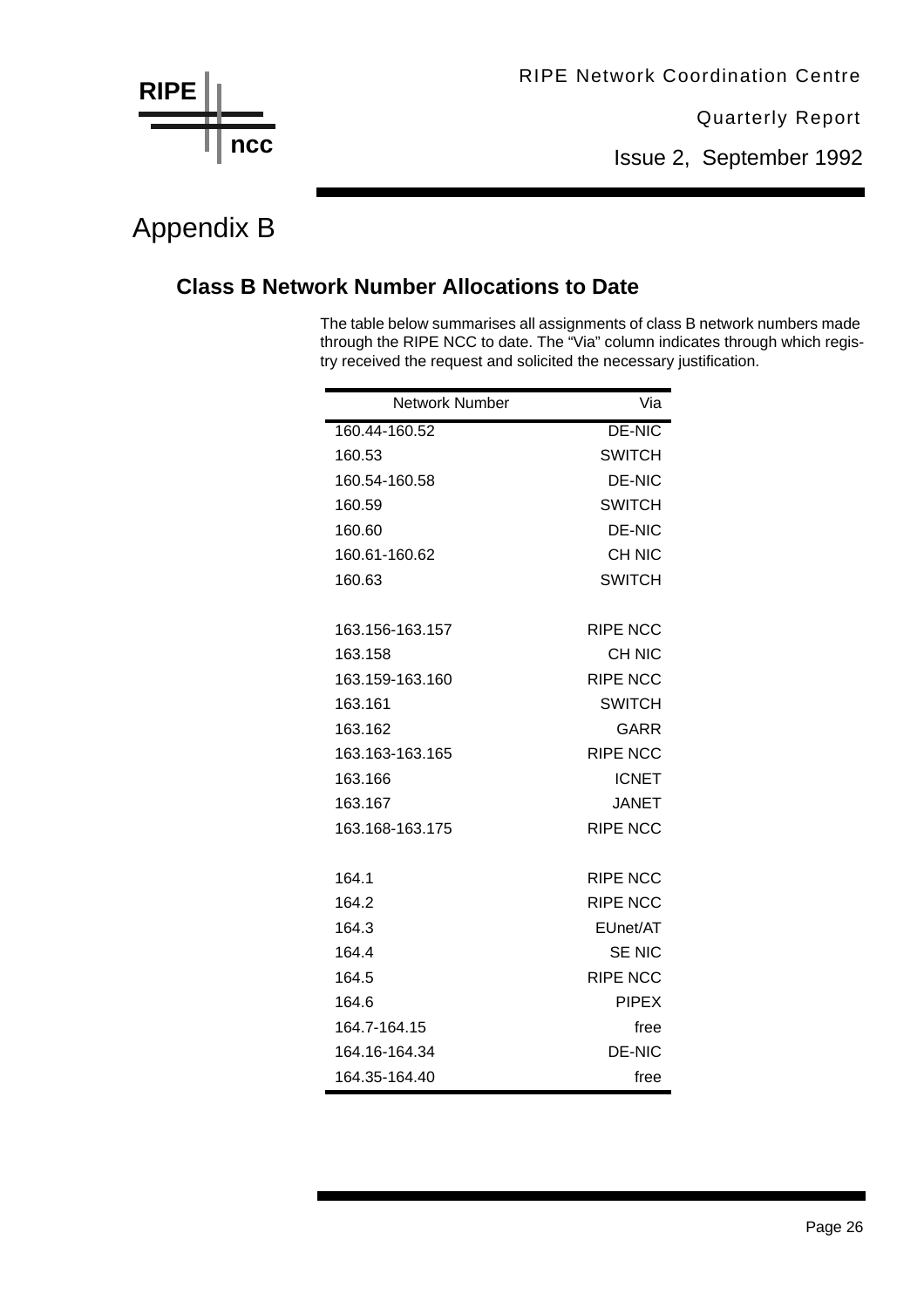Issue 2, September 1992

## Appendix C

**ncc**

**RIPE**

#### **Class C Block Allocations to Date**

The table below summarises the delegation status of the class C network number blocks allocated through the NCC and the number of networks allocated from these blocks. The "p/n" column indicates whether the block in question is delegated to the local registry of a service provider or is used to allocate numbers to organisations without a service provider.

The fact that there are multiple non-provider blocks for Belgium and Norway is due to an unfortunate clerical error at the NCC. This situation will be corrected if possible.

 It should be noted that blocks are reserved based on usage estimates given by the local registries for a period of about 24 months. Should the assignment rate differ from the estimated one, reserved blocks can and will be used for other purposes if necessary.

| <b>Block</b> | р<br>n | nets<br>assigned | Country    | Registry                    |
|--------------|--------|------------------|------------|-----------------------------|
| 192.162      | ?      | 6                | NCC        | Miscellaneous TN, RO, PT    |
| 192.164      | p      | 142              | AT         | EUnet/AT                    |
| 192.165      | ?      | 155              | <b>SE</b>  | <b>NORDUnet</b>             |
| 192.166      | ?      | 174              | DE         | <b>DE-NIC</b>               |
| 192.167      | ?      | $\overline{2}$   | IT         | <b>GARR</b>                 |
| 192.168      | р      | $\Omega$         | EU         | EUnet/NOC                   |
|              |        |                  |            |                             |
| 193.0        | ?      | free             | <b>NCC</b> |                             |
| 193.1        | р      | 6                | ΙE         | <b>HEANET</b>               |
| 193.2        | p      | $\overline{2}$   | YU         | <b>ARNES</b>                |
| 193.3        | ?      | free             | <b>NCC</b> | (was EUnet/DK temporary)    |
| 193.4        | ?      | 11               | IS         | Iceland everything          |
| 193.5        | р      | 24               | CН         | <b>SWITCH</b>               |
| 193.6        | p      | 22               | HU         | Sztaki                      |
| 193.7        | р      | $\Omega$         | DE         | chambers of commerce DE-NIC |
| 193.8        | n      | 2                | <b>CH</b>  | non-provider CH-NIC         |
| 193.9        | n      | 16               | EU         | non-provider                |
|              |        |                  |            | European (managed by NCC)   |
| 193.10       | р      | 3                | <b>SE</b>  | <b>SUNET</b>                |
| 193.11       | р      | resvd            | SE         | <b>SUNET</b>                |
| 193.12       | р      | 12               | SE         | <b>SWIPNET</b>              |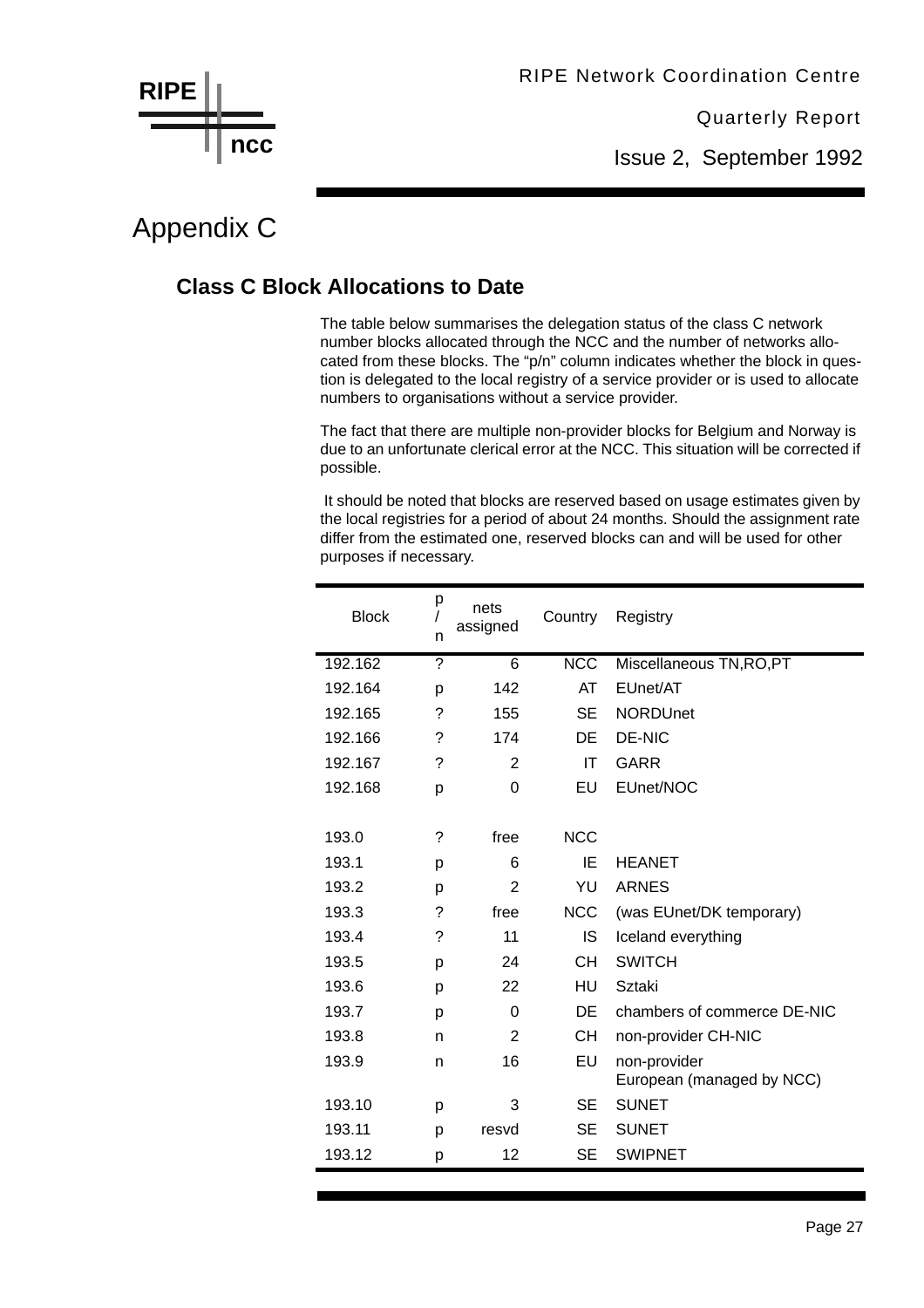Issue 2, September 1992

| <b>Block</b> | р<br>n | nets<br>assigned | Country                | Registry                                                           |
|--------------|--------|------------------|------------------------|--------------------------------------------------------------------|
| 193.13-15    | p      | resvd            | $\overline{\text{SE}}$ | <b>SWIPNET</b>                                                     |
| 193.16       | n      | 127              | DE                     | non-provider DE-NIC                                                |
| 193.17       | n      | 41               | DE                     | non-provider DE-NIC                                                |
| 193.18-31    | n      | resvd            | DE                     | non-provider DE-NIC                                                |
| 193.32       | p      | 45               | <b>UK</b>              | non-provider UK-NIC                                                |
| 193.33-34    | n      | resvd            | <b>UK</b>              | Sainsbury's (multiple B request)                                   |
| 193.35-39    | n      | 0                | <b>UK</b>              | non-provider UK NIC                                                |
| 193.40       | n      | 1                | NO.                    | non-provider NCC (to be<br>reclaimed)                              |
| 193.41-43    | ?      | free             | <b>NCC</b>             |                                                                    |
| 193.44       | р      | 4                | <b>SE</b>              | <b>TIPNET</b>                                                      |
| 193.45-47    | p      | resvd            | <b>SE</b>              | <b>TIPNET</b>                                                      |
| 193.48       | р      | 97               | FR.                    | <b>RENATER</b>                                                     |
| 193.49-51    | р      | resvd            | <b>FR</b>              | <b>RENATER</b>                                                     |
| 193.52       | ?      | free             | <b>NCC</b>             |                                                                    |
| 193.53       | n      | 5                | <b>BE</b>              | non-provider (managed by NCC)<br>block allocated by clerical error |
| 193.54-55    | ?      | free             | <b>NCC</b>             |                                                                    |
| 193.56       | n      | 0                | <b>FR</b>              | non-provider FR NIC                                                |
| 193.57       | n      | resvd            | FR.                    | non-provider FR NIC                                                |
| 193.58       | n      | 5                | BE                     | non-provider (managed by NCC)                                      |
| 193.59       | p      | 5                | PL                     | academic                                                           |
| 193.60       | p      | 36               | UK                     | <b>JANET</b>                                                       |
| 193.61       | р      | 10               | <b>UK</b>              | <b>JANET</b>                                                       |
| 193.61       | р      | 0                | UK                     | <b>JANET</b>                                                       |
| 193.63       | р      | 1                | UK                     | <b>JANET</b>                                                       |
| 193.64       | р      | 13               | FI                     | EUnet/FI                                                           |
| 193.65-67    | p      | resvd            | F <sub>1</sub>         | EUnet/FI                                                           |
| 193.68       | p      | 0                | BG                     | EUnet/BG                                                           |
| 193.69       | p      | resvd            | IS                     | EUnet/IS                                                           |
| 193.70       | p      | resvd            | IT                     | EUnet/IT                                                           |
| 193.70       | p      | resvd            | <b>NO</b>              | EUnet/NO                                                           |
| 193.72       | р      | 8                | <b>CH</b>              | EUnet/CH                                                           |
| 193.73       | p      | resvd            | CН                     | EUnet/CH                                                           |
| 193.74       | p      | 1                | BE                     | EUnet/BE                                                           |
| 193.75       | р      | resvd            | BE                     | EUnet/BE                                                           |

**RIPE**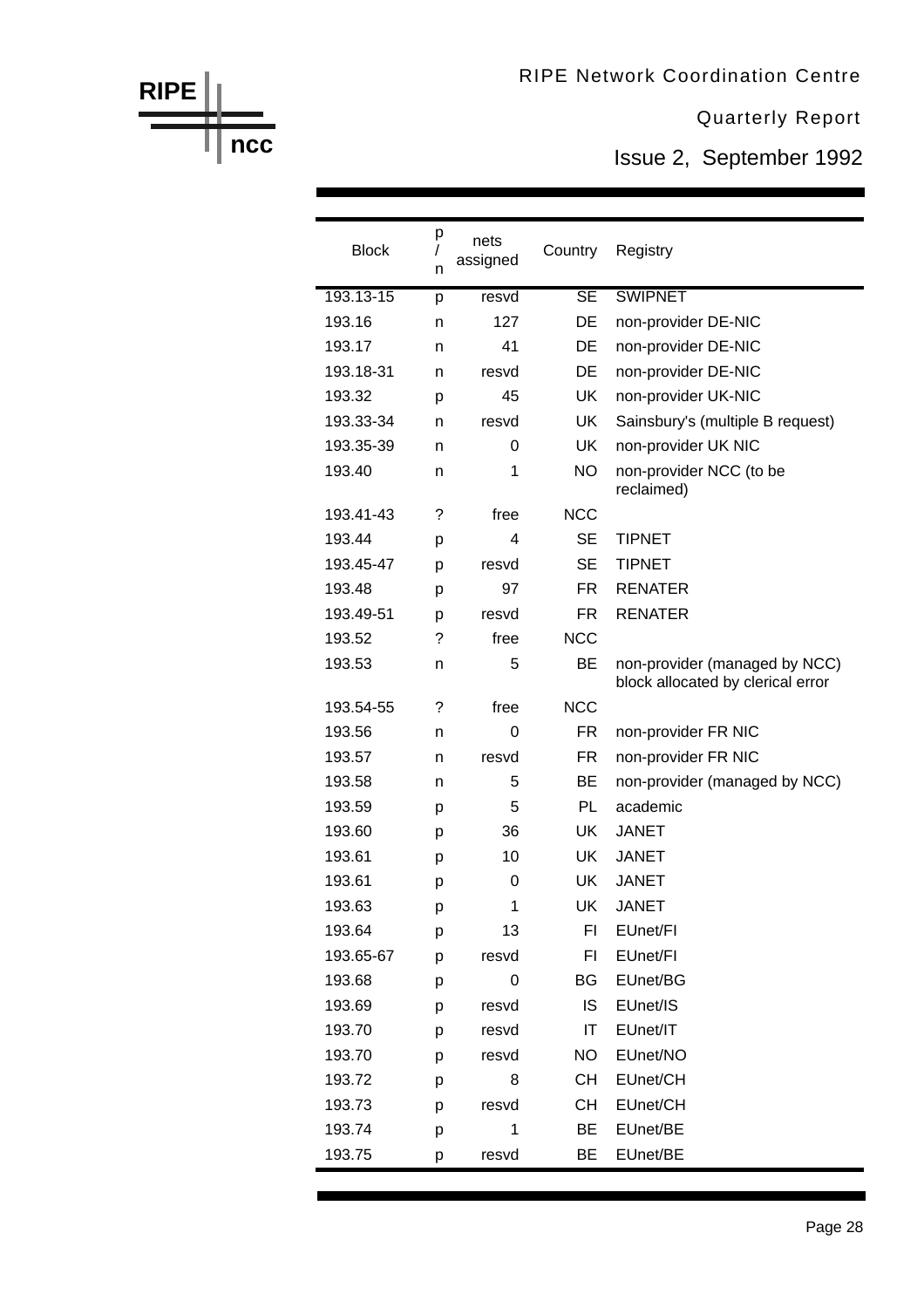Issue 2, September 1992

| <b>Block</b> | р<br>I<br>n | nets<br>assigned | Country        | Registry                      |
|--------------|-------------|------------------|----------------|-------------------------------|
| 193.76-77    | p           | resvd            | <b>HR</b>      | EUnet/HR                      |
| 193.78       | р           | 9                | <b>NL</b>      | EUnet/NL                      |
| 193.79       | р           | resvd            | <b>NL</b>      | EUnet/NL                      |
| 193.80-83    | p           | resvd            | AT             | EUnet/AT                      |
| 193.84       | р           | 0                | <b>CS</b>      | EUnet/CS                      |
| 193.85-87    | p           | resvd            | <b>CS</b>      | EUnet/CS                      |
| 193.88       | p           | 17               | DK             | EUnet/DK                      |
| 193.89-91    | p           | resvd            | DK             | EUnet/DK                      |
| 193.92       | р           | 0                | <b>GR</b>      | EUnet/GR                      |
| 193.93       | p           | resvd            | <b>GR</b>      | EUnet/GR                      |
| 193.94       | р           | 5                | <b>TN</b>      | EUnet/TN (managed by NCC)     |
| 193.95       | р           | resvd            | TN             | EUnet/TN                      |
| 193.96       | p           | 43               | DE             | EUnet/DE                      |
| 193.97       | р           | 0                | DE             | EUnet/DE                      |
| 193.98-103   | p           | resvd            | DE             | EUnet/DE                      |
| 193.104      | р           | 0                | FR.            | EUnet/FR                      |
| 193.105-111  | p           | resvd            | FR.            | EUnet/FR                      |
| 193.112      | p           | 0                | UK             | EUnet/UK                      |
| 193.113      | р           | 0                | UK             | EUnet/UK (special)            |
| 193.114-119  | p           | resvd            | UK             | EUnet/UK                      |
| 193.120      | p           | 0                | IE             | EUnet/IE                      |
| 193.121-123  | p           | resvd            | IE             | EUnet/IE                      |
| 193.124      | р           | 11               | <b>RU</b>      | EUnet/RU + xSU                |
| 193.125      | p           | resvd            | <b>RU</b>      | EUnet/RU + xSU                |
| 193.126-127  | p           | resvd            | PT.            | EUnet/PT                      |
| 193.128      | р           | 16               | UK             | <b>PIPEX</b>                  |
| 193.129-135  | р           | resvd            | UK             | <b>PIPEX</b>                  |
| 193.136      | р           | 0                | PT             | <b>RCCN</b>                   |
| 193.137      | р           | resvd            | PT             | <b>RCCN</b>                   |
| 193.138      | ?           | 3                | SI             | general (managed by NCC)      |
| 193.139      | ?           | free             | <b>NCC</b>     |                               |
| 193.140      | ?           | 6                | <b>TR</b>      | general (managed by NCC)      |
| 193.141      | ?           | free             | <b>NCC</b>     |                               |
| 193.142      | n           | 1                | F <sub>1</sub> | non-provider (managed by NCC) |
| 193.143      | n           | resvd            | FI             | non-provider (managed by NCC) |

**ncc**

**RIPE**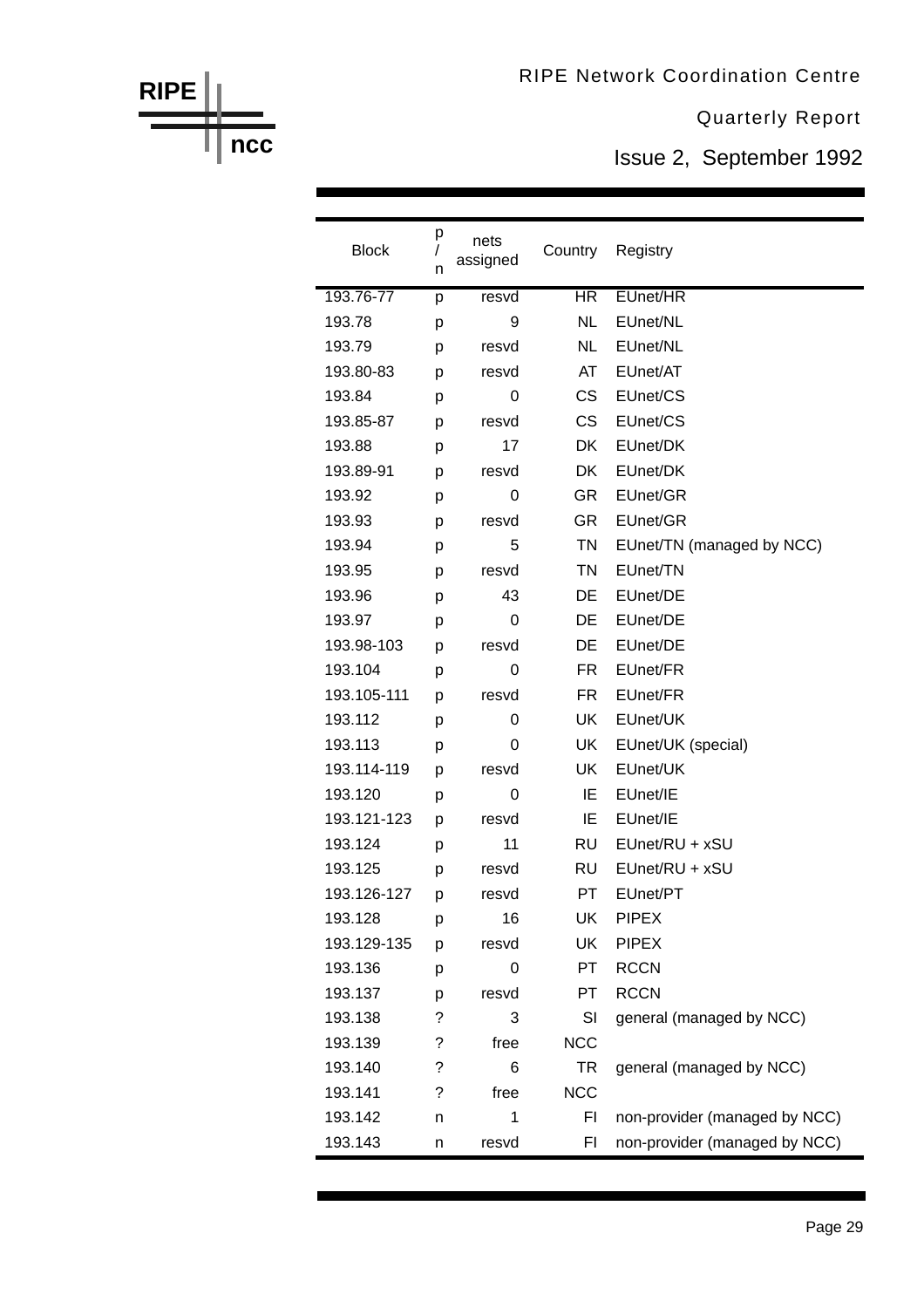Issue 2, September 1992

| <b>Block</b> | р<br>n | nets<br>assigned | Country    | Registry                      |
|--------------|--------|------------------|------------|-------------------------------|
| 193.144      | р      | 0                | ES.        | RedIRIS                       |
| 193.145-147  | p      | resvd            | ES.        | RedIRIS                       |
| 193.148      | n      | 9                | ES         | non-provider ES NIC           |
| 193.149-155  | n      | resvd            | ES         | non-provider ES NIC           |
| 193.156      | р      | 0                | NO.        | <b>UNINETT</b>                |
| 193.157-159  | p      | 0                | NO.        | <b>UNINETT</b>                |
| 193.160      | n      | 0                | NO.        | non-provider NO NIC           |
| 193.161      | n      | resvd            | NO.        | non-provider NO NIC           |
| 193.162      | n      | 1                | DK.        | non-provider (managed by NCC) |
| 193.163      | n      | resvd            | DK         | non-provider (managed by NCC) |
| 193.164      | n      | 1                | <b>PL</b>  | non-provider (managed by NCC) |
| 193.165      | n      | resvd            | PL         | non-provider (managed by NCC) |
| 193.166-255  | ?      | free             | <b>NCC</b> |                               |

**RIPE**

**ncc**

#### Page 30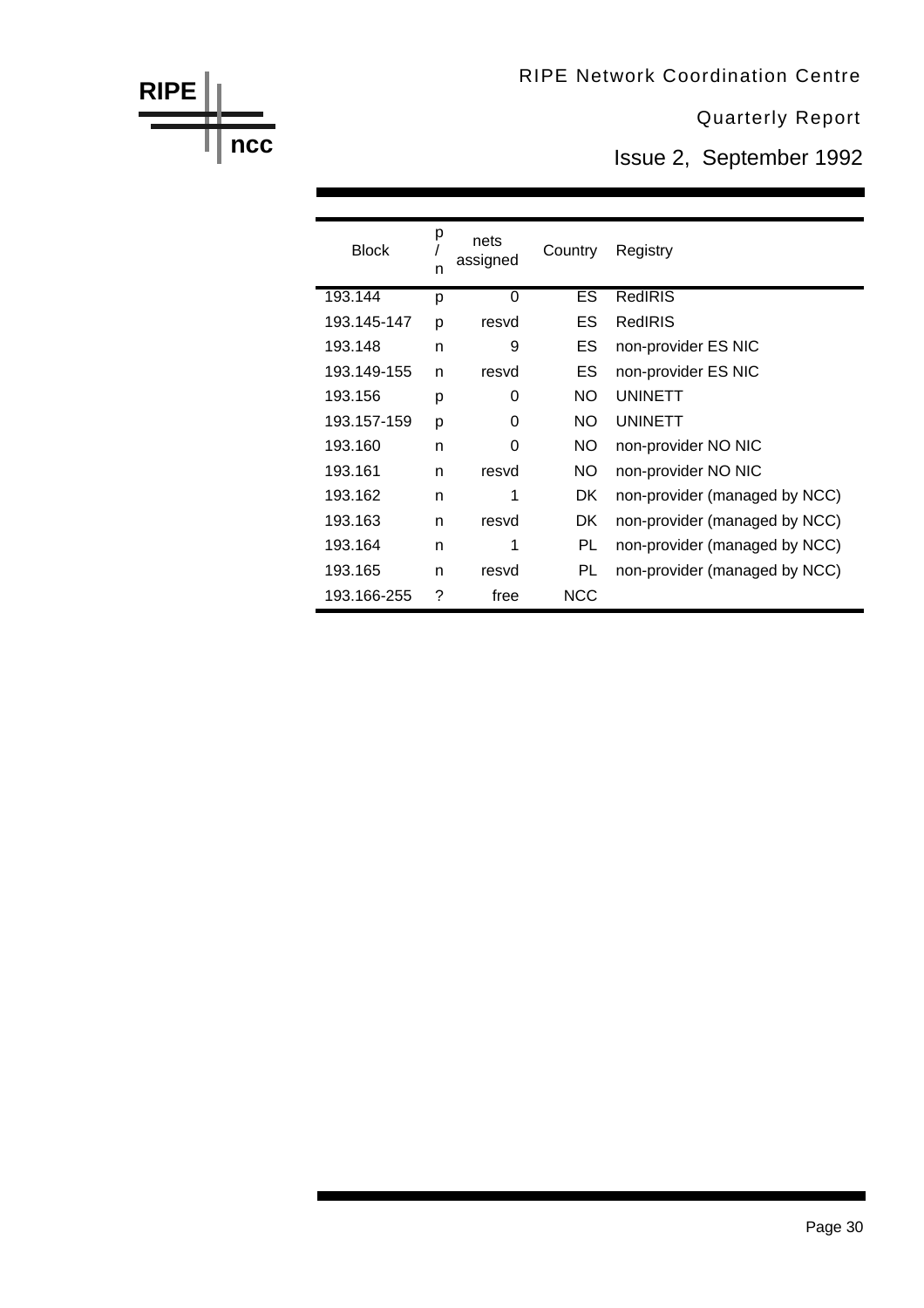![](_page_31_Figure_0.jpeg)

Issue 2, September 1992

## Appendix D

#### **Domain Table**

This appendix gives an overview of all top level domains, and other categories mentioned in the tables and graphs.

| Domain         | Specifying                                                      |
|----------------|-----------------------------------------------------------------|
| X              | $\overline{ \mathsf{X} }$                                       |
| <b>IIS</b>     | the Interactive Information Server                              |
| <b>LOCAL</b>   | the NCC itself using IP                                         |
| NCC-X25        | the NCC itself using X.25                                       |
| <b>PSPDN</b>   | the Public Data Network                                         |
| <b>UNKNOWN</b> | no mapping between IP address and domain<br>name could be found |
| com            | commercial organisations (mainly in the US)                     |
| edu            | educational organisations (mainly in the US)                    |
| gov            | US government organisations                                     |
| mil            | US military organisations                                       |
| net            | network providers and related organisations                     |
| org            | organisations (mainly in the US)                                |
| al             | Albania                                                         |
| at             | Austria                                                         |
| au             | Australia                                                       |
| be             | Belgium                                                         |
| bg             | <b>Bulgaria</b>                                                 |
| by             | <b>Byelorus</b>                                                 |
| ca             | Canada                                                          |
| ch             | Switzerland                                                     |
| cl             | Chile                                                           |
| <b>CS</b>      | Czechoslovakia                                                  |
| de             | Germany                                                         |
| dk             | Denmark                                                         |
| dz             | Algeria                                                         |
| ee             | Estonia                                                         |
| es             | Spain                                                           |
| fi             | Finland                                                         |
| fr             | France                                                          |
| gb             | Great-Britain                                                   |
| gr             | Greece                                                          |
| hk             | Hong Kong                                                       |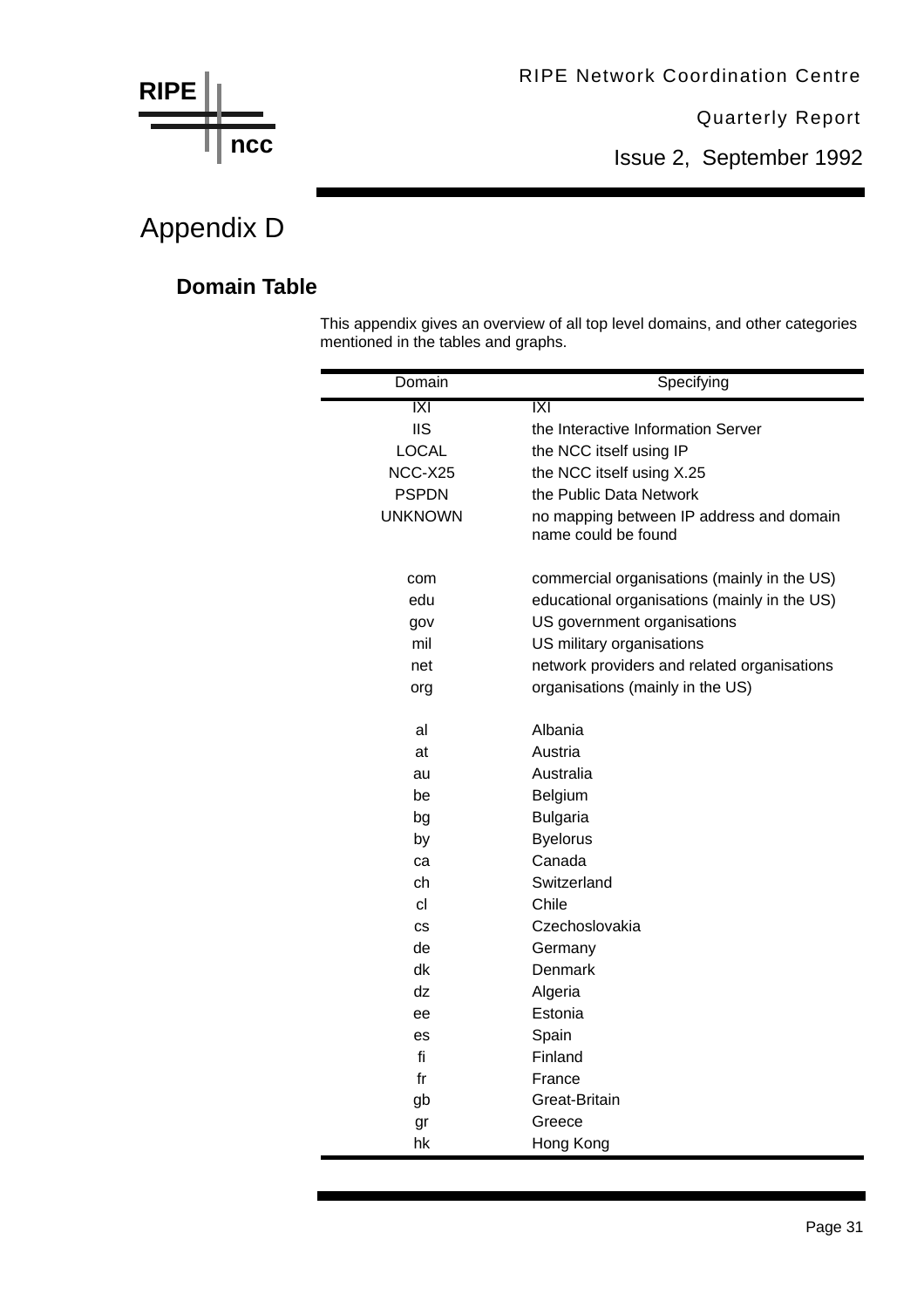#### Quarterly Report

Issue 2, September 1992

| Domain         | Specifying           |
|----------------|----------------------|
| hr             | Croatia              |
| hu             | Hungary              |
| ie             | Ireland              |
| is             | Iceland              |
| it             | Italy                |
| il             | Israel               |
| jp             | Japan                |
| kr             | Korea                |
| It             | Lithuania            |
| lu             | Luxembourg           |
| Iv             | Latvia               |
| n <sub>l</sub> | The Netherlands      |
| mx             | Mexico               |
| no             | Norway               |
| nz             | New Zealand          |
| pl             | Poland               |
| pt             | Portugal             |
| ro             | Romania              |
| se             | Sweden               |
| sg             | Singapore            |
| si             | Slovenia             |
| su             | <b>USSR</b>          |
| tn             | Tunesia              |
| tw             | Taiwan               |
| ua             | Ukraine              |
| uk             | United Kingdom       |
| <b>us</b>      | <b>United States</b> |
| va             | Vatican City State   |
| yu             | Yugoslavia           |
| za             | South Africa         |

**RIPE**

**ncc**

Page 32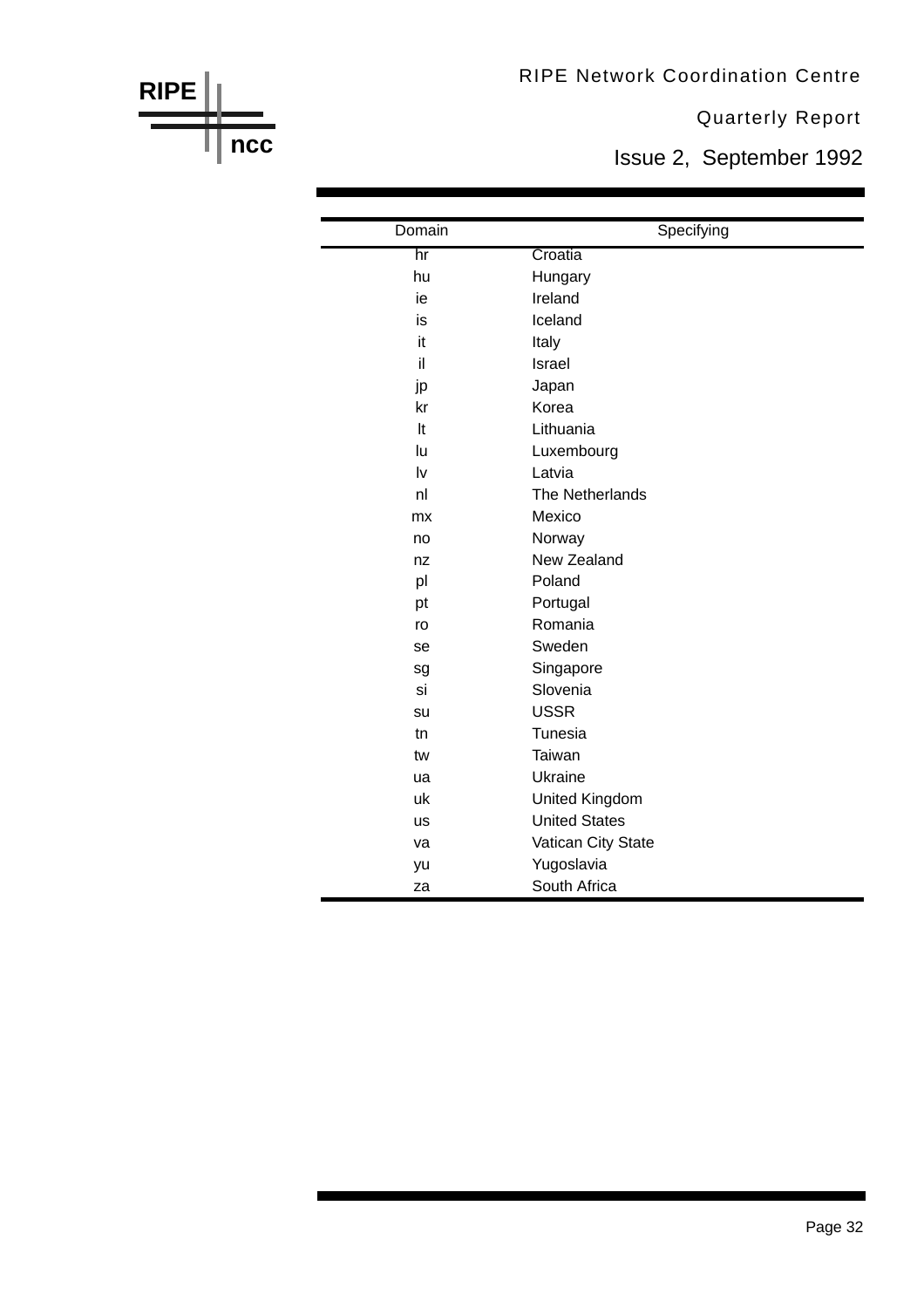![](_page_33_Picture_0.jpeg)

Issue 2, September 1992

## Appendix E

#### **Standard Information Package for Registry Requests**

To whom it may concern,

The RIPE Network Coordination Centre now handles all requests for IP network numbers from European organisations. Our aim is to provide a rapid and efficient service to all European organisations. As this is a recent initiative, procedures for handling network number requests are in the process of being established. Therefore we apologise in advance for any duplication of effort that may be required by you due to new forms and templates. As the European NIC, we require different information to that required by the US and for it to be presented in a format which is both easy for you to complete and for us to process. Before your application can be processed any further, you will need to complete the enclosed templates and return them to the appropriate organisation responsible for issuing IP network numbers. In most cases this will be your IP service provider or the RIPE NCC. Before completion of the template, please be sure to read the following text and examples carefully which will guide you.

A new classless IP addressing scheme called CIDR has recently been adopted to cope with routing table growth and address space exhaustion problems in the Internet. Under this scheme it is beneficial for everyone to get their network numbers allocated via their respective IP service providers. Your IP service provider is the organisation providing external connectivity to your network. If you are planning to connect your network to other networks outside your organisation in the foreseeable future we strongly urge you to get numbers allocated from your current or prospective IP service provider. Alternatively, if this is not likely, then you will be allocated a number from a different part of the address space by the RIPE NCC. Please pay careful attention to this matter.

Class A and B network numbers are a scarce resource and some justification in terms of expected network size and structure will be needed before such a number can be allocated. Class A numbers will only be assigned to networks which technically need more than 65000 hosts to be on one network number. A detailed technical justification is needed, review takes place on a global scale and the allocation process can take several months. Similarly due to class B scarcity, a reasonable number of class C numbers will be assigned over class B. If you can engineer your network to use multiple class C numbers, it is strongly advised. Please note that this is contrary to earlier recommendations where it was recommended to use Bs over multiple Cs due to routing table size constraints. A one page document detailing the information needed by the NCC to evaluate requests for class B numbers is available from the NCC if it is not enclosed with this letter; this document also includes a list of recommended reading about CIDR and address allocation in general.

Appended to this letter is a blank template for IP number registration, which we would be extremely grateful if you complete and return to the appropriate organisation responsible for issuing IP network numbers. In most cases this will be your IP service provider. It may of course also be the RIPE NCC.

If you have any further queries please do not hesitate to contact the NCC. Please note that all queries should, if possible, be made through e-mail and sent to <hostmaster@ripe.net>. If you do not have access to electronic mail, then we prefer to communicate by fax rather than by ordinary mail. You can reach us at:

*The Netherlands*

*Kruislaan 409 Phone: +31 20 592 5065 NL-1098 SJ Amsterdam Telefax: +31 20 592 5090*

If we do not hear from you in the near future we will assume that you have contacted your IP service pro-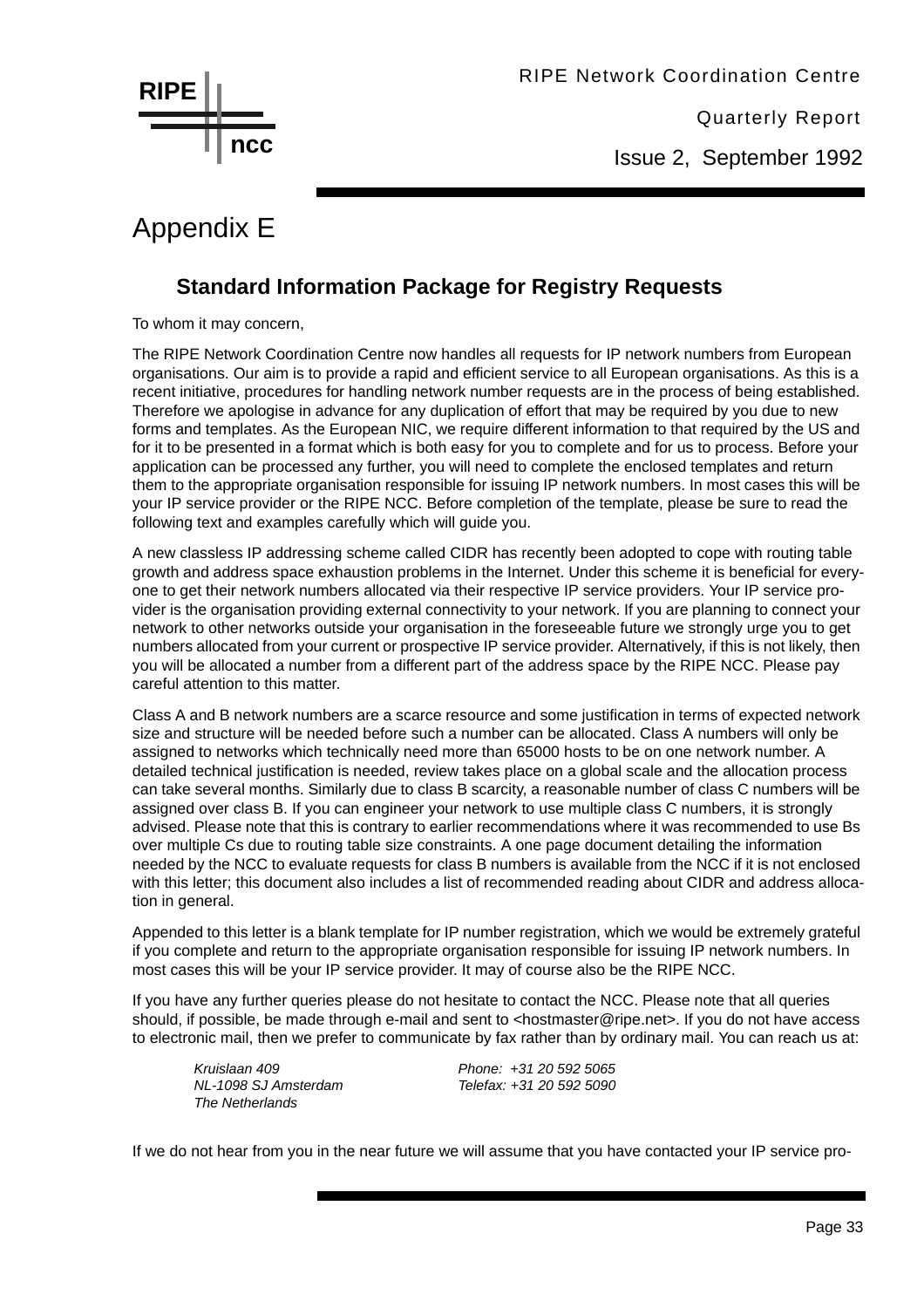**RIPE ncc** RIPE Network Coordination Centre

Quarterly Report

Issue 2, September 1992

vider.

Yours sincerely,

The RIPE NCC staff

#### **Recommended Reading List for Address Allocation and CIDR**

- 1. rfc 1338.txt CIDR Addressing Scheme
- 2. draft-rekhter-ipaddress-guide-02.txt Global Address Requirement
- 3. rfc1347.ps (postscript format) Further Reading
- 4. rfc1347.txt (ascii format)

The documents you require are all contained within the RIPE document store. Reference 1, 3 and 4 can be found in the rfc/ directory. Reference 2 can be found in the internet-drafts/ directory. The RIPE document store can be accessed in a number of ways:

- 1. on the Internet type: telnet info.ripe.net
- 2. using the IXI network type: pad 020430459300031
- 3. via the Public Data Network type: pad 0204129004331
- 4. on the Internet via anonymous FTP from host ftp.ripe.net

#### **Additional Hints for Organisations Requesting Class B Network Numbers**

Please understand that the criteria for allocating Class B network addresses are extremely strict. This is due to the global scarcity of these network numbers. Out of necessity then, the NCC has to closely examine each and every request we receive for a class B network address. As a result the allocation process will take longer. Organisations can however speed up the process by providing the NCC with as much information as possible on their initial request to enable us to make a decision without having to request more information. Specifically, we require information about the number of hosts in your network at the following points in time:

- now
- one year from now
- two years from now
- any other significant milestone

The number of hosts estimates should be substantiated with other data about the network and/or organisation like number of employees, geographical distribution, type of hosts. The clearer you can document that your estimates are carefully derived, the easier it is for us to justify allocation of a class B address.

Besides a sufficient number of hosts we must determine that your network cannot be engineered using a number of contiguous class C networks. If your network consists of a large number of physical networks with relatively small numbers of hosts on each, you will have to consider subnetting class C networks. A large number of subnetworks alone is not sufficient justification for allocation of a class B network number. We realise that a number of engineering decisions can be based on administrative convenience. Unfortu-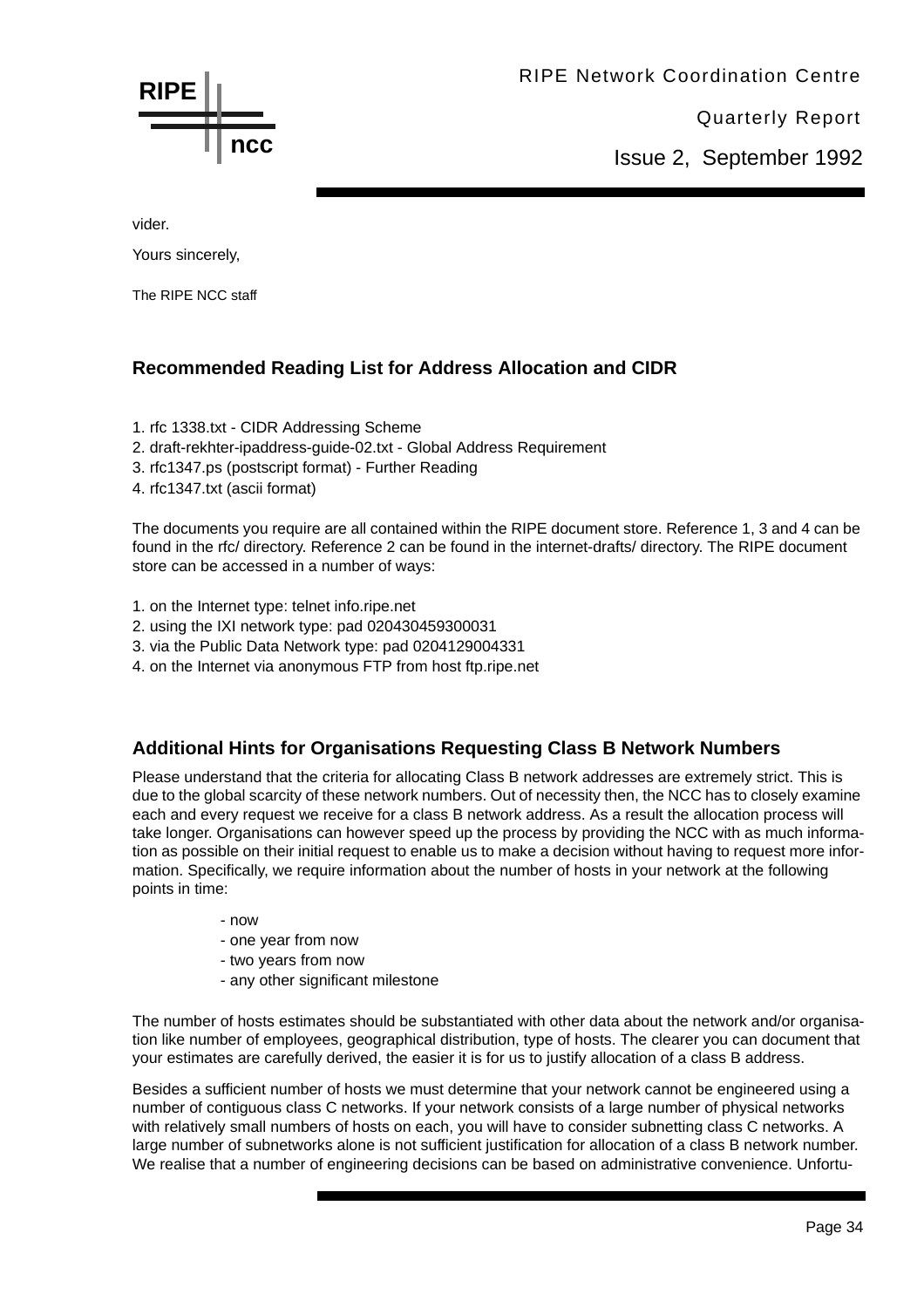![](_page_35_Picture_0.jpeg)

Quarterly Report

Issue 2, September 1992

nately the remaining class B address space is too small to take these considerations into account. The clearer your explanation is, as to why your network \*cannot\* be engineered using a block of class C network numbers, the easier it is for us to justify allocation of a class B network address.

All the above mentioned points apply even more strongly to cases where multiple class B network numbers are requested. Assignments of multiple class B network numbers will only occur when the RIPE NCC is satisfied with a detailed justification in terms of the criteria mentioned.

Finally, please understand that we are not working against you, but with the whole Internet community to achieve a fair distribution of the remaining address space. If you have any questions about the procedure or the information needed, please do not hesitate to contact the RIPE NCC for further guidance.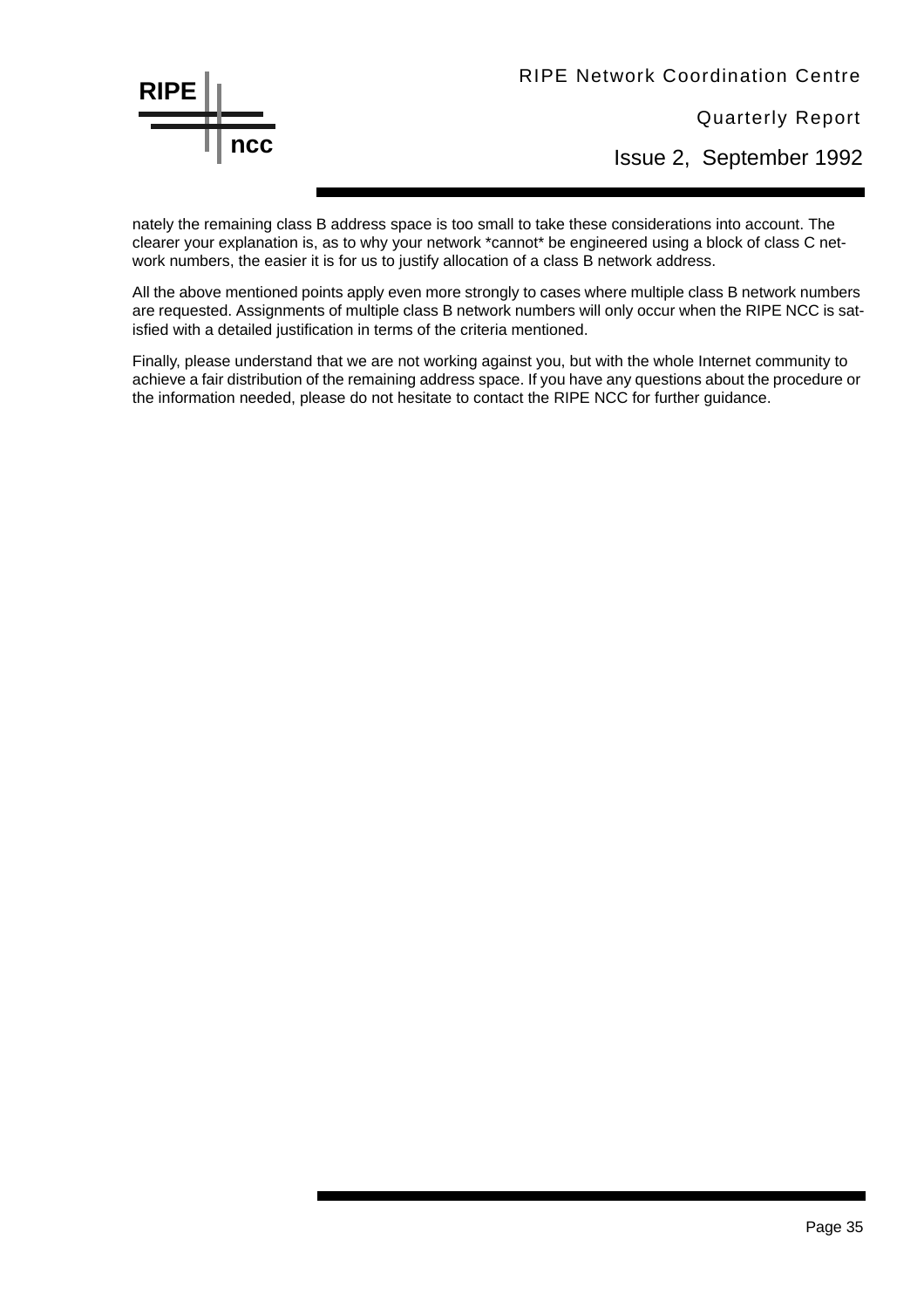Quarterly Report

Issue 2, September 1992

## Appendix F

**ncc**

**RIPE**

#### **Working Group Mailing Lists**

Coordinating and support for the activities of the Working Groups is a key focus for the RIPE NCC. During the first quarter, the NCC has created mailing lists for those working groups that have requested this facility.

Relationship between Academic & Research Networks & Commercial Networks.

Chair: Glenn Kowack. E-mail: glenn@eu.net. Working Group E-mail: raec-wg@ripe.net.

Network Information Discovery and User Support. Chair: Nandor Horvath. E-mail: horvath@sztaki.hu Working Group E-mail: nidus-wg@ripe.net

DNS Issues Chair: Francis Dupont. E-mail: francis.dupont@inria.fr Working Group E-mail: dns-wg@ripe.net

Routing Issues Chair: Jean-Michel Jouanigot. E-mail: jimi@dxcoms.cern.ch Working Group E-mail: routing-wg@ripe.net

Network Monitoring and Statistics Gathering Chair: Bernhard Stockman. E-mail: boss@sunet.se

Network Maps Chair: N.N. (Hank Nussbacher resigned)

European Connectivity Chair: Milan Sterba. E-mail: milan.sterba@inria.fr

RIPE Database Chair: Wilfried Woeber. E-mail: woeber@access.can.ac.at

To subscribe to any working group send a message to:

[listname]-request@ripe.net

where [listname] is replaced by the name of one of the working groups specified above.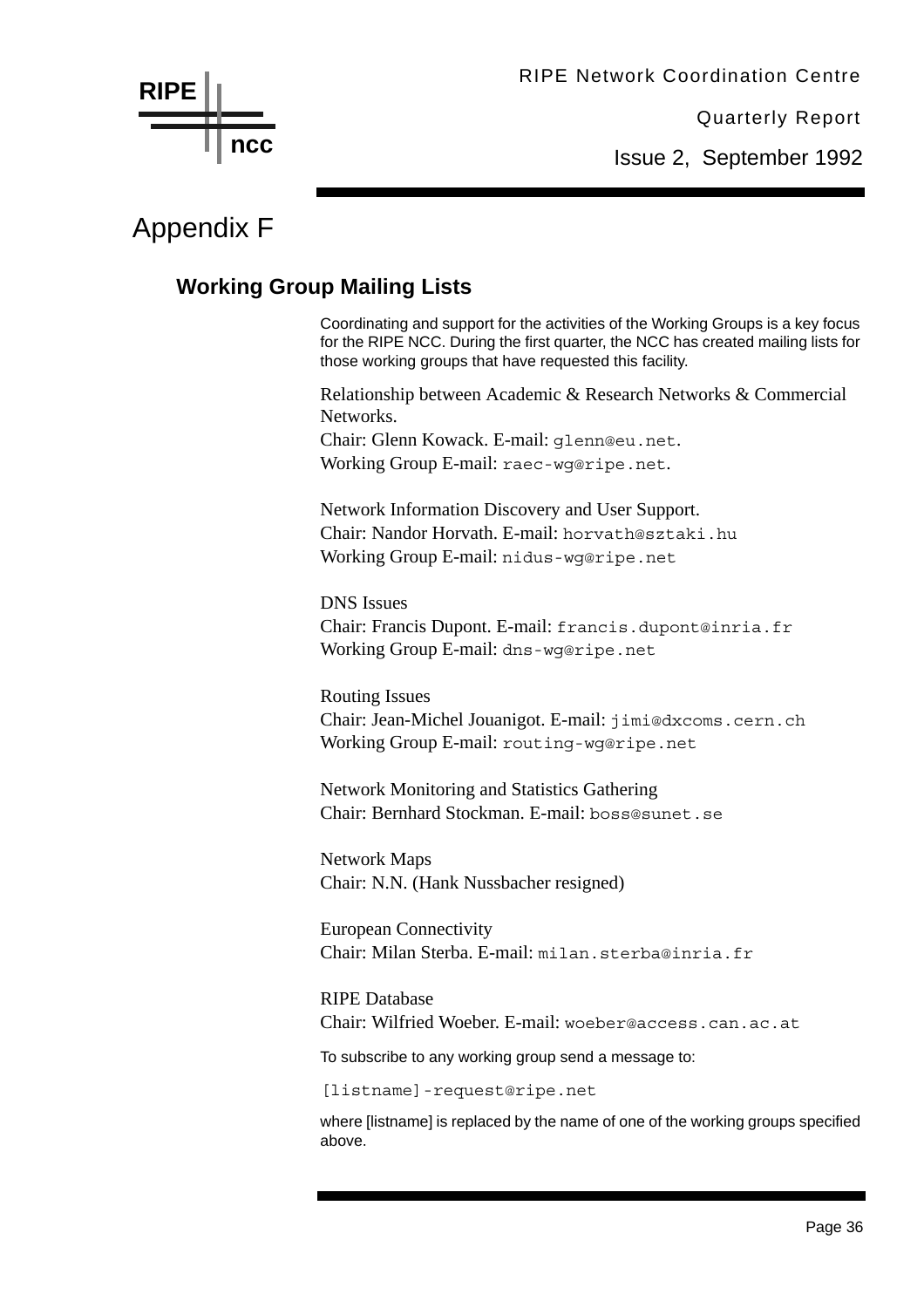![](_page_37_Figure_0.jpeg)

Issue 2, September 1992

## Appendix G

#### **README file from RIPE Document Store**

Contents:

RIPE documents. The agenda's and minutes of RIPE meetings are kept separately:

agenda's: ripe/ripe-agenda minutes: ripe/ripe-minutes

How to access:

The documents can be retrieved by anonymous ftp from

ftp.ripe.net

in the directory

ripe/ripe-docs

Numbering scheme:

A document may be stored in two ways: as plain ASCII text and as PostScript. The two can be distinguished by the file extension: .txt and .ps respectively. For completeness sake, a reference to the "old" RIPE document classification scheme is given, when available.

Also:

A fully indexed description of all RIPE documents can be found in the file ripeindex.txt in this directory.

Index:

| ripe-1  | <b>RIPE Terms of Reference</b>                |
|---------|-----------------------------------------------|
| ripe-2  | <b>Statement of Cooperation</b>               |
| ripe-3  | Letter of Introduction                        |
| ripe-4  | <b>Task Force Description</b>                 |
| ripe-5  | European IP connectivity map - by IP number   |
| ripe-6  | European IP connectivity map - by domain name |
| ripe-7  | Some practical DNS advice                     |
| ripe-8  | European IP connectivity map - by IP number   |
| ripe-9  | European IP connectivity map - by domain name |
| ripe-10 | Legend to European IP maps                    |
| ripe-11 | European IP connectivity map - by IP number   |
|         |                                               |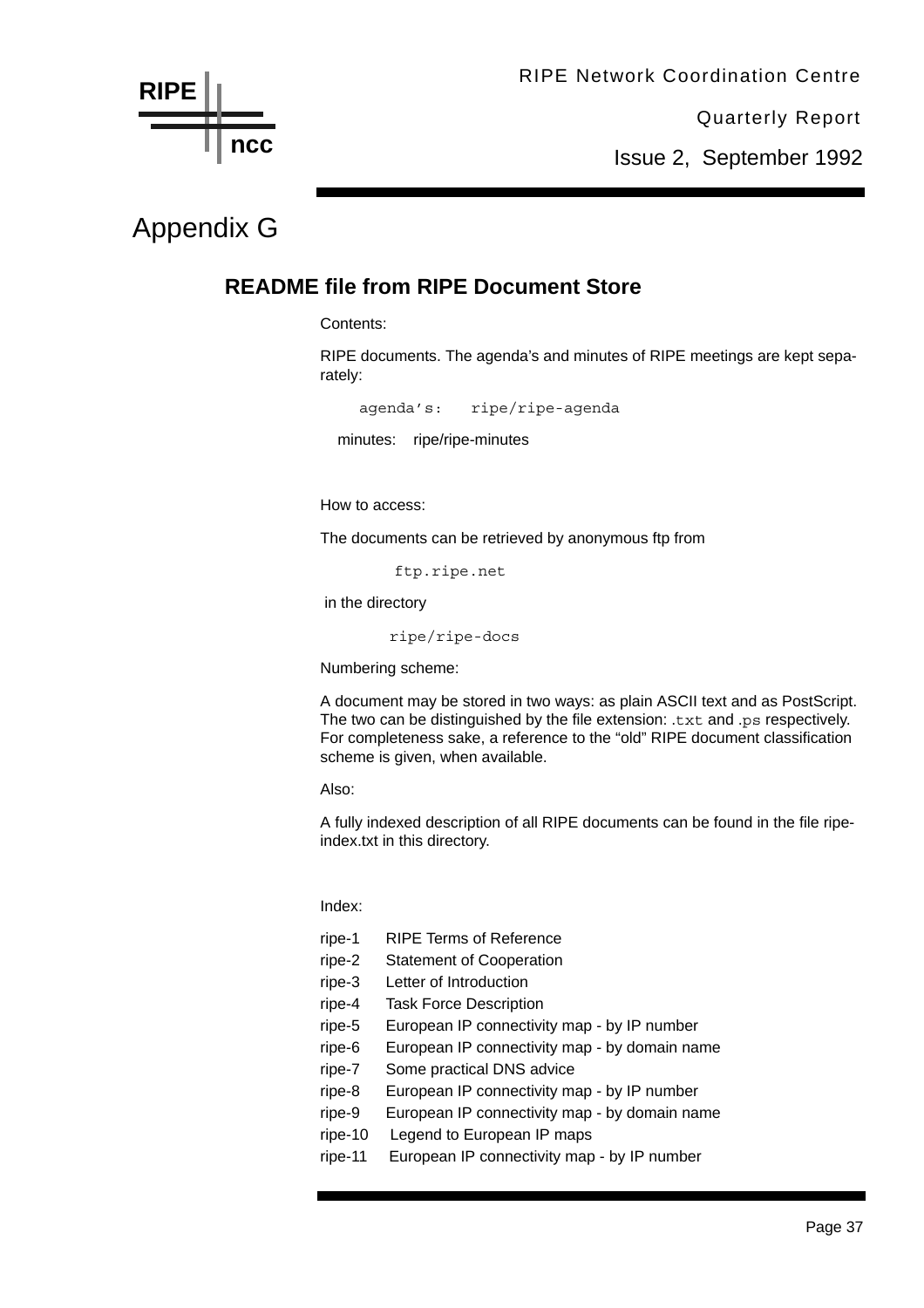![](_page_38_Figure_0.jpeg)

**RIPE**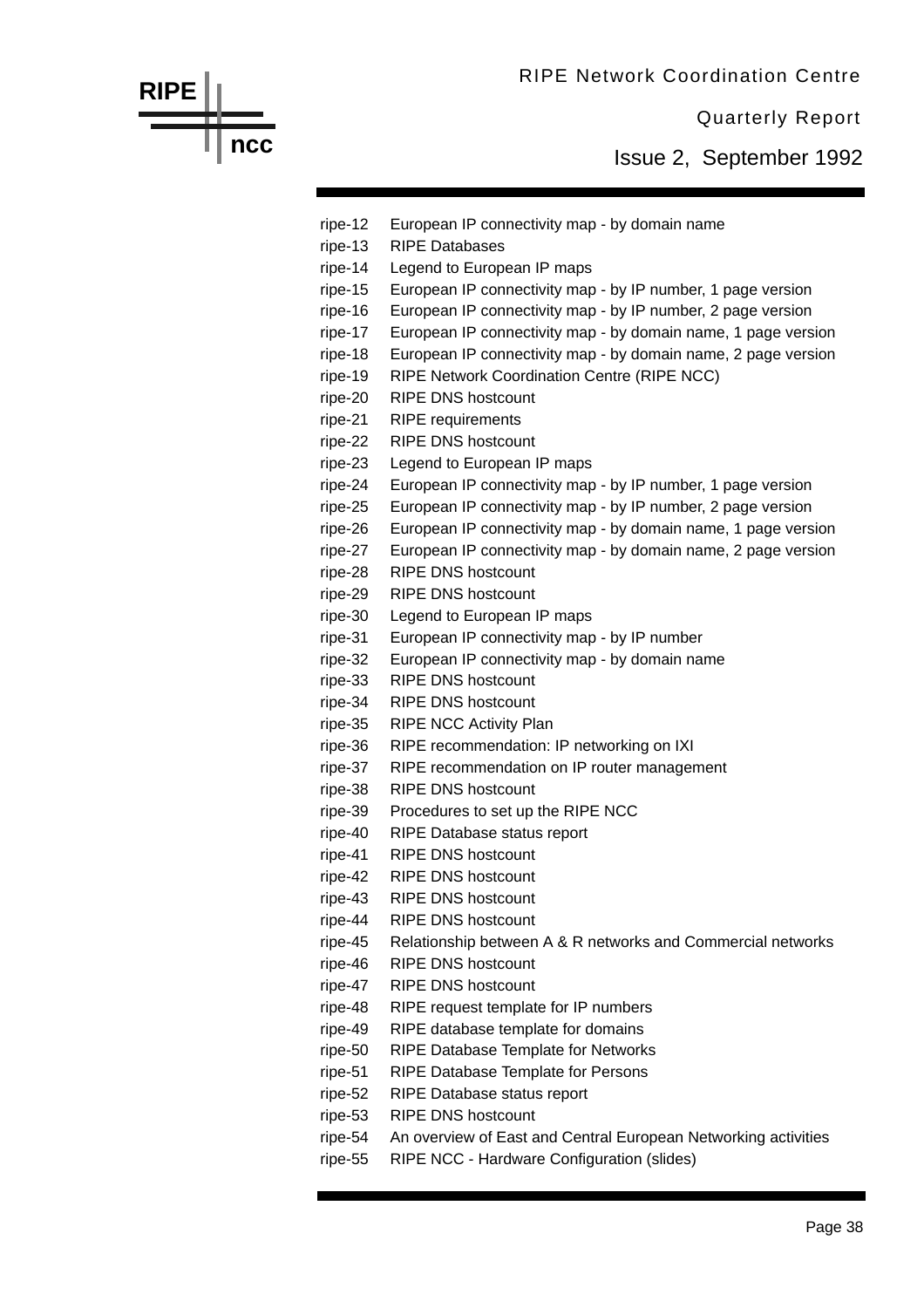![](_page_39_Figure_0.jpeg)

Issue 2, September 1992

ripe-56 RIPE NCC - Report (slides) ripe-57 General information about RIPE and the RIPE NCC ripe-58 RIPE NCC Database leaflet ripe-59 RIPE NCC Information leaflet ripe-60 Policy based routing within RIPE ripe-61 RIPE DNS hostcount ripe-62 RIPE NCC Quarterly report Issue 1 ripe-63 RIPE recommendation on Operational Contacts ripe-64 RIPE DNS hostcount ripe-65 RIPE NCC Internet Numbers registration Procedures ripe-66 RIPE Task Forces ripe-67 RIPE DNS hostcount ripe-68 Central European connectivity map ripe-69 RIPE DNS hostcount history (slide) ripe-70 RIPE DNS hostcount ripe-71 RIPE DNS hostcount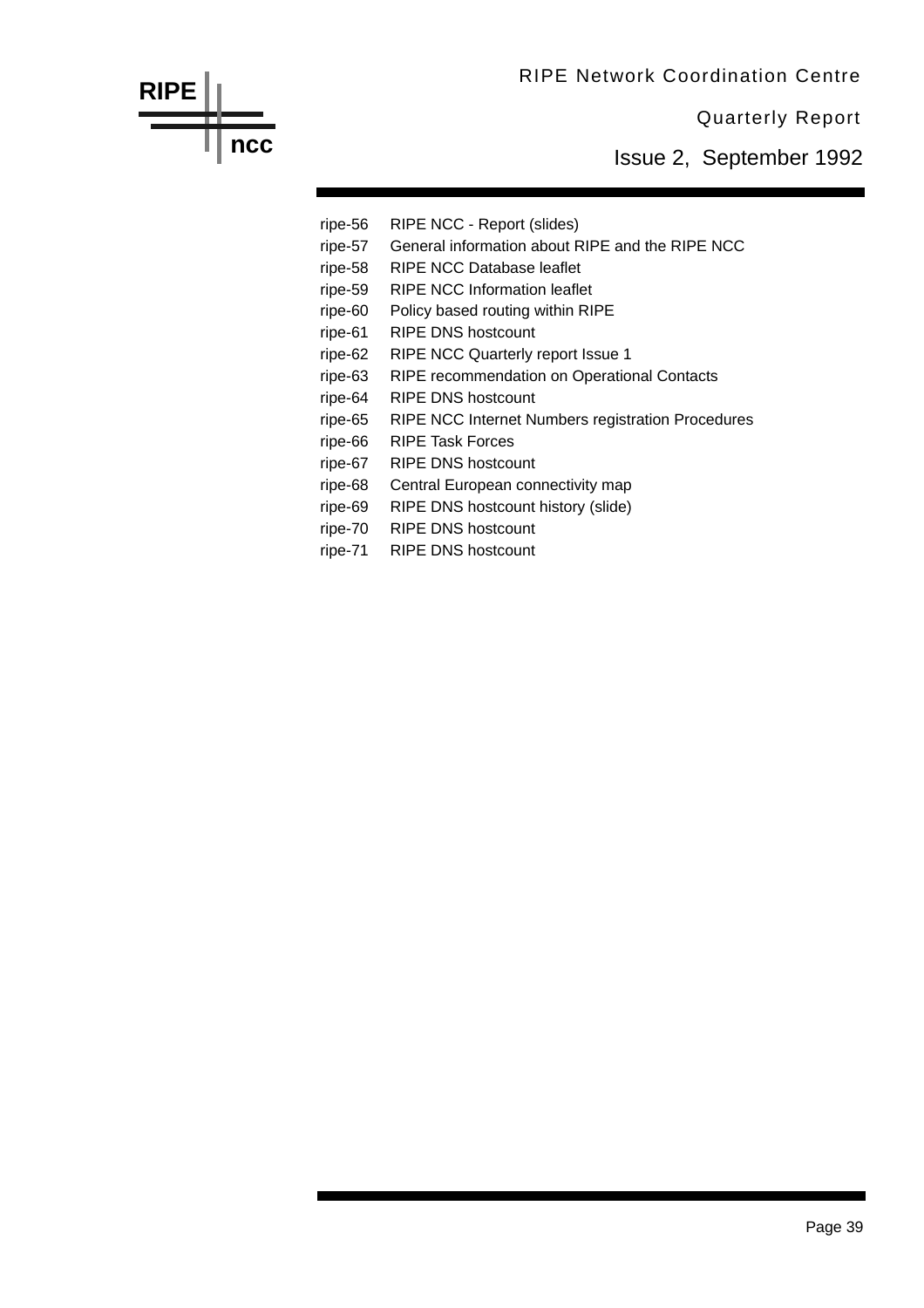![](_page_40_Figure_0.jpeg)

Page 40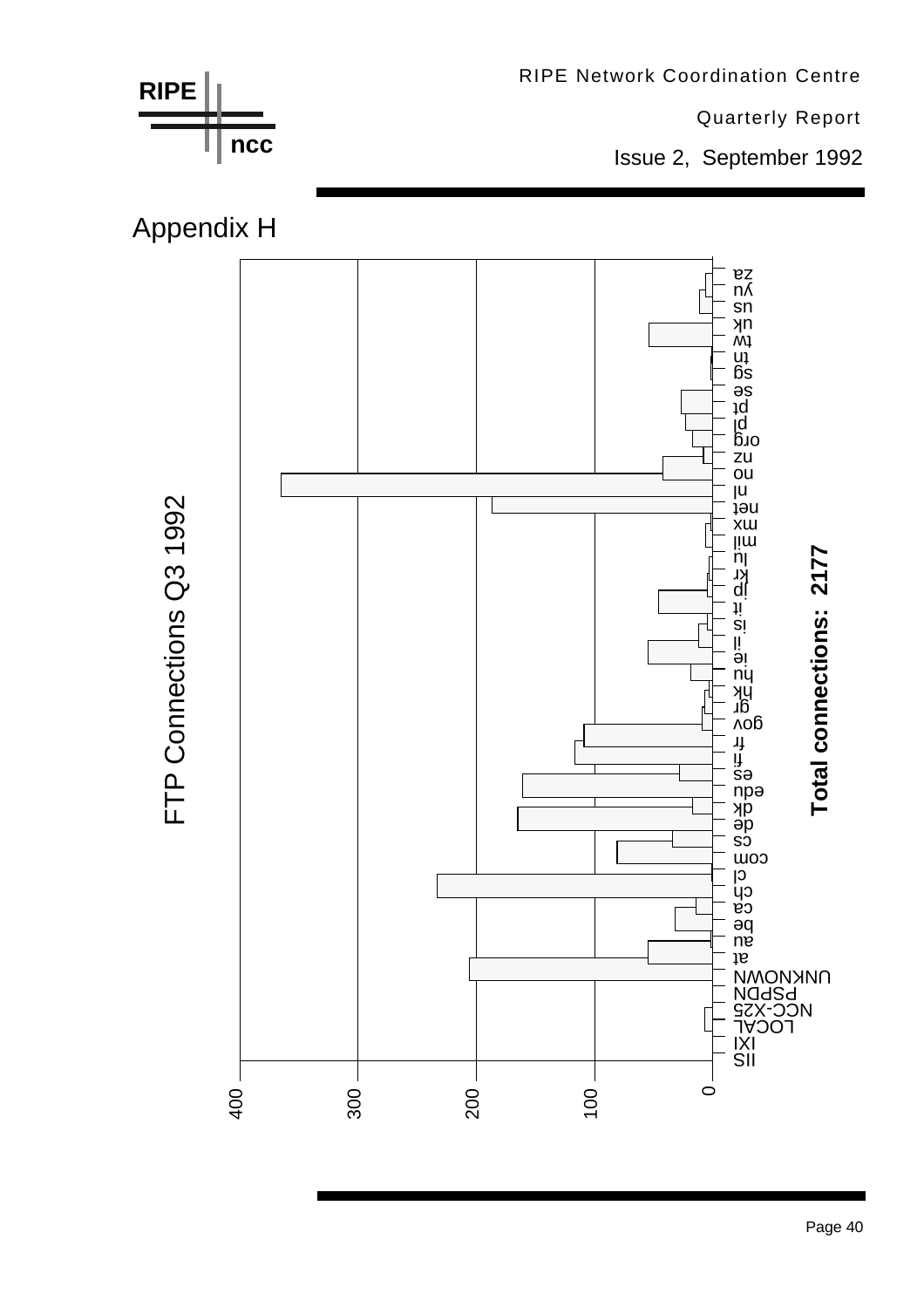![](_page_41_Figure_0.jpeg)

![](_page_41_Figure_1.jpeg)

FTP Transfers Q3 1992

**RIPE**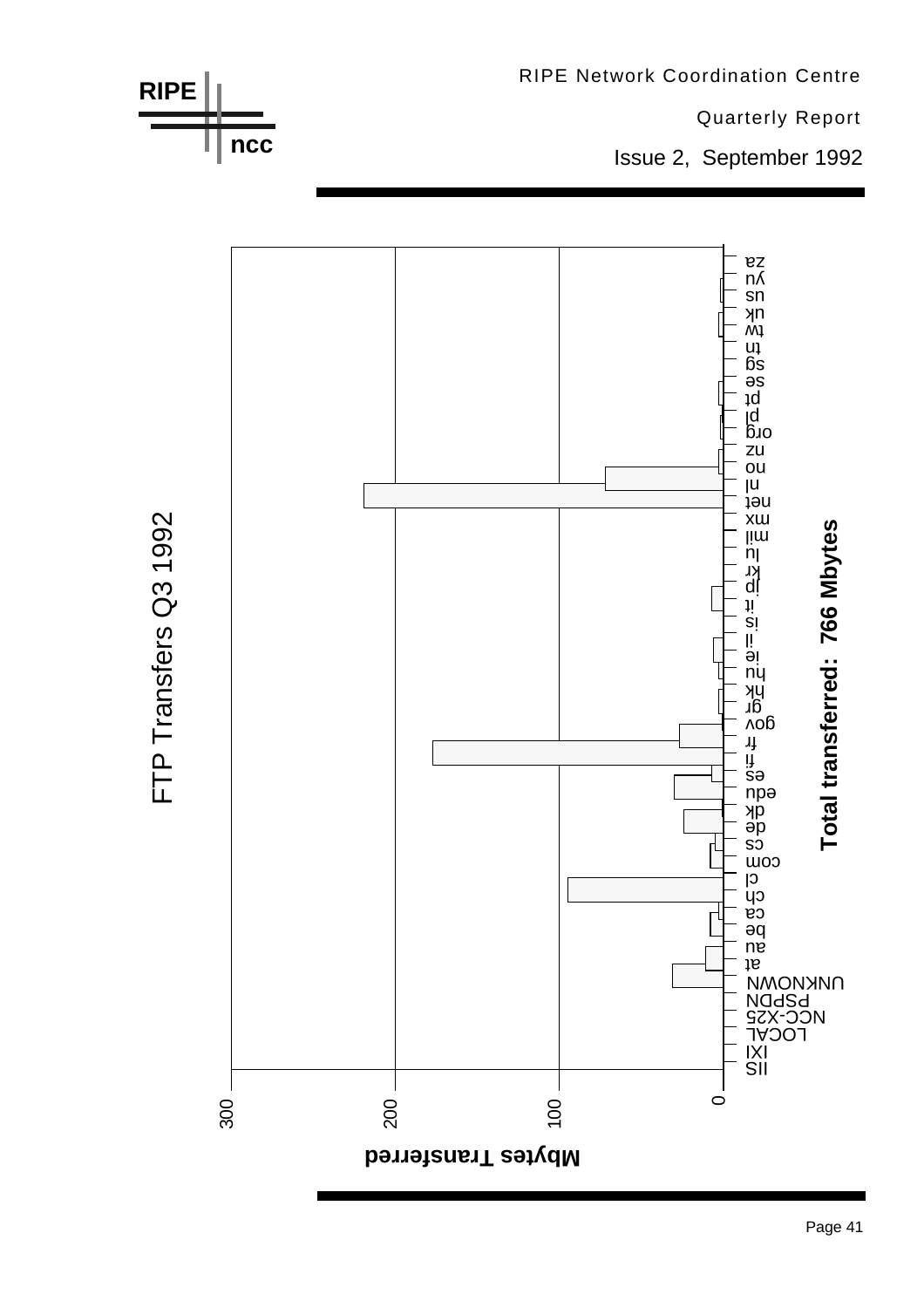![](_page_42_Figure_0.jpeg)

RIPE Database Queries Q3 1992

Page 42

**RIPE Network Coordination Centre**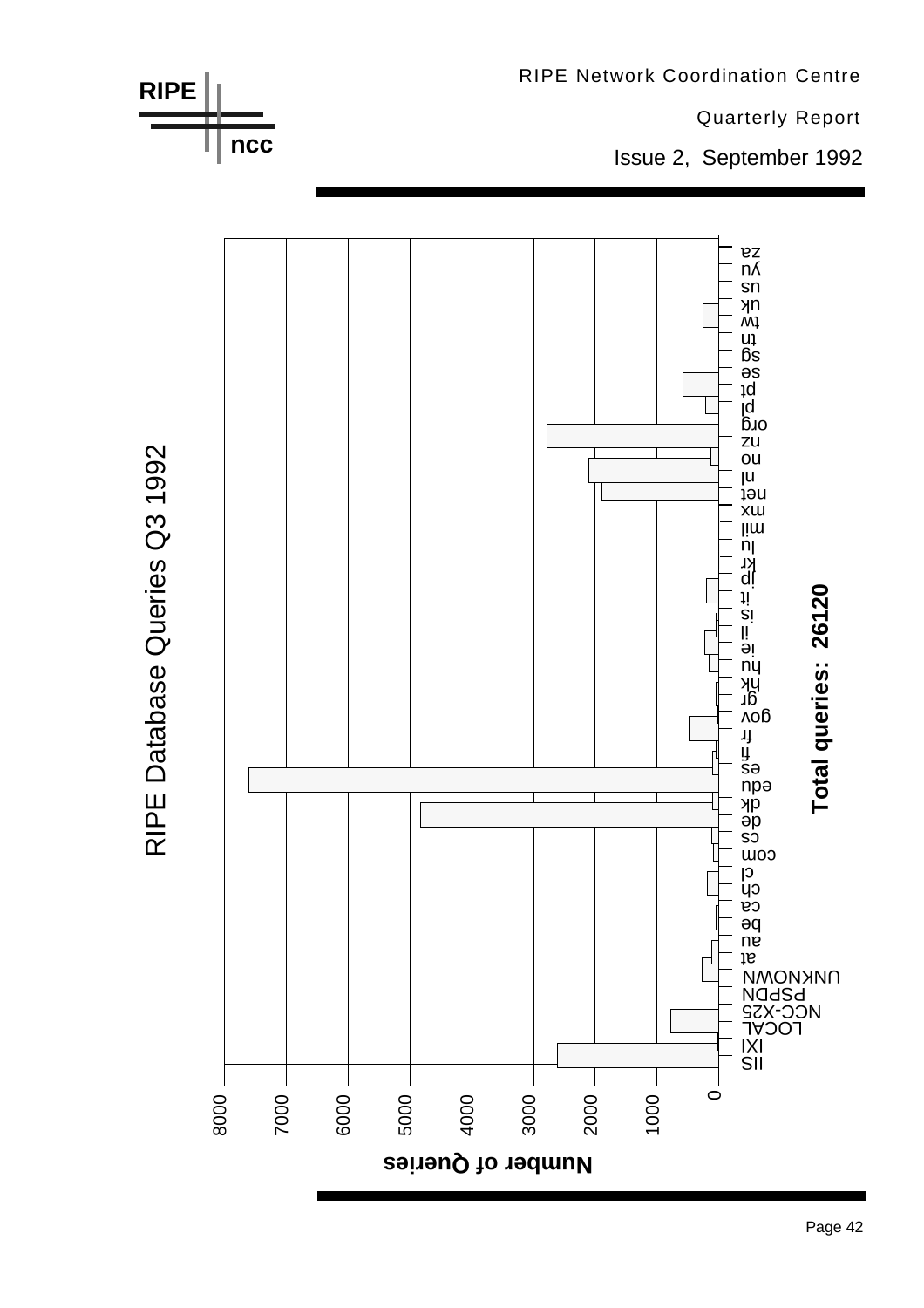![](_page_43_Figure_0.jpeg)

Page 43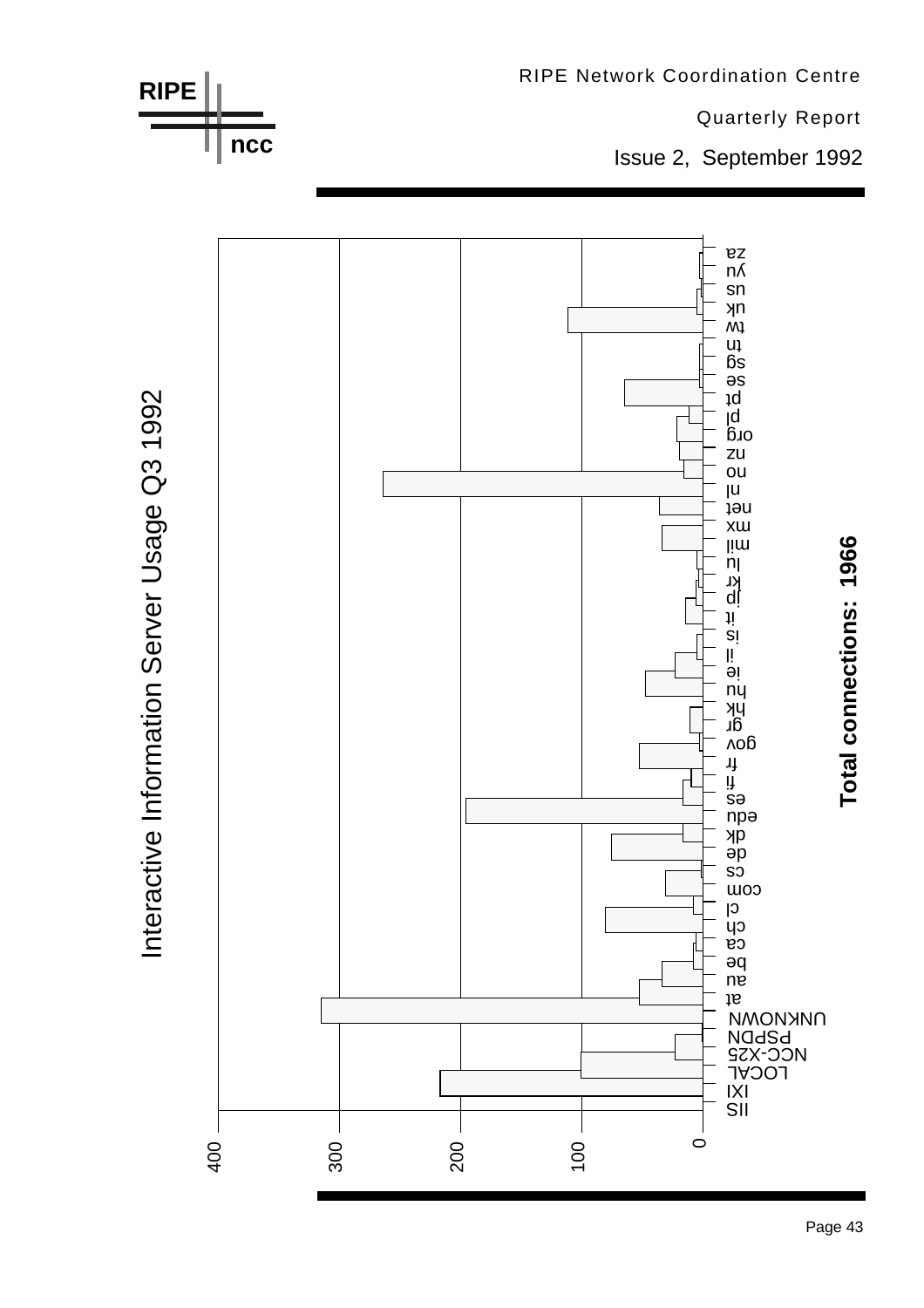![](_page_44_Figure_0.jpeg)

**Percentage found in RIPE database**

RIPE Network Coordination Centre